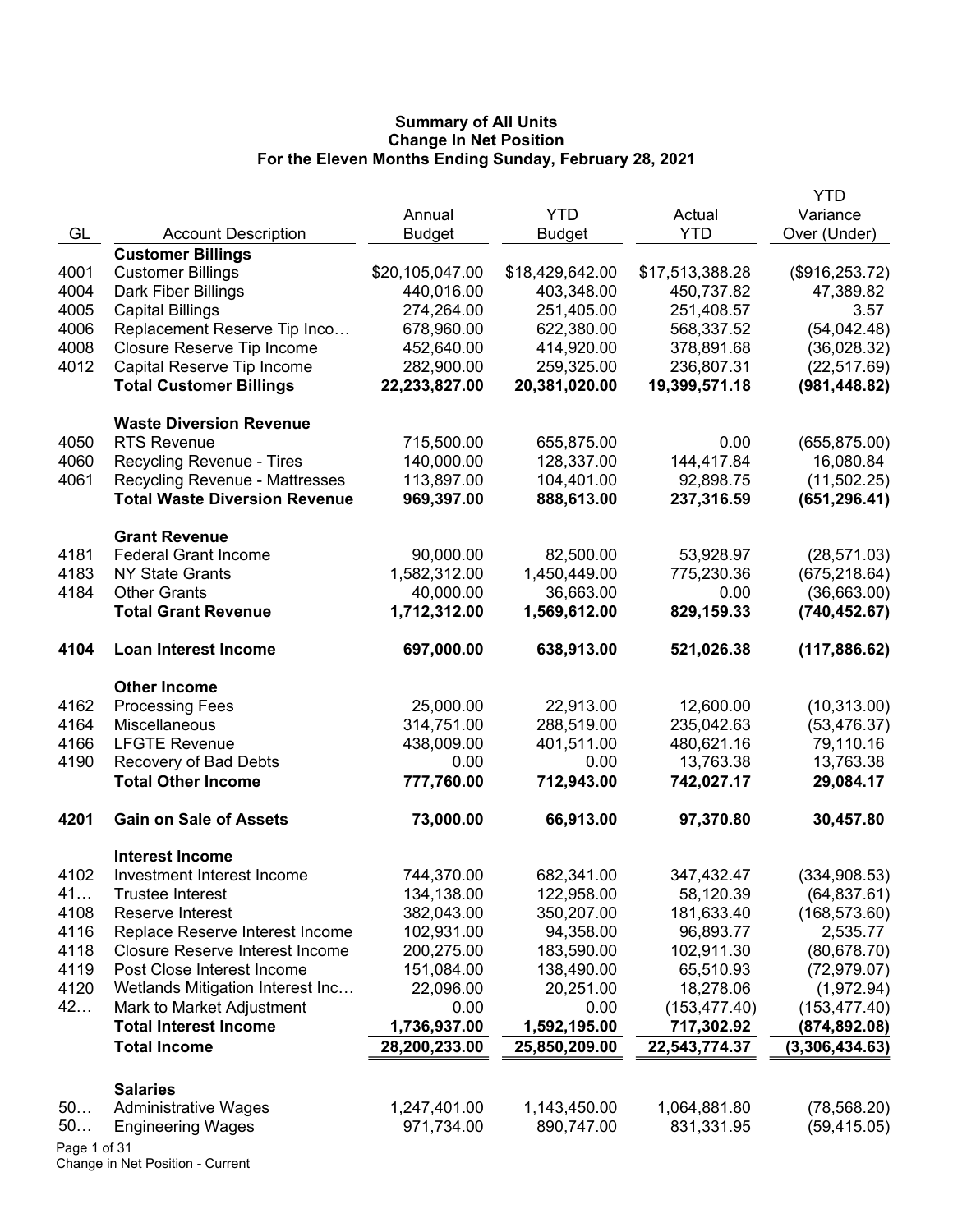|      |                                           |              |              |              | YTD           |
|------|-------------------------------------------|--------------|--------------|--------------|---------------|
|      |                                           | Annual       | <b>YTD</b>   | Actual       | Variance      |
| GL   | <b>Account Description</b>                | Budget       | Budget       | <b>YTD</b>   | Over (Under)  |
| $50$ | <b>Technology Wages</b>                   | 1,206,515.00 | 1,105,973.00 | 1,097,465.16 | (8,507.84)    |
| 50   | <b>Regional Development Wages</b>         | 332,753.00   | 305,019.00   | 275,576.55   | (29, 442.45)  |
| 50   | <b>MMF Wages</b>                          | 1,517,731.00 | 1,391,258.00 | 1,212,706.77 | (178, 551.23) |
| 50   | <b>WQ Wages</b>                           | 969,653.00   | 888,844.00   | 840,225.70   | (48, 618.30)  |
| 50   | Overtime Wages                            | 163,912.00   | 150,238.00   | 133,450.59   | (16, 787.41)  |
| 5005 | On-Call Stipend                           | 25,800.00    | 23,650.00    | 21,600.00    | (2,050.00)    |
|      | <b>Total Salaries</b>                     | 6,435,499.00 | 5,899,179.00 | 5,477,238.52 | (421, 940.48) |
|      | <b>Fringe Benefits</b>                    |              |              |              |               |
| 50   | <b>FICA Expense</b>                       | 491,963.00   | 450,978.00   | 395,514.68   | (55, 463.32)  |
| 50   | <b>Pension Expense</b>                    | 886,348.00   | 812,482.00   | 729,285.49   | (83, 196.51)  |
| 50   | Health Insurance                          | 836,950.00   | 767,217.00   | 648,182.77   | (119, 034.23) |
| 50   | Retiree Health Insurance                  | 80,330.00    | 73,635.87    | 64,417.40    | (9,218.47)    |
| 50   | <b>Workers Comp</b>                       | 218,689.00   | 200,464.00   | 182,367.25   | (18,096.75)   |
| 50   | <b>Disability Insurance</b>               | 3,894.00     | 3,564.00     | 3,608.11     | 44.11         |
| 5036 | Unemployment                              | 10,000.00    | 9,163.00     | 6,592.94     | (2,570.06)    |
| 50   | <b>Post Retire Overhead</b>               | 491,832.00   | 450,857.00   | 425,006.43   | (25,850.57)   |
| 5051 | <b>Benefit Admin. Fees</b>                | 11,020.00    | 10,101.63    | 9,608.17     | (493.46)      |
| 5054 | <b>Employee Physicals &amp; Screening</b> | 16,075.00    | 14,739.12    | 6,644.25     | (8,094.87)    |
|      | <b>Total Fringe Benefits</b>              | 3,047,101.00 | 2,793,201.62 | 2,471,227.49 | (321, 974.13) |
|      | <b>Operations &amp; Maintenance</b>       |              |              |              |               |
| 5062 | Third Party Temporary - O&M               | 52,026.00    | 47,696.00    | 0.00         | (47,696.00)   |
| 5133 | Equipment Maintenance Contr               | 295,644.00   | 271,007.00   | 239,341.89   | (31,665.11)   |
| 5134 | <b>Maintenance Contracts</b>              | 156,060.00   | 143,055.00   | 119,024.79   | (24,030.21)   |
| 5135 | <b>Underground Locating</b>               | 61,500.00    | 56,375.00    | 39,138.49    | (17, 236.51)  |
| 5403 | <b>Safety Equipment &amp; Supplies</b>    | 44,900.00    | 41,158.26    | 29,367.92    | (11,790.34)   |
| 5702 | Large Parts                               | 100,000.00   | 91,663.00    | 82,758.94    | (8,904.06)    |
| 5703 | <b>Small Equipment</b>                    | 30,000.00    | 27,500.00    | 9,279.55     | (18, 220.45)  |
| 5704 | <b>O&amp;M Supplies</b>                   | 25,000.00    | 22,924.00    | 12,033.18    | (10,890.82)   |
| 5706 | Shop Tools                                | 14,600.00    | 13,390.63    | 4,946.57     | (8,444.06)    |
| 5708 | <b>Fuels</b>                              | 324,000.00   | 297,000.00   | 141,082.44   | (155, 917.56) |
| 5710 | Lubricants                                | 20,000.00    | 18,337.00    | 6,191.64     | (12, 145.36)  |
| 5712 | Purchased Maintenance & Repair            | 118,500.00   | 108,625.00   | 85,985.71    | (22, 639.29)  |
| 5716 | <b>Equipment Rental</b>                   | 15,000.00    | 13,750.00    | 0.00         | (13,750.00)   |
| 5718 | Tires                                     | 30,000.00    | 27,500.00    | 10,220.37    | (17, 279.63)  |
| 5720 | <b>Offnet Circuit Lease</b>               | 630,812.00   | 578,248.00   | 549,738.79   | (28, 509.21)  |
| 5770 | Other Tool, Equip & O&M                   | 9,000.00     | 8,250.00     | 7,961.78     | (288.22)      |
| 5815 | Chemicals                                 | 87,000.00    | 79,750.00    | 47,895.73    | (31, 854.27)  |
| 5818 | Leachate System Expense                   | 15,000.00    | 13,750.00    | 5,512.57     | (8, 237.43)   |
| 5820 | <b>LFG Maintenance</b>                    | 73,500.00    | 67,375.00    | 13,744.14    | (53,630.86)   |
| 5830 | Collo Expense                             | 183,348.00   | 168,069.00   | 146,514.43   | (21, 554.57)  |
| 5834 | Permitting                                | 9,400.00     | 8,613.00     | 12,287.21    | 3,674.21      |
| 5835 | NYS DOT Fee                               | 5,500.00     | 5,038.00     | 6,387.00     | 1,349.00      |
| 5836 | <b>Pole Attachment Fees</b>               | 369,979.00   | 339,152.00   | 278,079.11   | (61,072.89)   |
| 5838 | <b>Conduit Lease</b>                      | 24,696.00    | 22,638.00    | 19,303.64    | (3,334.36)    |
| 5902 | Lab Fees                                  | 9,100.00     | 8,349.00     | 7,120.00     | (1,229.00)    |

Page 2 of 31 Change in Net Position - Current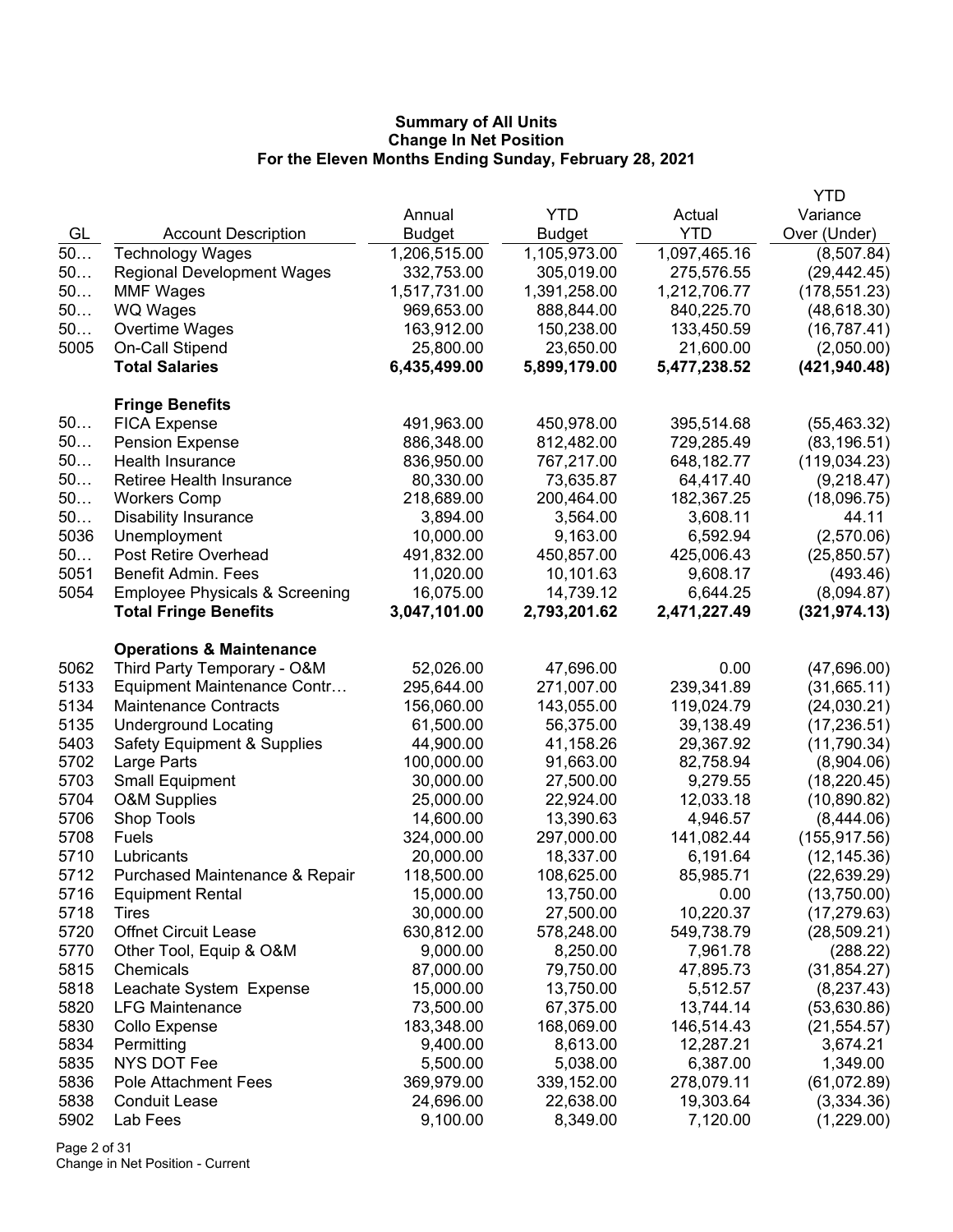|      |                                       |               |               |              | <b>YTD</b>    |
|------|---------------------------------------|---------------|---------------|--------------|---------------|
|      |                                       | Annual        | <b>YTD</b>    | Actual       | Variance      |
| GL   | <b>Account Description</b>            | <b>Budget</b> | <b>Budget</b> | <b>YTD</b>   | Over (Under)  |
| 5904 | <b>SCADA</b>                          | 22,200.00     | 20,350.00     | 10,371.85    | (9,978.15)    |
| 5932 | <b>Monitoring &amp; Testing</b>       | 115,600.00    | 105,963.00    | 86,092.92    | (19,870.08)   |
| 6008 | <b>Contract Hauling</b>               | 20,000.00     | 18,337.00     | 15,200.00    | (3, 137.00)   |
| 6010 | <b>Cape Vincent Reserve</b>           | 700.00        | 638.00        | 700.00       | 62.00         |
| 6110 | Marketing                             | 5,000.00      | 4,587.00      | 0.00         | (4,587.00)    |
| 8090 | <b>Purchases for Resale</b>           | 123,000.00    | 112,750.00    | 69,445.04    | (43, 304.96)  |
|      | Total O & M                           | 2,991,065.00  | 2,741,837.89  | 2,055,725.70 | (686, 112.19) |
|      |                                       |               |               |              |               |
|      | <b>Recycling Transfer Station</b>     |               |               |              |               |
| 50   | <b>Material Reprocessing Wages</b>    | 134,551.00    | 123,343.00    | 132,247.42   | 8,904.42      |
| $50$ | <b>Material Reprocessing OT</b>       | 0.00          | 0.00          | 5,788.57     | 5,788.57      |
| 50   | <b>FICA Expense</b>                   | 10,293.00     | 9,438.00      | 10,078.65    | 640.65        |
| 50   | <b>Pension Expense</b>                | 12,917.00     | 11,836.00     | 14,090.64    | 2,254.64      |
| 50   | Health Insurance                      | 25,155.00     | 23,056.00     | 13,218.07    | (9,837.93)    |
| 50   | <b>Workers Comp</b>                   | 12,311.00     | 11,286.00     | 12,453.00    | 1,167.00      |
| 50   | <b>Disability Insurance</b>           | 74.00         | 66.00         | 0.00         | (66.00)       |
| 50   | Post Retire Overhead                  | 16,560.00     | 15,180.00     | 16,607.85    | 1,427.85      |
| 6300 | RTS -Safety Equipment & Sup           | 2,500.00      | 2,288.00      | 2,122.33     | (165.67)      |
| 6305 | RTS - Large Parts                     | 7,500.00      | 6,875.00      | 5,192.26     | (1,682.74)    |
| 6310 | RTS - Small Equipment                 | 4,005.00      | 3,674.00      | 3,898.96     | 224.96        |
| 6315 | RTS - O&M Supplies                    | 10,700.00     | 9,812.00      | 3,476.02     | (6,335.98)    |
| 6320 | RTS - Fuels                           | 10,000.00     | 9,163.00      | 4,664.45     | (4,498.55)    |
| 6325 | RTS - Purchased Maintenance           | 7,500.00      | 6,875.00      | 5,735.40     | (1, 139.60)   |
| 6329 | RTS - Disposal Costs                  | 715,500.00    | 655,875.00    | 158.54       | (655, 716.46) |
| 6330 | RTS - Contract Hauling                | 230,000.00    | 210,837.00    | 79,865.00    | (130, 972.00) |
| 6335 | RTS - Office Supplies                 | 1,000.00      | 913.00        | 30.00        | (883.00)      |
| 6340 | <b>RTS - Cellular Services</b>        | 1,020.00      | 935.00        | 0.00         | (935.00)      |
| 6345 | RTS - Other Communications            | 2,400.00      | 2,200.00      | 1,706.27     | (493.73)      |
| 6350 | RTS - Office Equipment Mainte         | 500.00        | 462.00        | 0.00         | (462.00)      |
| 6355 | RTS - Employee Mileage Reim           | 150.00        | 143.00        | 0.00         | (143.00)      |
| 6360 | RTS - Employee Uniforms               | 1,250.00      | 1,145.87      | 1,014.87     | (131.00)      |
| 6365 | RTS - Gas & Electric                  | 5,000.00      | 4,587.00      | 3,618.14     | (968.86)      |
| 6370 | RTS - Propane                         | 7,000.00      | 6,413.00      | 3,305.08     | (3, 107.92)   |
| 6375 | <b>RTS - Building Supplies</b>        | 1,000.00      | 913.00        | 199.99       | (713.01)      |
| 6380 | RTS - Site Supplies                   | 1,000.00      | 913.00        | 55.66        | (857.34)      |
| 6385 | RTS - Building Maintenance &          | 3,000.00      | 2,750.00      | 1,665.87     | (1,084.13)    |
| 6390 | RTS - Site Maintenance & Repair       | 3,350.00      | 3,069.00      | 285.00       | (2,784.00)    |
| 6395 | RTS - Auto/Light Truck Rep. &         | 2,000.00      | 1,837.00      | 0.00         | (1,837.00)    |
| 6400 | RTS - Auto/Light Truck Fuel           | 1,500.00      | 1,375.00      | 286.81       | (1,088.19)    |
| 6410 | RTS - Programming & Software          | 5,000.00      | 4,587.00      | 0.00         | (4,587.00)    |
|      | <b>Total Recycling Transfer Stati</b> | 1,234,736.00  | 1,131,846.87  | 321,764.85   | (810, 082.02) |
|      | <b>Waste Diversion</b>                |               |               |              |               |
| 5125 | <b>Promotional Materials - RRR</b>    | 75,000.00     | 68,750.00     | 4,464.45     | (64, 285.55)  |
| 6009 | <b>Household Hazardous Waste</b>      | 75,000.00     | 68,750.00     | 58,466.60    | (10, 283.40)  |
| 6011 | Recycling Incentive                   | 116,000.00    | 106,337.00    | 45,092.30    | (61, 244.70)  |
| 6012 | Recycling Incentive-County Ca         | 555,000.00    | 508,750.00    | 312,972.50   | (195, 777.50) |
|      |                                       |               |               |              |               |

Page 3 of 31 Change in Net Position - Current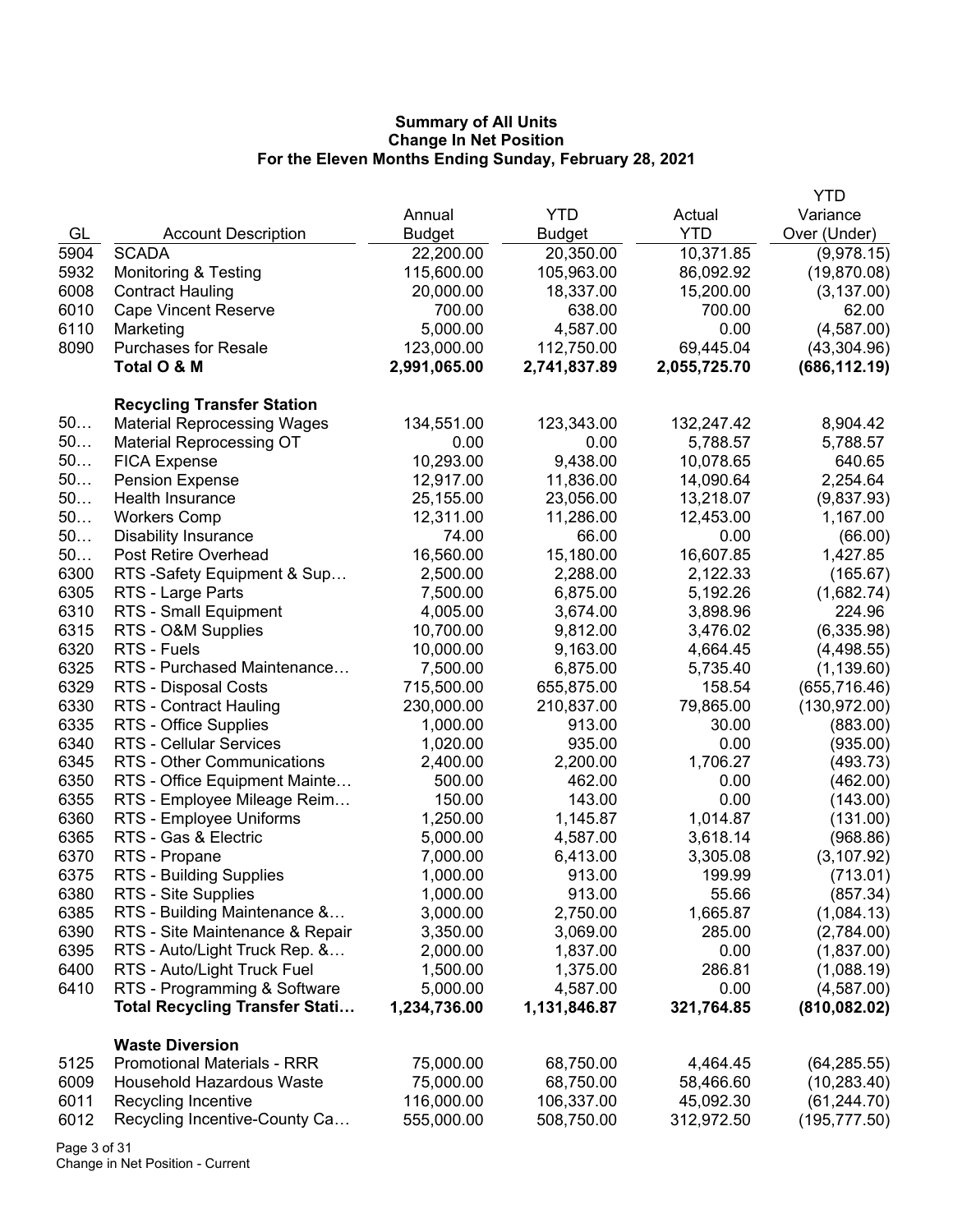|      |                                          |              |               |              | <b>YTD</b>    |
|------|------------------------------------------|--------------|---------------|--------------|---------------|
|      |                                          | Annual       | <b>YTD</b>    | Actual       | Variance      |
| GL   | <b>Account Description</b>               | Budget       | <b>Budget</b> | <b>YTD</b>   | Over (Under)  |
| 6013 | <b>CRT Recycling</b>                     | 90,000.00    | 82,500.00     | 46,177.96    | (36, 322.04)  |
| 6017 | <b>Book Debinding</b>                    | 5,000.00     | 4,587.00      | 3,231.51     | (1,355.49)    |
| 6018 | <b>Mattress Recycling - All Counties</b> | 370,000.00   | 339,163.00    | 286,686.00   | (52, 477.00)  |
| 6021 | <b>Regional Tire Recycling</b>           | 151,000.00   | 138,413.00    | 138,670.56   | 257.56        |
|      | <b>Total Waste Diversion</b>             | 1,437,000.00 | 1,317,250.00  | 895,761.88   | (421, 488.12) |
| 6002 | <b>Sewage Treatment</b>                  | 1,370,276.00 | 1,256,090.00  | 1,033,432.66 | (222, 657.34) |
| 6004 | <b>Water Purchases</b>                   | 765,941.00   | 702,119.00    | 576,515.48   | (125,603.52)  |
| 60   | <b>Closure &amp; Post Closure Care</b>   | 803,999.00   | 737,000.00    | 459,742.10   | (277, 257.90) |
| 6006 | <b>Host Community Benefits</b>           | 884,027.00   | 810,359.00    | 763,473.34   | (46, 885.66)  |
|      | <b>Office &amp; Administrative</b>       |              |               |              |               |
| 5053 | Misc Employee Costs                      | 9,870.00     | 9,036.50      | 6,582.27     | (2,454.23)    |
| 5102 | <b>Office Rent</b>                       | 163,240.00   | 149,644.00    | 150,567.70   | 923.70        |
| 5104 | <b>Office Supplies</b>                   | 25,500.00    | 23,364.00     | 18,757.16    | (4,606.84)    |
| 5110 | Postage & Shipping                       | 8,500.00     | 7,788.00      | 5,176.91     | (2,611.09)    |
| 5112 | Telephone                                | 38,460.00    | 35,255.00     | 29,585.11    | (5,669.89)    |
| 5114 | <b>Cellular Services</b>                 | 42,700.00    | 39,138.00     | 29,729.95    | (9,408.05)    |
| 5118 | <b>Other Communications</b>              | 11,080.00    | 10,153.00     | 8,996.90     | (1, 156.10)   |
| 5120 | Dues & Subscriptions                     | 12,125.00    | 11,121.00     | 7,039.50     | (4,081.50)    |
| 5122 | Public Info & Advertising                | 20,930.00    | 19,191.37     | 13,544.73    | (5,646.64)    |
| 5123 | <b>Promotional Materials</b>             | 11,500.00    | 10,545.37     | 3,438.24     | (7, 107.13)   |
| 5130 | <b>Office Equipment</b>                  | 14,845.38    | 13,597.21     | 6,671.43     | (6,925.78)    |
| 5132 | Office Equip Maintenance                 | 1,200.00     | 1,100.00      | 529.20       | (570.80)      |
| 5170 | <b>Other Office Expenses</b>             | 7,600.00     | 6,963.00      | 6,445.01     | (517.99)      |
| 5172 | <b>Filing Fees</b>                       | 17,700.00    | 16,225.00     | 2,124.14     | (14, 100.86)  |
| 5173 | <b>Credit Card Processing Fees</b>       | 600.00       | 550.00        | 482.05       | (67.95)       |
| 5202 | Employee Mileage Reimburse               | 24,732.00    | 22,678.37     | 6,735.18     | (15,943.19)   |
| 5204 | Empl. Meals & Incidental                 | 11,325.00    | 10,387.63     | 1,448.35     | (8,939.28)    |
| 5206 | Empl. Lodging                            | 22,545.72    | 20,685.28     | 3,922.12     | (16, 763.16)  |
| 5270 | <b>Travel &amp; Meeting Expense</b>      | 6,900.00     | 6,339.63      | 2,870.10     | (3,469.53)    |
| 5312 | <b>Continuing Education</b>              | 8,000.00     | 7,337.00      | 0.00         | (7, 337.00)   |
| 5370 | Training & Development                   | 37,110.00    | 34,026.63     | 13,937.50    | (20,089.13)   |
| 5402 | <b>Employee Uniforms</b>                 | 31,050.00    | 28,460.63     | 17,091.18    | (11, 369.45)  |
| 5404 | <b>Safety Training</b>                   | 5,000.00     | 4,579.63      | 5.95         | (4, 573.68)   |
| 5508 | <b>Cleaning Services</b>                 | 35,580.00    | 32,622.37     | 30,455.00    | (2, 167.37)   |
| 5570 | <b>Other General Expense</b>             | 3,200.00     | 2,942.50      | 3,138.01     | 195.51        |
| 6102 | Board Member Travel & Expen              | 1,750.00     | 1,606.00      | 621.00       | (985.00)      |
| 6104 | Sponsorships                             | 7,500.00     | 6,875.00      | 2,000.00     | (4,875.00)    |
| 6210 | <b>Trustee Fees</b>                      | 7,500.00     | 6,875.00      | 7,000.00     | 125.00        |
|      | <b>Total Office &amp; Admin</b>          | 588,043.10   | 539,087.12    | 378,894.69   | (160, 192.43) |
|      | <b>Utilities</b>                         |              |               |              |               |
| 5802 | Gas & Electric                           | 144,300.00   | 132,278.63    | 103,229.95   | (29,048.68)   |
| 5803 | Propane                                  | 25,000.00    | 22,913.00     | 14,059.63    | (8,853.37)    |
|      | <b>Total Utilities</b>                   | 169,300.00   | 155,191.63    | 117,289.58   | (37, 902.05)  |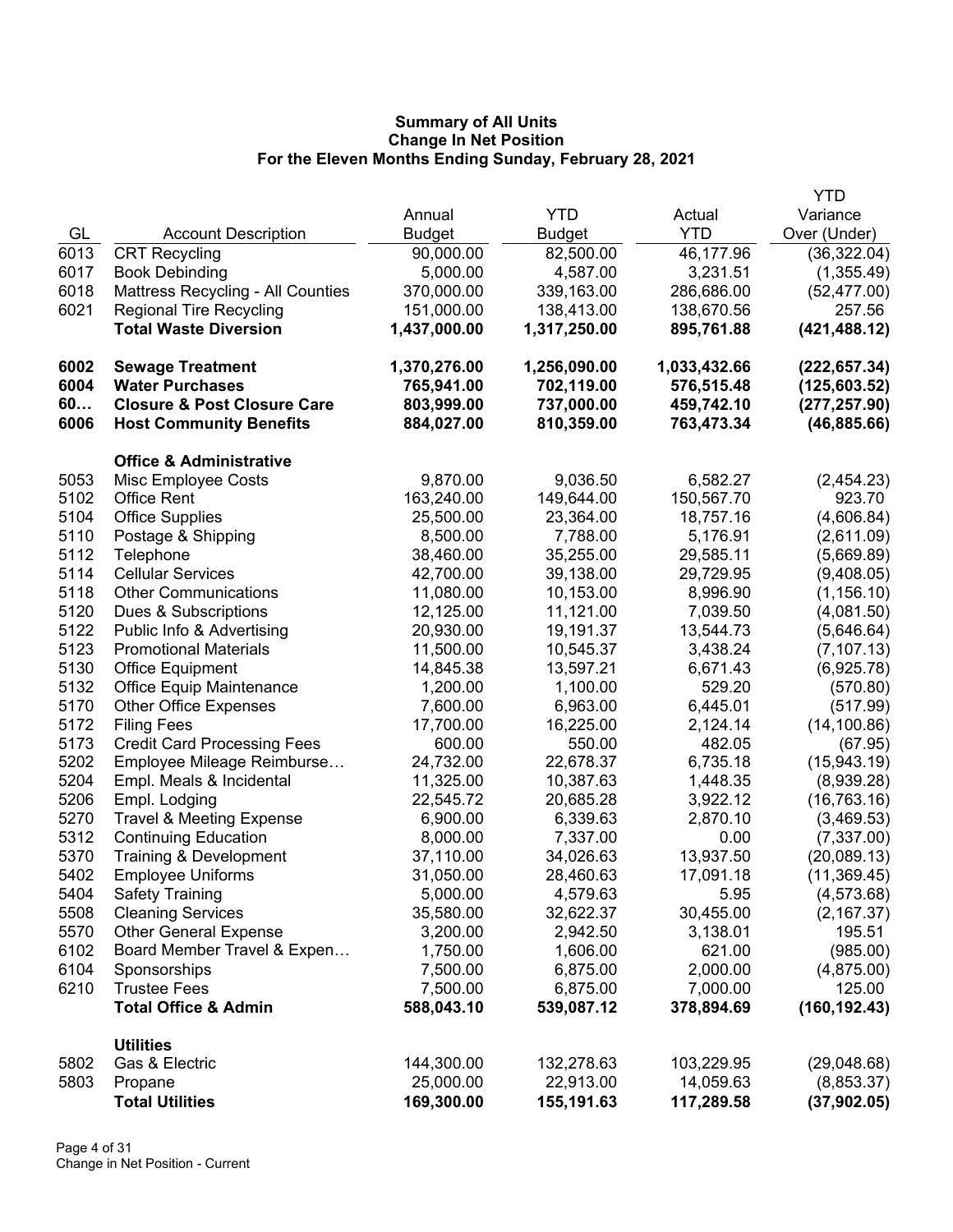|              |                                          |               |              |              | <b>YTD</b>    |
|--------------|------------------------------------------|---------------|--------------|--------------|---------------|
|              |                                          | Annual        | <b>YTD</b>   | Actual       | Variance      |
| GL           | <b>Account Description</b>               | <b>Budget</b> | Budget       | <b>YTD</b>   | Over (Under)  |
|              | <b>Materials &amp; Supplies</b>          |               |              |              |               |
| 5806         | <b>Building Supplies</b>                 | 7,000.00      | 6,413.00     | 3,093.09     | (3,319.91)    |
| 5810         | <b>Site Supplies</b>                     | 35,470.00     | 32,510.50    | 5,158.07     | (27, 352.43)  |
| 5824         | Sand, Gravel & Stone                     | 200,000.00    | 183,337.00   | 181,391.88   | (1,945.12)    |
| 5826         | Seed & Mulch                             | 35,000.00     | 32,087.00    | 21,111.00    | (10, 976.00)  |
|              | <b>Total Materials &amp; Supplies</b>    | 277,470.00    | 254,347.50   | 210,754.04   | (43, 593.46)  |
|              | <b>Professional Fees</b>                 |               |              |              |               |
| 5924         | Legal                                    | 192,590.00    | 176,551.87   | 171,439.25   | (5, 112.62)   |
| 5926         | <b>Investment Banking Fees</b>           | 47,257.00     | 43,329.00    | 40,705.53    | (2,623.47)    |
| 59           | <b>Accounting Fees</b>                   | 42,500.00     | 38,962.00    | 37,500.00    | (1,462.00)    |
| 5970         | Consulting                               | 350,350.00    | 321,165.13   | 200,312.87   | (120, 852.26) |
|              | <b>Total Professional Fees</b>           | 632,697.00    | 580,008.00   | 449,957.65   | (130, 050.35) |
|              |                                          |               |              |              |               |
|              | <b>Repairs &amp; Maintenance</b>         |               |              |              |               |
| 5804         | <b>Building Maintenance &amp; Repair</b> | 77,500.00     | 71,045.37    | 27,613.90    | (43, 431.47)  |
| 5808         | Site Maint & Repair                      | 40,100.00     | 36,754.63    | 28,094.15    | (8,660.48)    |
| 5812         | <b>Pipeline Maintenance</b>              | 85,000.00     | 77,924.00    | 65,543.19    | (12,380.81)   |
|              | <b>Total Repairs &amp; Maintenance</b>   | 202,600.00    | 185,724.00   | 121,251.24   | (64, 472.76)  |
|              | <b>Automobile</b>                        |               |              |              |               |
| 5601         | Auto/Light Truck Rep. & Maint.           | 37,277.00     | 34,155.00    | 22,621.71    | (11, 533.29)  |
| 5602         | <b>Auto/Light Truck Fuel</b>             | 76,670.00     | 70,290.00    | 43,295.11    | (26,994.89)   |
| 5603         | Auto/Light Truck Rental/Lease            | 212,700.00    | 194,975.00   | 178,599.97   | (16, 375.03)  |
| 5605         | Vehicle Ins                              | 51,400.00     | 47,124.00    | 47,116.74    | (7.26)        |
|              | <b>Total Automobile</b>                  | 378,047.00    | 346,544.00   | 291,633.53   | (54, 910.47)  |
|              |                                          |               |              |              |               |
|              | Computer                                 |               |              |              |               |
| 5124         | <b>Computer Equipment</b>                | 89,968.40     | 82,467.44    | 83,523.06    | 1,055.62      |
| 5126         | <b>Computer Maintenance</b>              | 7,500.00      | 6,871.37     | 3,743.94     | (3, 127.43)   |
| 5128         | Programming & Software                   | 176,455.89    | 161,754.89   | 127,774.55   | (33,980.34)   |
| 5129         | <b>ECMS Expense</b>                      | 28,305.61     | 25,945.92    | 28,305.61    | 2,359.69      |
| 6108<br>5906 | Web Page Design & Maintenance            | 3,502.00      | 3,212.00     | 359.88       | (2,852.12)    |
|              | GIS                                      | 29,006.00     | 26,587.00    | 26,262.72    | (324.28)      |
|              | <b>Total Computer</b>                    | 334,737.90    | 306,838.62   | 269,969.76   | (36,868.86)   |
| 6122         | <b>Bad Debt Expense</b>                  | 0.00          | 0.00         | (24, 037.05) | (24, 037.05)  |
| 6114         | <b>Insurance</b>                         | 422,700.00    | 387,486.00   | 387,475.11   | (10.89)       |
| 6120         | <b>Grants</b>                            | 1,517,500.00  | 1,391,038.00 | 1,162,315.66 | (228, 722.34) |
| 61           | <b>Admin Allocation</b>                  | 0.00          | 11.00        | 0.00         | (11.00)       |
| 61           | <b>Engineering Allocation</b>            | 0.00          | 11.00        | 0.00         | (11.00)       |
| 6208         | <b>NYS Administrative Assessm</b>        | 125,050.00    | 114,631.00   | 122,000.00   | 7,369.00      |
| 89           | <b>Water Quality Allocation</b>          | 0.00          | (11.00)      | 0.00         | 11.00         |
| 7032         | <b>Depreciation</b>                      | 8,197,200.00  | 7,514,100.00 | 7,048,401.40 | (465, 698.60) |
| 7002         | <b>Amortization</b>                      | 24,400.00     | 22,363.00    | 22,336.22    | (26.78)       |
| 6202         | <b>Interest Expense</b>                  | 721,047.00    | 660,957.00   | 561,097.57   | (99, 859.43)  |
| 6901         | Contingency                              | 30,580.00     | 28,028.00    | 0.00         | (28, 028.00)  |

Page 5 of 31 Change in Net Position - Current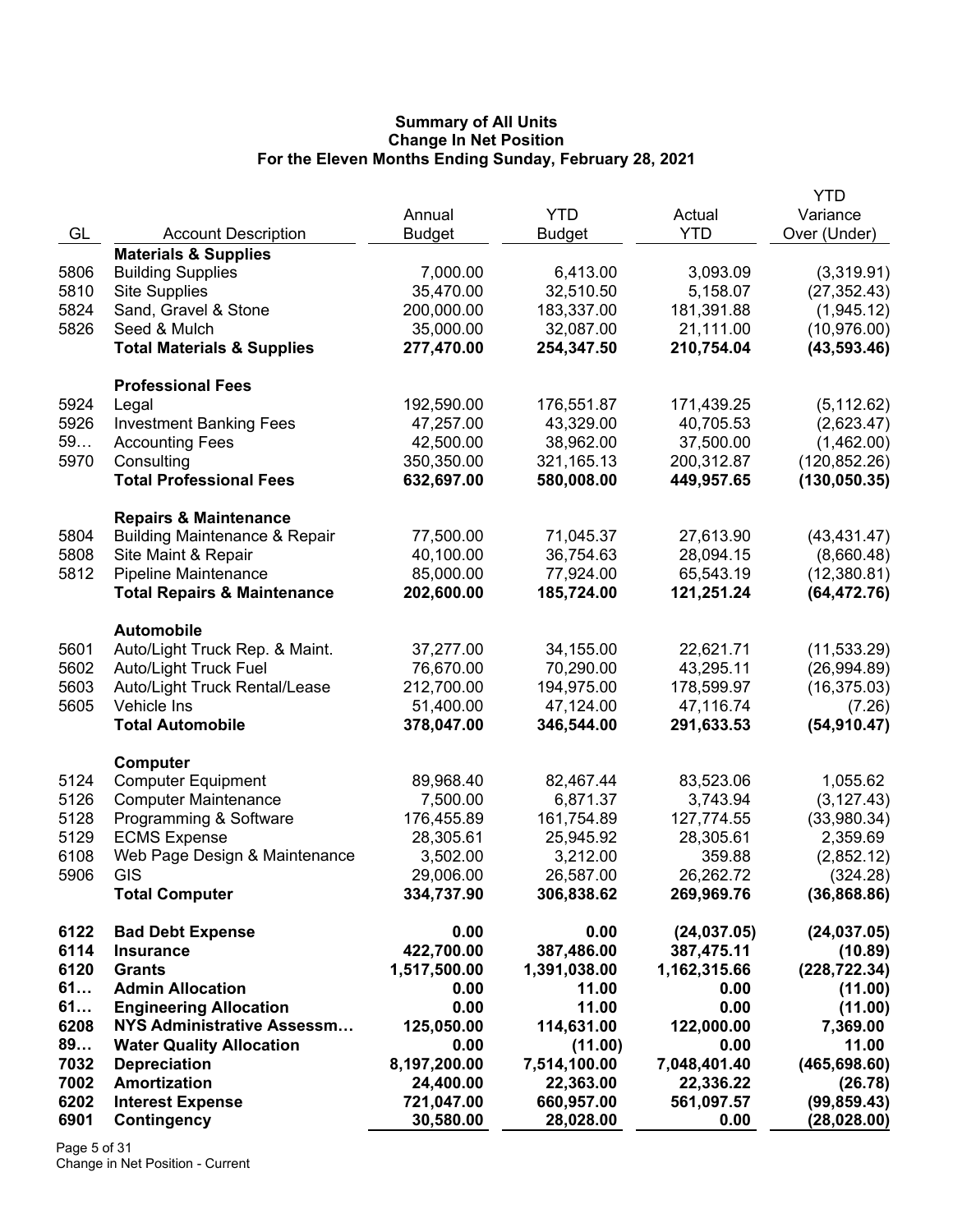|    | <b>Change in Net Position</b> | (4,390,783.00) | (4,025,029.25) | (2,630,447.05)   | 1,394,582.20   |
|----|-------------------------------|----------------|----------------|------------------|----------------|
|    | <b>Total Expenses</b>         | 32,591,016.00  | 29,875,238.25  | 25, 174, 221. 42 | (4,701,016.83) |
| GL | Account Description           | <b>Budget</b>  | <b>Budget</b>  | YTD              | Over (Under)   |
|    |                               | Annual         | YTD            | Actual           | Variance       |
|    |                               |                |                |                  | YTD            |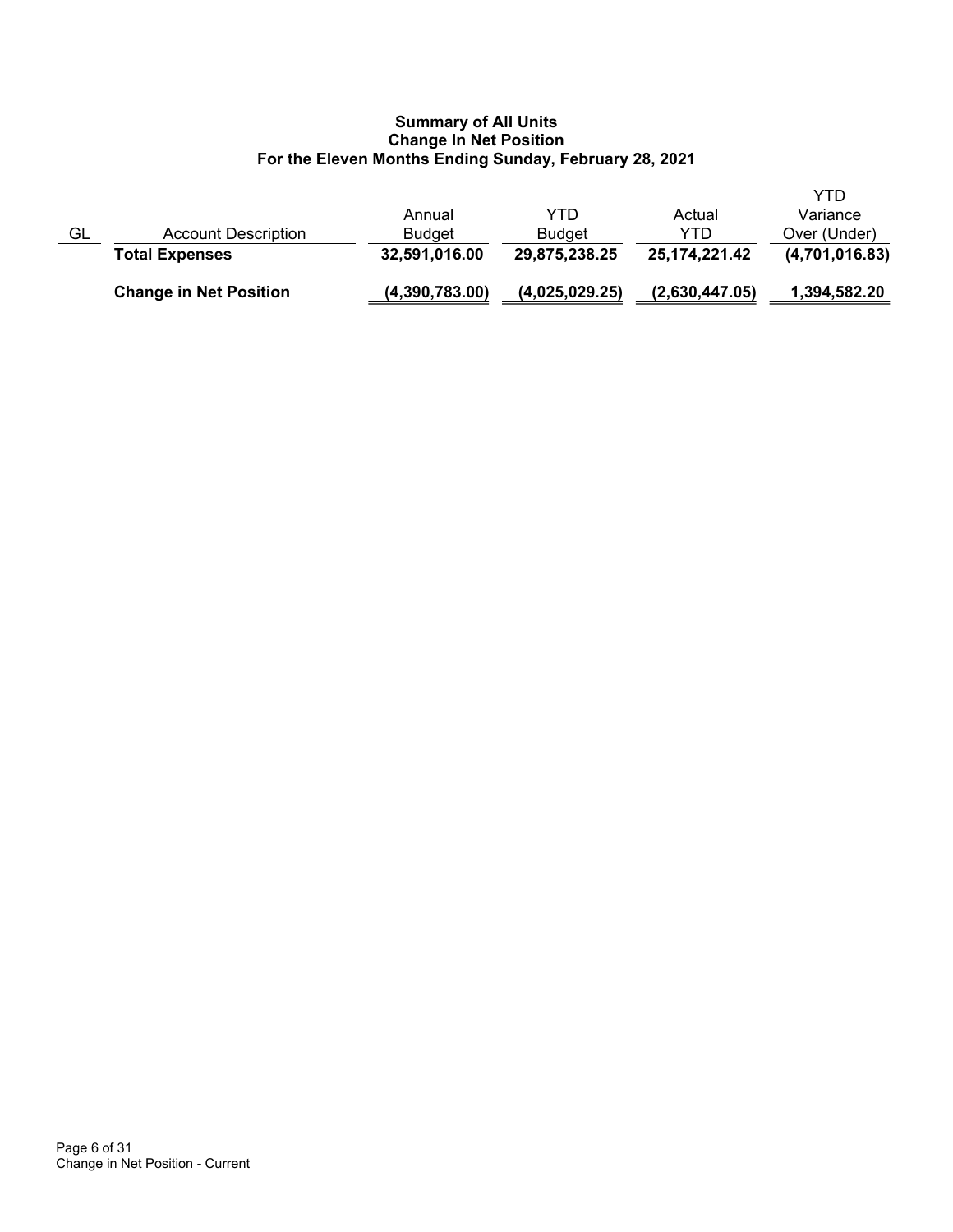# **Administration Change In Net Position For the Eleven Months Ending Sunday, February 28, 2021**

|              |                                                                           | Annual                | <b>YTD</b>             | Actual                 | <b>YTD</b><br>Variance |
|--------------|---------------------------------------------------------------------------|-----------------------|------------------------|------------------------|------------------------|
| GL           | <b>Account Description</b>                                                | <b>Budget</b>         | <b>Budget</b>          | <b>YTD</b>             | Over (Under)           |
|              | <b>Grant Revenue</b>                                                      |                       |                        |                        |                        |
| 4183         | <b>NY State Grants</b>                                                    | \$10,000.00           | \$9,163.00             | \$5,851.25             | (\$3,311.75)           |
|              | <b>Total Grant Revenue</b>                                                | 10,000.00             | 9,163.00               | 5,851.25               | (3,311.75)             |
|              | <b>Other Income</b>                                                       |                       |                        |                        |                        |
| 4164         | Miscellaneous                                                             | 212,700.00            | 194,975.00             | 179,431.77             | (15, 543.23)           |
|              | <b>Total Other Income</b>                                                 | 212,700.00            | 194,975.00             | 179,431.77             | (15, 543.23)           |
| 4201         | <b>Gain on Sale of Assets</b>                                             | 28,000.00             | 25,663.00              | 22,870.80              | (2,792.20)             |
|              | <b>Interest Income</b>                                                    |                       |                        |                        |                        |
| 4102         | Investment Interest Income                                                | 314,600.00            | 288,387.00             | 107,419.74             | (180, 967.26)          |
| 42           | Mark to Market Adjustment                                                 | 0.00                  | 0.00                   | (1,236.42)             | (1,236.42)             |
|              | <b>Total Interest Income</b>                                              | 314,600.00            | 288,387.00             | 106,183.32             | (182, 203.68)          |
|              | <b>Total Income</b>                                                       | 565,300.00            | 518,188.00             | 314,337.14             | (203, 850.86)          |
|              | <b>Salaries</b>                                                           |                       |                        |                        |                        |
| 50           | <b>Administrative Wages</b>                                               | 1,234,732.00          | 1,131,834.00           | 1,053,321.28           | (78, 512.72)           |
| 50           | <b>Engineering Wages</b>                                                  | 0.00                  | 0.00                   | 1,236.21               | 1,236.21               |
| 50           | Overtime Wages                                                            | 1,000.00              | 913.00                 | 22.36                  | (890.64)               |
|              | <b>Total Salaries</b>                                                     | 1,235,732.00          | 1,132,747.00           | 1,054,579.85           | (78, 167.15)           |
|              | <b>Fringe Benefits</b>                                                    |                       |                        |                        |                        |
| 50           | <b>FICA Expense</b>                                                       | 94,457.00             | 86,581.00              | 76,263.47              | (10, 317.53)           |
| 50           | <b>Pension Expense</b>                                                    | 171,365.00            | 157,080.00             | 130, 145.54            | (26, 934.46)           |
| 50           | Health Insurance                                                          | 135,879.00            | 124,553.00             | 93,104.78              | (31, 448.22)           |
| 50           | Retiree Health Insurance                                                  | 80,330.00             | 73,635.87              | 64,417.40              | (9,218.47)             |
| 50           | <b>Workers Comp</b>                                                       | 2,194.00              | 2,013.00               | 1,926.24               | (86.76)                |
| 50           | <b>Disability Insurance</b>                                               | 1,045.00              | 957.00                 | 958.10                 | 1.10                   |
| 5036         | Unemployment                                                              | 10,000.00             | 9,163.00               | 6,592.94               | (2,570.06)             |
| 50           | Post Retire Overhead                                                      | 81,751.00             | 74,943.00              | 71,120.16              | (3,822.84)             |
| 5051<br>5054 | Benefit Admin. Fees                                                       | 11,020.00<br>1,575.00 | 10,101.63              | 9,608.17               | (493.46)               |
|              | <b>Employee Physicals &amp; Screening</b><br><b>Total Fringe Benefits</b> | 589,616.00            | 1,443.75<br>540,471.25 | 1,475.25<br>455,612.05 | 31.50<br>(84, 859.20)  |
|              | <b>Operations &amp; Maintenance</b>                                       |                       |                        |                        |                        |
| 5134         | <b>Maintenance Contracts</b>                                              | 3,355.00              | 3,080.00               | 824.90                 | (2,255.10)             |
| 5403         | <b>Safety Equipment &amp; Supplies</b>                                    | 14,000.00             | 12,833.26              | 13,957.00              | 1,123.74               |
|              | Total O & M                                                               | 17,355.00             | 15,913.26              | 14,781.90              | (1, 131.36)            |
|              |                                                                           |                       |                        |                        |                        |
|              | <b>Office &amp; Administrative</b>                                        |                       |                        |                        |                        |
| 5053         | Misc Employee Costs                                                       | 5,370.00              | 4,922.50               | 4,525.81               | (396.69)               |
| 5102         | <b>Office Rent</b>                                                        | 108,200.00            | 99,187.00              | 97,989.46              | (1, 197.54)            |
| 5104         | <b>Office Supplies</b>                                                    | 10,000.00             | 9,163.00               | 9,745.58               | 582.58                 |
| 5110         | Postage & Shipping                                                        | 6,000.00              | 5,500.00               | 4,701.84               | (798.16)               |
| 5112         | Telephone                                                                 | 4,020.00              | 3,685.00               | 2,679.42               | (1,005.58)             |
| Page 7 of 31 |                                                                           |                       |                        |                        |                        |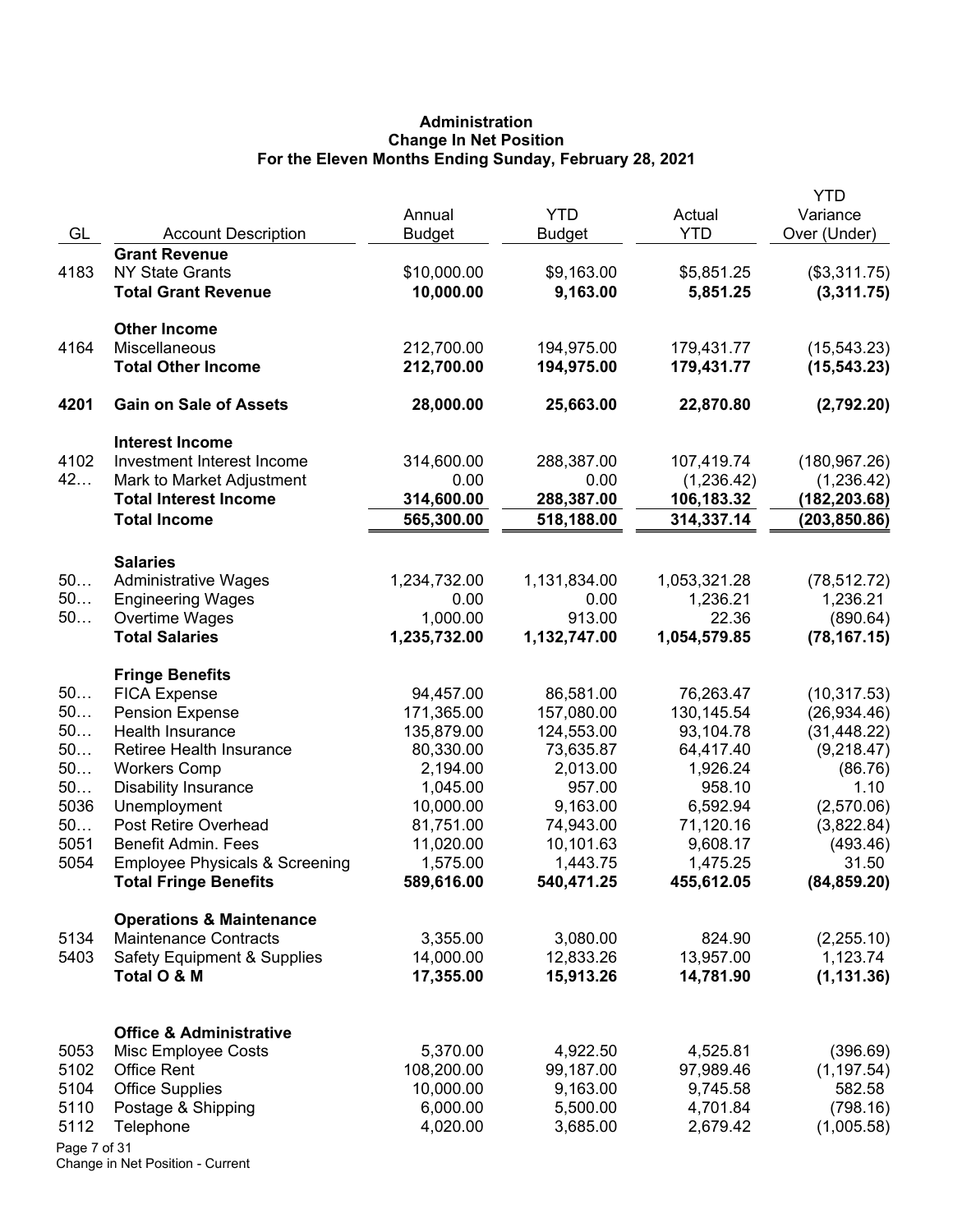# **Administration Change In Net Position For the Eleven Months Ending Sunday, February 28, 2021**

|      |                                     |                  |                |                | <b>YTD</b>    |
|------|-------------------------------------|------------------|----------------|----------------|---------------|
|      |                                     | Annual           | <b>YTD</b>     | Actual         | Variance      |
| GL   | <b>Account Description</b>          | <b>Budget</b>    | <b>Budget</b>  | <b>YTD</b>     | Over (Under)  |
| 5114 | <b>Cellular Services</b>            | 5,800.00         | 5,313.00       | 4,390.01       | (922.99)      |
| 5118 | <b>Other Communications</b>         | 9,480.00         | 8,690.00       | 7,682.95       | (1,007.05)    |
| 5120 | Dues & Subscriptions                | 5,000.00         | 4,587.00       | 3,075.00       | (1,512.00)    |
| 5122 | Public Info & Advertising           | 9,500.00         | 8,708.37       | 8,841.73       | 133.36        |
| 5123 | <b>Promotional Materials</b>        | 2,500.00         | 2,295.37       | 0.00           | (2, 295.37)   |
| 5130 | Office Equipment                    | 6,295.38         | 5,767.08       | 3,966.54       | (1,800.54)    |
| 5170 | <b>Other Office Expenses</b>        | 1,600.00         | 1,463.00       | 896.20         | (566.80)      |
| 5173 | <b>Credit Card Processing Fees</b>  | 600.00           | 550.00         | 482.05         | (67.95)       |
| 5202 | Employee Mileage Reimburse          | 1,500.00         | 1,375.00       | 616.92         | (758.08)      |
| 5204 | Empl. Meals & Incidental            | 2,400.00         | 2,200.00       | 0.00           | (2,200.00)    |
| 5206 | Empl. Lodging                       | 445.72           | 412.28         | 0.00           | (412.28)      |
| 5270 | <b>Travel &amp; Meeting Expense</b> | 3,550.00         | 3,256.00       | 2,270.10       | (985.90)      |
| 5370 | Training & Development              | 9,980.00         | 9,144.63       | 2,672.65       | (6,471.98)    |
| 5402 | <b>Employee Uniforms</b>            | 1,425.00         | 1,309.00       | 164.00         | (1, 145.00)   |
| 5404 | <b>Safety Training</b>              | 5,000.00         | 4,579.63       | 5.95           | (4,573.68)    |
| 5508 | <b>Cleaning Services</b>            | 10,000.00        | 9,170.37       | 8,070.00       | (1, 100.37)   |
| 6102 | Board Member Travel & Expen         | 1,750.00         | 1,606.00       | 621.00         | (985.00)      |
| 6104 | Sponsorships                        | 7,500.00         | 6,875.00       | 2,000.00       | (4,875.00)    |
|      | <b>Total Office &amp; Admin</b>     | 217,916.10       | 199,759.23     | 165,397.21     | (34, 362.02)  |
|      | <b>Professional Fees</b>            |                  |                |                |               |
| 5924 | Legal                               | 59,190.00        | 54,257.50      | 55,983.75      | 1,726.25      |
| 5926 | <b>Investment Banking Fees</b>      | 9,800.00         | 8,987.00       | 6,400.21       | (2,586.79)    |
| 59   | <b>Accounting Fees</b>              | 42,500.00        | 38,962.00      | 37,500.00      | (1,462.00)    |
| 5970 | Consulting                          | 76,000.00        | 69,663.00      | 72,767.09      | 3,104.09      |
|      | <b>Total Professional Fees</b>      | 187,490.00       | 171,869.50     | 172,651.05     | 781.55        |
|      | <b>Automobile</b>                   |                  |                |                |               |
| 5601 | Auto/Light Truck Rep. & Maint.      | 1,000.00         | 913.00         | 998.34         | 85.34         |
| 5602 | Auto/Light Truck Fuel               | 1,750.00         | 1,606.00       | 0.00           | (1,606.00)    |
|      | <b>Total Automobile</b>             | 2,750.00         | 2,519.00       | 998.34         | (1,520.66)    |
|      | <b>Computer</b>                     |                  |                |                |               |
| 5124 | <b>Computer Equipment</b>           | 56,468.40        | 51,759.07      | 51,799.12      | 40.05         |
| 5126 | <b>Computer Maintenance</b>         | 7,500.00         | 6,871.37       | 3,743.94       | (3, 127.43)   |
| 5128 | Programming & Software              | 143,893.89       | 131,900.89     | 100,200.34     | (31,700.55)   |
| 5129 | <b>ECMS Expense</b>                 | 28,305.61        | 25,945.92      | 28,305.61      | 2,359.69      |
| 6108 | Web Page Design & Maintenance       | 2,752.00         | 2,519.00       | 359.88         | (2, 159.12)   |
|      | <b>Total Computer</b>               | 238,919.90       | 218,996.25     | 184,408.89     | (34, 587.36)  |
| 6114 | <b>Insurance</b>                    | 18,700.00        | 17,138.00      | 17,141.63      | 3.63          |
| 61   | <b>Admin Allocation</b>             | (2, 168, 149.00) | (1,987,469.00) | (1,984,636.68) | 2,832.32      |
| 7032 | <b>Depreciation</b>                 | 277,600.00       | 254,463.00     | 233,788.59     | (20,674.41)   |
|      | <b>Total Expenses</b>               | 617,930.00       | 566,407.49     | 314,722.83     | (251, 684.66) |
|      | <b>Change in Net Position</b>       | (52, 630.00)     | (48, 219.49)   | (385.69)       | 47,833.80     |
|      |                                     |                  |                |                |               |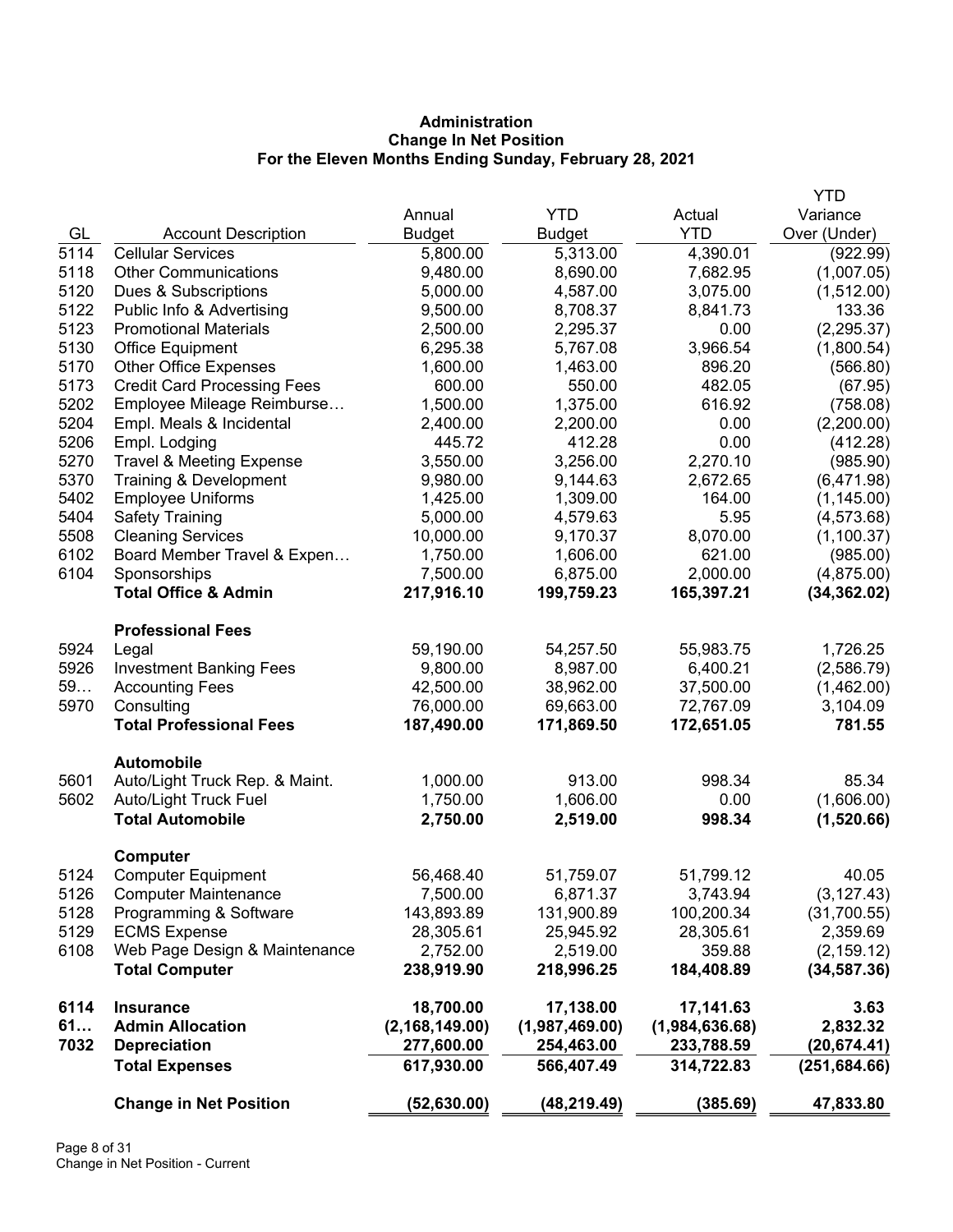|              |                                                |                            |                |                | YTD            |
|--------------|------------------------------------------------|----------------------------|----------------|----------------|----------------|
|              |                                                | Annual                     | <b>YTD</b>     | Actual         | Variance       |
| GL           | <b>Account Description</b>                     | <b>Budget</b>              | <b>Budget</b>  | <b>YTD</b>     | Over (Under)   |
|              | <b>Customer Billings</b>                       |                            |                |                |                |
| 4001<br>4006 | <b>Customer Billings</b>                       | \$7,613,000.00             | \$6,978,587.00 | \$6,633,226.48 | (\$345,360.52) |
|              | Replacement Reserve Tip Inco                   | 678,960.00                 | 622,380.00     | 568,337.52     | (54, 042.48)   |
| 4008         | Closure Reserve Tip Income                     | 452,640.00                 | 414,920.00     | 378,891.68     | (36,028.32)    |
| 4012         | Capital Reserve Tip Income                     | 282,900.00<br>9,027,500.00 | 259,325.00     | 236,807.31     | (22, 517.69)   |
|              | <b>Total Customer Billings</b>                 |                            | 8,275,212.00   | 7,817,262.99   | (457, 949.01)  |
|              | <b>Waste Diversion Revenue</b>                 |                            |                |                |                |
| 4050         | <b>RTS Revenue</b>                             | 715,500.00                 | 655,875.00     | 0.00           | (655, 875.00)  |
| 4060         | Recycling Revenue - Tires                      | 140,000.00                 | 128,337.00     | 144,417.84     | 16,080.84      |
| 4061         | <b>Recycling Revenue - Mattresses</b>          | 113,897.00                 | 104,401.00     | 92,898.75      | (11,502.25)    |
|              | <b>Total Waste Diversion Revenue</b>           | 969,397.00                 | 888,613.00     | 237,316.59     | (651, 296.41)  |
|              |                                                |                            |                |                |                |
| 4183         | <b>Grant Revenue</b><br><b>NY State Grants</b> | 333,312.00                 | 305,536.00     | 248,245.15     | (57, 290.85)   |
|              | <b>Total Grant Revenue</b>                     | 333,312.00                 | 305,536.00     | 248,245.15     | (57, 290.85)   |
|              |                                                |                            |                |                |                |
|              | <b>Other Income</b>                            |                            |                |                |                |
| 4164         | Miscellaneous                                  | 25,000.00                  | 22,913.00      | 19,571.05      | (3,341.95)     |
| 4166         | <b>LFGTE Revenue</b>                           | 438,009.00                 | 401,511.00     | 480,621.16     | 79,110.16      |
|              | <b>Total Other Income</b>                      | 463,009.00                 | 424,424.00     | 500,192.21     | 75,768.21      |
| 4201         | <b>Gain on Sale of Assets</b>                  | 45,000.00                  | 41,250.00      | 74,500.00      | 33,250.00      |
|              | <b>Interest Income</b>                         |                            |                |                |                |
| 41           | <b>Trustee Interest</b>                        | 134,138.00                 | 122,958.00     | 58,120.39      | (64, 837.61)   |
| 4108         | Reserve Interest                               | 111,110.00                 | 101,849.00     | 62,458.05      | (39, 390.95)   |
| 4116         | Replace Reserve Interest Income                | 102,931.00                 | 94,358.00      | 96,893.77      | 2,535.77       |
| 4118         | <b>Closure Reserve Interest Income</b>         | 200,275.00                 | 183,590.00     | 102,911.30     | (80, 678.70)   |
| 4119         | Post Close Interest Income                     | 151,084.00                 | 138,490.00     | 65,510.93      | (72, 979.07)   |
| 4120         | Wetlands Mitigation Interest Inc               | 22,096.00                  | 20,251.00      | 18,278.06      | (1,972.94)     |
| 42           | Mark to Market Adjustment                      | 0.00                       | 0.00           | (122,086.46)   | (122,086.46)   |
|              | <b>Total Interest Income</b>                   | 721,634.00                 | 661,496.00     | 282,086.04     | (379,409.96)   |
|              | <b>Total Income</b>                            | 11,559,852.00              | 10,596,531.00  | 9,159,602.98   | (1,436,928.02) |
|              |                                                |                            |                |                |                |
|              | <b>Salaries</b>                                |                            |                |                |                |
| 50           | <b>Engineering Wages</b>                       | 114,958.00                 | 105,380.00     | 116,587.83     | 11,207.83      |
| 50           | <b>Technology Wages</b>                        | 0.00                       | 0.00           | 656.64         | 656.64         |
| 50           | <b>MMF Wages</b>                               | 1,517,731.00               | 1,391,258.00   | 1,209,167.24   | (182,090.76)   |
| 50           | Overtime Wages                                 | 36,769.00                  | 33,704.00      | 20,534.36      | (13, 169.64)   |
| 5005         | On-Call Stipend                                | 7,800.00                   | 7,150.00       | 7,200.00       | 50.00          |
|              | <b>Total Salaries</b>                          | 1,677,258.00               | 1,537,492.00   | 1,354,146.07   | (183, 345.93)  |
|              | <b>Fringe Benefits</b>                         |                            |                |                |                |
| 50           | <b>FICA Expense</b>                            | 128,270.00                 | 117,579.00     | 96,423.78      | (21, 155.22)   |
| 50           | <b>Pension Expense</b>                         | 239,399.00                 | 219,450.00     | 191,548.21     | (27, 901.79)   |
| 50           | Health Insurance                               | 294,049.00                 | 269,544.00     | 208,586.83     | (60, 957.17)   |
| Page 9 of 31 |                                                |                            |                |                |                |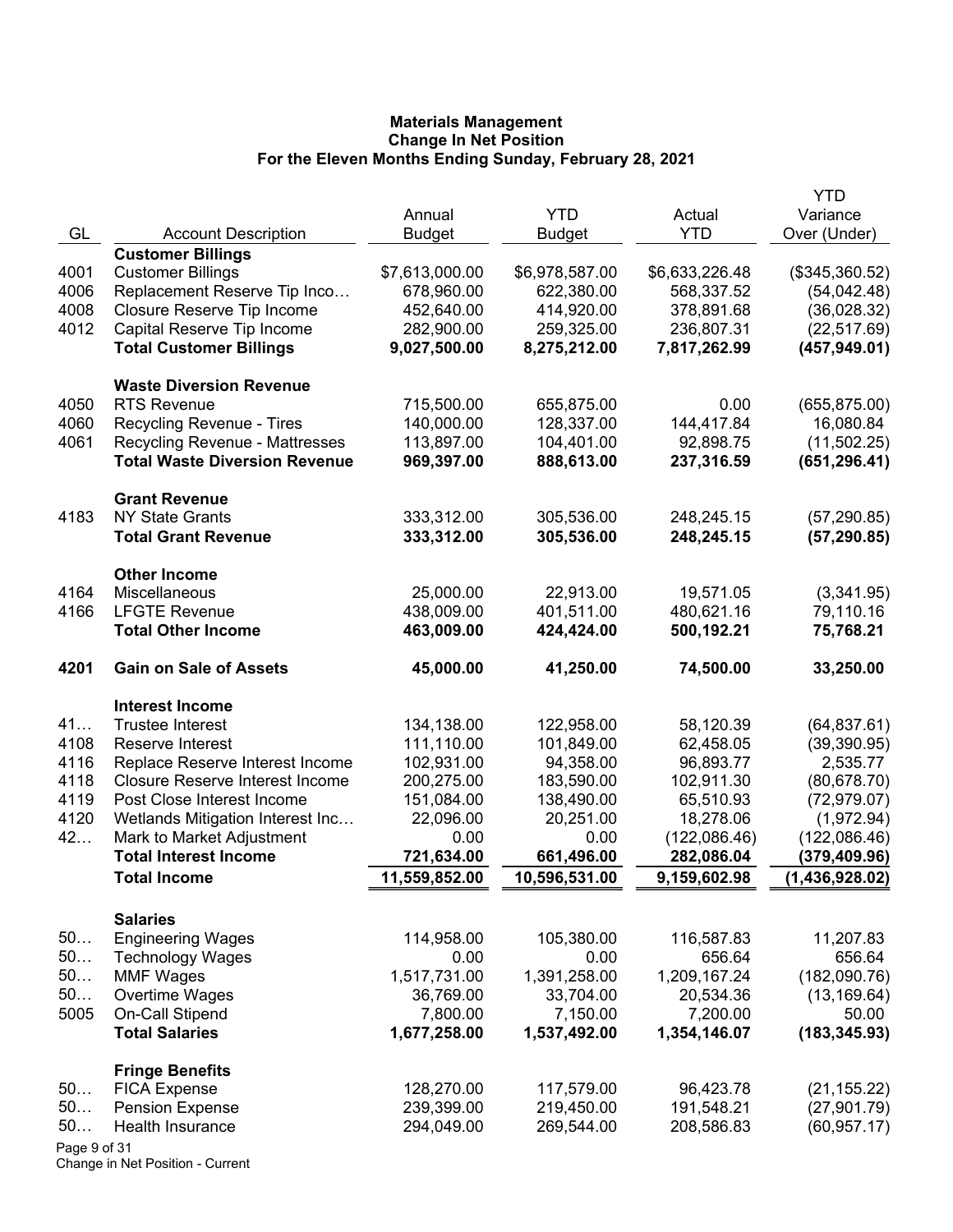|      |                                           |            |            |            | <b>YTD</b>    |
|------|-------------------------------------------|------------|------------|------------|---------------|
|      |                                           | Annual     | <b>YTD</b> | Actual     | Variance      |
| GL   | <b>Account Description</b>                | Budget     | Budget     | <b>YTD</b> | Over (Under)  |
| 50   | <b>Workers Comp</b>                       | 103,620.00 | 94,985.00  | 82,824.60  | (12, 160.40)  |
| 50   | <b>Disability Insurance</b>               | 1,079.00   | 990.00     | 989.12     | (0.88)        |
| 50   | Post Retire Overhead                      | 157,596.00 | 144,463.00 | 128,759.28 | (15,703.72)   |
| 5054 | <b>Employee Physicals &amp; Screening</b> | 8,000.00   | 7,337.00   | 2,915.25   | (4,421.75)    |
|      | <b>Total Fringe Benefits</b>              | 932,013.00 | 854,348.00 | 712,047.07 | (142, 300.93) |
|      | <b>Operations &amp; Maintenance</b>       |            |            |            |               |
| 5062 | Third Party Temporary - O&M               | 50,976.00  | 46,728.00  | 0.00       | (46, 728.00)  |
| 5403 | <b>Safety Equipment &amp; Supplies</b>    | 14,000.00  | 12,837.00  | 10,118.66  | (2,718.34)    |
| 5702 | Large Parts                               | 100,000.00 | 91,663.00  | 82,758.94  | (8,904.06)    |
| 5703 | <b>Small Equipment</b>                    | 30,000.00  | 27,500.00  | 9,279.55   | (18, 220.45)  |
| 5704 | <b>O&amp;M Supplies</b>                   | 20,000.00  | 18,337.00  | 10,130.76  | (8,206.24)    |
| 5708 | Fuels                                     | 324,000.00 | 297,000.00 | 141,082.44 | (155, 917.56) |
| 5710 | Lubricants                                | 20,000.00  | 18,337.00  | 6,191.64   | (12, 145.36)  |
| 5712 | Purchased Maintenance & Repair            | 65,000.00  | 59,587.00  | 58,682.78  | (904.22)      |
| 5716 | <b>Equipment Rental</b>                   | 15,000.00  | 13,750.00  | 0.00       | (13,750.00)   |
| 5718 | Tires                                     | 30,000.00  | 27,500.00  | 10,220.37  | (17, 279.63)  |
| 5770 | Other Tool, Equip & O&M                   | 2,500.00   | 2,288.00   | 2,468.02   | 180.02        |
| 5815 | Chemicals                                 | 10,000.00  | 9,163.00   | 6,077.24   | (3,085.76)    |
| 5818 | Leachate System Expense                   | 15,000.00  | 13,750.00  | 5,512.57   | (8, 237.43)   |
| 5820 | <b>LFG Maintenance</b>                    | 73,500.00  | 67,375.00  | 13,744.14  | (53,630.86)   |
| 5932 | <b>Monitoring &amp; Testing</b>           | 115,600.00 | 105,963.00 | 86,092.92  | (19, 870.08)  |
| 6008 | <b>Contract Hauling</b>                   | 20,000.00  | 18,337.00  | 15,200.00  | (3, 137.00)   |
|      | Total O & M                               | 905,576.00 | 830,115.00 | 457,560.03 | (372, 554.97) |
|      | <b>Recycling Transfer Station</b>         |            |            |            |               |
| 50   | <b>Material Reprocessing Wages</b>        | 134,551.00 | 123,343.00 | 132,247.42 | 8,904.42      |
| 50   | <b>Material Reprocessing OT</b>           | 0.00       | 0.00       | 5,788.57   | 5,788.57      |
| 50   | <b>FICA Expense</b>                       | 10,293.00  | 9,438.00   | 10,078.65  | 640.65        |
| 50   | <b>Pension Expense</b>                    | 12,917.00  | 11,836.00  | 14,090.64  | 2,254.64      |
| 50   | Health Insurance                          | 25,155.00  | 23,056.00  | 13,218.07  | (9,837.93)    |
| 50   | <b>Workers Comp</b>                       | 12,311.00  | 11,286.00  | 12,453.00  | 1,167.00      |
| 50   | <b>Disability Insurance</b>               | 74.00      | 66.00      | 0.00       | (66.00)       |
| 50   | Post Retire Overhead                      | 16,560.00  | 15,180.00  | 16,607.85  | 1,427.85      |
| 6300 | RTS-Safety Equipment & Sup                | 2,500.00   | 2,288.00   | 2,122.33   | (165.67)      |
| 6305 | RTS - Large Parts                         | 7,500.00   | 6,875.00   | 5,192.26   | (1,682.74)    |
| 6310 | RTS - Small Equipment                     | 4,005.00   | 3,674.00   | 3,898.96   | 224.96        |
| 6315 | RTS - O&M Supplies                        | 10,700.00  | 9,812.00   | 3,476.02   | (6,335.98)    |
| 6320 | RTS - Fuels                               | 10,000.00  | 9,163.00   | 4,664.45   | (4,498.55)    |
| 6325 | RTS - Purchased Maintenance               | 7,500.00   | 6,875.00   | 5,735.40   | (1, 139.60)   |
| 6329 | RTS - Disposal Costs                      | 715,500.00 | 655,875.00 | 158.54     | (655, 716.46) |
| 6330 | RTS - Contract Hauling                    | 230,000.00 | 210,837.00 | 79,865.00  | (130, 972.00) |
| 6335 | RTS - Office Supplies                     | 1,000.00   | 913.00     | 30.00      | (883.00)      |
| 6340 | RTS - Cellular Services                   | 1,020.00   | 935.00     | 0.00       | (935.00)      |
| 6345 | RTS - Other Communications                | 2,400.00   | 2,200.00   | 1,706.27   | (493.73)      |
| 6350 | RTS - Office Equipment Mainte             | 500.00     | 462.00     | 0.00       | (462.00)      |
| 6355 | RTS - Employee Mileage Reim               | 150.00     | 143.00     | 0.00       | (143.00)      |

Page 10 of 31 Change in Net Position - Current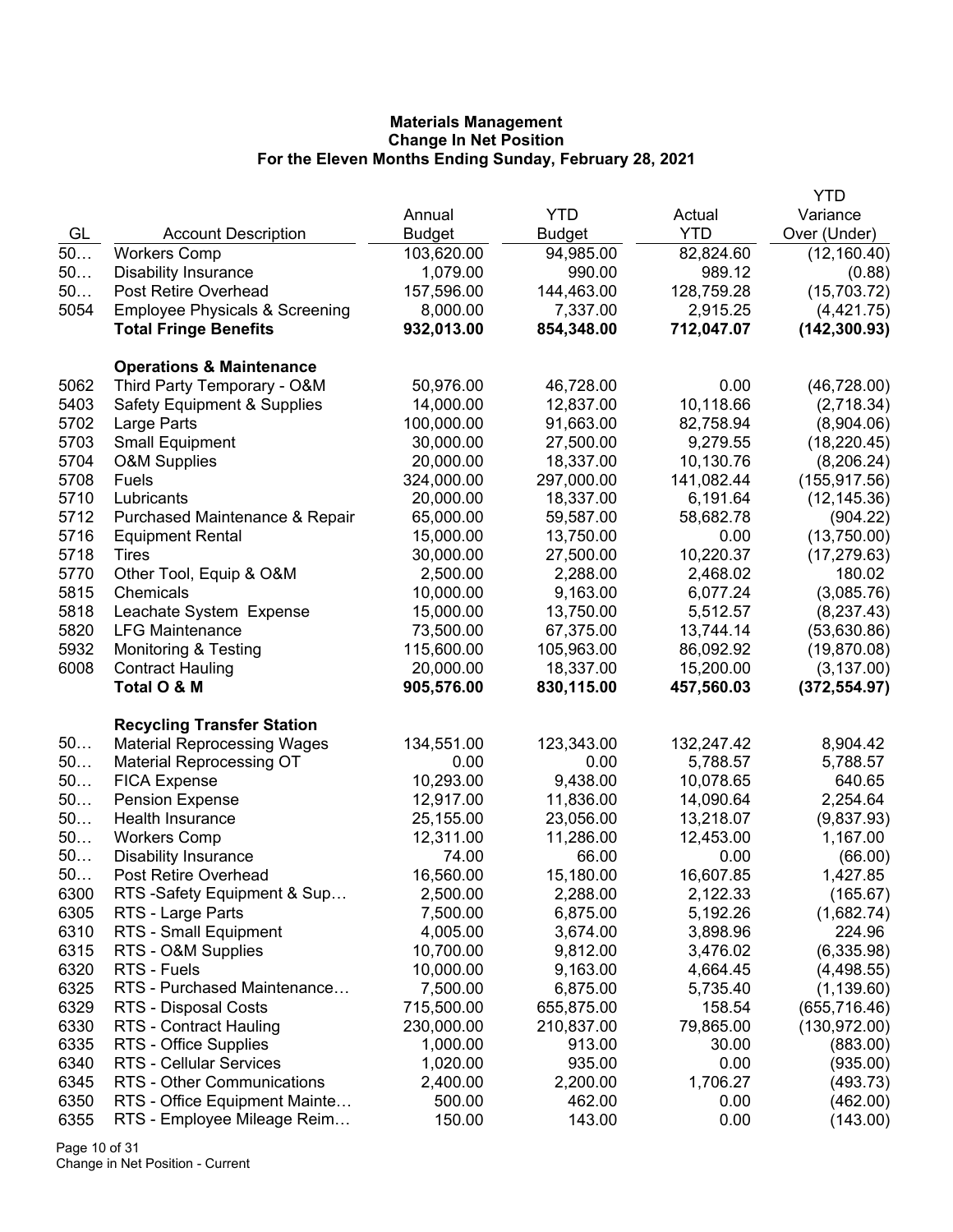|              |                                                                          |                          |                          |                          | <b>YTD</b>                    |
|--------------|--------------------------------------------------------------------------|--------------------------|--------------------------|--------------------------|-------------------------------|
|              |                                                                          | Annual                   | <b>YTD</b>               | Actual                   | Variance                      |
| GL           | <b>Account Description</b>                                               | <b>Budget</b>            | <b>Budget</b>            | <b>YTD</b>               | Over (Under)                  |
| 6360         | RTS - Employee Uniforms                                                  | 1,250.00                 | 1,145.87                 | 1,014.87                 | (131.00)                      |
| 6365         | RTS - Gas & Electric                                                     | 5,000.00                 | 4,587.00                 | 3,618.14                 | (968.86)                      |
| 6370         | RTS - Propane                                                            | 7,000.00                 | 6,413.00                 | 3,305.08                 | (3, 107.92)                   |
| 6375         | RTS - Building Supplies                                                  | 1,000.00                 | 913.00                   | 199.99                   | (713.01)                      |
| 6380         | RTS - Site Supplies                                                      | 1,000.00                 | 913.00                   | 55.66                    | (857.34)                      |
| 6385         | RTS - Building Maintenance &                                             | 3,000.00                 | 2,750.00                 | 1,665.87                 | (1,084.13)                    |
| 6390         | RTS - Site Maintenance & Repair                                          | 3,350.00                 | 3,069.00                 | 285.00                   | (2,784.00)                    |
| 6395         | RTS - Auto/Light Truck Rep. &                                            | 2,000.00                 | 1,837.00                 | 0.00                     | (1,837.00)                    |
| 6400         | RTS - Auto/Light Truck Fuel                                              | 1,500.00                 | 1,375.00                 | 286.81                   | (1,088.19)                    |
| 6410         | RTS - Programming & Software                                             | 5,000.00                 | 4,587.00                 | 0.00                     | (4,587.00)                    |
|              | <b>Total Recycling Transfer Stati</b>                                    | 1,234,736.00             | 1,131,846.87             | 321,764.85               | (810, 082.02)                 |
|              | <b>Waste Diversion</b>                                                   |                          |                          |                          |                               |
| 5125         | <b>Promotional Materials - RRR</b>                                       | 75,000.00                | 68,750.00                | 4,464.45                 | (64, 285.55)                  |
| 6009         | <b>Household Hazardous Waste</b>                                         | 75,000.00                | 68,750.00                | 58,466.60                | (10, 283.40)                  |
| 6011         | Recycling Incentive                                                      | 116,000.00               | 106,337.00               | 45,092.30                | (61, 244.70)                  |
| 6012         | Recycling Incentive-County Ca                                            | 555,000.00               | 508,750.00               | 312,972.50               | (195, 777.50)                 |
| 6013         | <b>CRT Recycling</b>                                                     | 90,000.00                | 82,500.00                | 46,177.96                | (36, 322.04)                  |
| 6017         | <b>Book Debinding</b>                                                    | 5,000.00                 | 4,587.00                 | 3,231.51                 | (1,355.49)                    |
| 6018         | Mattress Recycling - All Counties                                        | 370,000.00               | 339,163.00               | 286,686.00               | (52, 477.00)                  |
| 6021         | <b>Regional Tire Recycling</b>                                           | 151,000.00               | 138,413.00               | 138,670.56               | 257.56                        |
|              | <b>Total Waste Diversion</b>                                             | 1,437,000.00             | 1,317,250.00             | 895,761.88               | (421, 488.12)                 |
|              |                                                                          |                          |                          |                          |                               |
|              |                                                                          |                          |                          |                          |                               |
| 6002         | <b>Sewage Treatment</b>                                                  | 354,200.00               | 324,687.00               | 212,816.91               | (111, 870.09)                 |
| 60<br>6006   | <b>Closure &amp; Post Closure Care</b><br><b>Host Community Benefits</b> | 803,999.00<br>780,261.00 | 737,000.00<br>715,242.00 | 459,742.10<br>659,707.60 | (277, 257.90)<br>(55, 534.40) |
|              |                                                                          |                          |                          |                          |                               |
|              | <b>Office &amp; Administrative</b>                                       |                          |                          |                          |                               |
| 5053         | Misc Employee Costs                                                      | 1,000.00                 | 913.00                   | 0.00                     | (913.00)                      |
| 5104         | <b>Office Supplies</b>                                                   | 5,000.00                 | 4,587.00                 | 2,819.51                 | (1,767.49)                    |
| 5112         | Telephone                                                                | 8,000.00                 | 7,337.00                 | 6,800.33                 | (536.67)                      |
| 5114         | <b>Cellular Services</b>                                                 | 10,000.00                | 9,163.00                 | 5,450.50                 | (3,712.50)                    |
| 5120         | Dues & Subscriptions                                                     | 3,000.00                 | 2,750.00                 | 1,461.50                 | (1,288.50)                    |
| 5122         | Public Info & Advertising                                                | 2,500.00                 | 2,288.00                 | 1,035.75                 | (1,252.25)                    |
| 5123         | <b>Promotional Materials</b>                                             | 8,000.00                 | 7,337.00                 | 3,310.00                 | (4,027.00)                    |
| 5130         | <b>Office Equipment</b>                                                  | 1,550.00                 | 1,417.13                 | 1,000.77                 | (416.36)                      |
| 5132         | <b>Office Equip Maintenance</b>                                          | 1,200.00                 | 1,100.00                 | 529.20                   | (570.80)                      |
| 5202         | Employee Mileage Reimburse                                               | 5,000.00                 | 4,587.00                 | 423.21                   | (4, 163.79)                   |
| 5204         | Empl. Meals & Incidental                                                 | 1,800.00                 | 1,650.00                 | 0.00                     | (1,650.00)                    |
| 5206         | Empl. Lodging                                                            | 4,800.00                 | 4,400.00                 | 0.00                     | (4,400.00)                    |
| 5270         | <b>Travel &amp; Meeting Expense</b>                                      | 750.00                   | 693.00                   | 0.00                     | (693.00)                      |
| 5312         | <b>Continuing Education</b>                                              | 3,000.00                 | 2,750.00                 | 0.00                     | (2,750.00)                    |
| 5370         | Training & Development                                                   | 8,000.00                 | 7,337.00                 | 0.00                     | (7,337.00)                    |
| 5402         | <b>Employee Uniforms</b>                                                 | 20,100.00                | 18,425.00                | 10,194.39                | (8, 230.61)                   |
| 5508         | <b>Cleaning Services</b>                                                 | 12,480.00                | 11,440.00                | 10,360.00                | (1,080.00)                    |
| 5570<br>6210 | <b>Other General Expense</b><br><b>Trustee Fees</b>                      | 0.00<br>7,500.00         | 0.00<br>6,875.00         | 1,632.66<br>7,000.00     | 1,632.66<br>125.00            |

Page 11 of 31 Change in Net Position - Current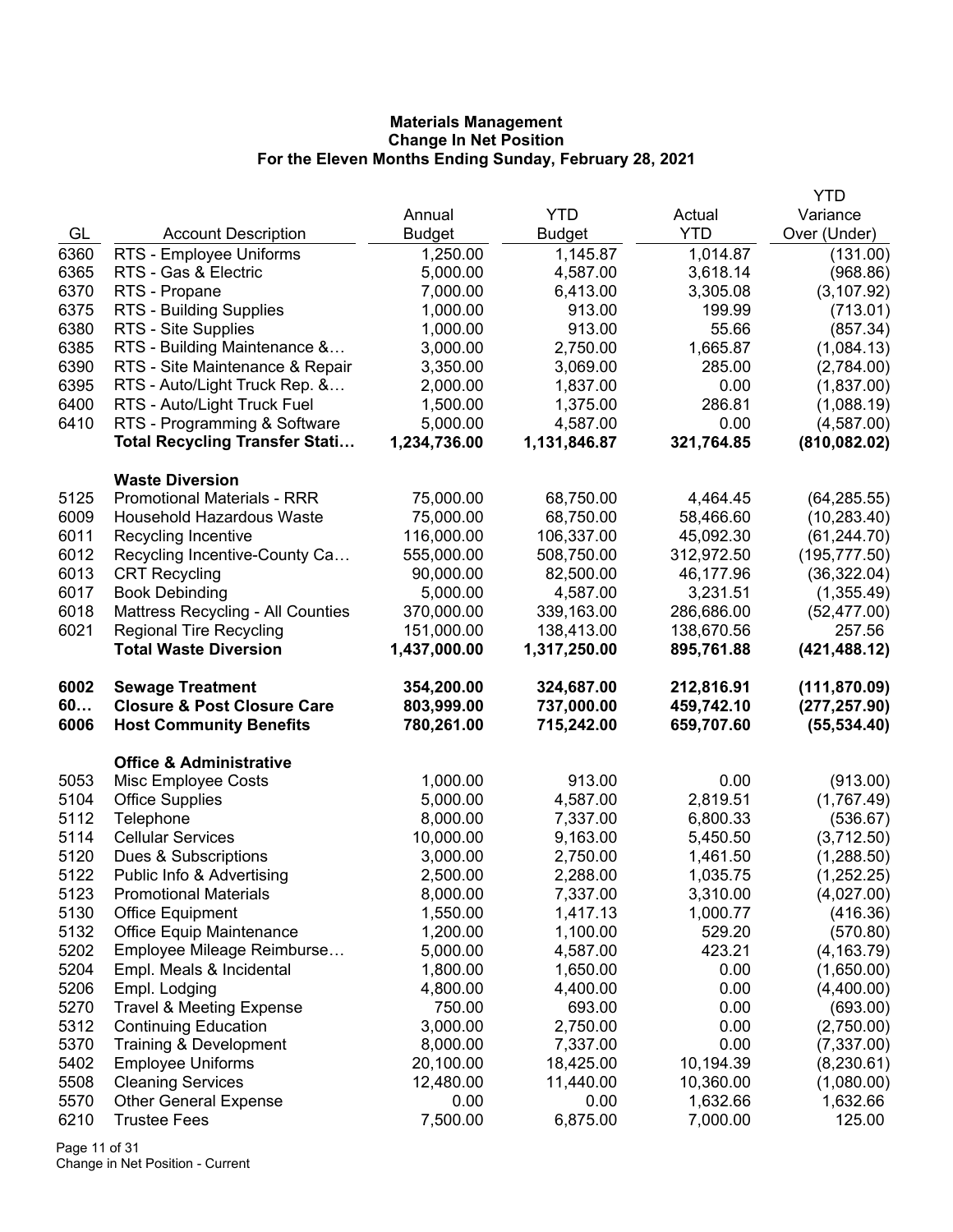|      |                                          |                |                  |              | <b>YTD</b>     |
|------|------------------------------------------|----------------|------------------|--------------|----------------|
|      |                                          | Annual         | <b>YTD</b>       | Actual       | Variance       |
| GL   | <b>Account Description</b>               | <b>Budget</b>  | <b>Budget</b>    | <b>YTD</b>   | Over (Under)   |
|      | <b>Total Office &amp; Admin</b>          | 103,680.00     | 95,049.13        | 52,017.82    | (43,031.31)    |
|      | <b>Utilities</b>                         |                |                  |              |                |
| 5802 | Gas & Electric                           | 40,000.00      | 36,663.00        | 34,211.43    | (2,451.57)     |
| 5803 | Propane                                  | 25,000.00      | 22,913.00        | 14,059.63    | (8,853.37)     |
|      | <b>Total Utilities</b>                   | 65,000.00      | 59,576.00        | 48,271.06    | (11, 304.94)   |
|      | <b>Materials &amp; Supplies</b>          |                |                  |              |                |
| 5806 | <b>Building Supplies</b>                 | 7,000.00       | 6,413.00         | 3,093.09     | (3,319.91)     |
| 5810 | <b>Site Supplies</b>                     | 35,470.00      | 32,510.50        | 5,158.07     | (27, 352.43)   |
| 5824 | Sand, Gravel & Stone                     | 200,000.00     | 183,337.00       | 181,391.88   | (1,945.12)     |
| 5826 | Seed & Mulch                             | 35,000.00      | 32,087.00        | 21,111.00    | (10, 976.00)   |
|      | <b>Total Materials &amp; Supplies</b>    | 277,470.00     | 254,347.50       | 210,754.04   | (43, 593.46)   |
|      | <b>Professional Fees</b>                 |                |                  |              |                |
| 5924 | Legal                                    | 5,500.00       | 5,038.00         | 4,093.75     | (944.25)       |
| 5926 | <b>Investment Banking Fees</b>           | 17,353.00      | 15,906.00        | 17,089.17    | 1,183.17       |
| 5970 | Consulting                               | 3,500.00       | 3,212.00         | 2,245.00     | (967.00)       |
|      | <b>Total Professional Fees</b>           | 26,353.00      | 24,156.00        | 23,427.92    | (728.08)       |
|      | <b>Repairs &amp; Maintenance</b>         |                |                  |              |                |
| 5804 | <b>Building Maintenance &amp; Repair</b> | 25,000.00      | 22,920.37        | 12,514.54    | (10, 405.83)   |
|      | <b>Total Repairs &amp; Maintenance</b>   | 25,000.00      | 22,920.37        | 12,514.54    | (10, 405.83)   |
|      | <b>Automobile</b>                        |                |                  |              |                |
| 5603 | Auto/Light Truck Rental/Lease            | 17,200.00      | 15,763.00        | 15,766.63    | 3.63           |
|      | <b>Total Automobile</b>                  | 17,200.00      | 15,763.00        | 15,766.63    | 3.63           |
|      | Computer                                 |                |                  |              |                |
| 5124 | <b>Computer Equipment</b>                | 9,900.00       | 9,075.00         | 9,454.27     | 379.27         |
| 5128 | Programming & Software                   | 6,155.00       | 5,643.00         | 5,239.06     | (403.94)       |
|      | <b>Total Computer</b>                    | 16,055.00      | 14,718.00        | 14,693.33    | (24.67)        |
| 6114 | <b>Insurance</b>                         | 169,600.00     | 155,463.00       | 155,466.63   | 3.63           |
| 61   | <b>Admin Allocation</b>                  | 840,523.00     | 770,484.00       | 769,443.66   | (1,040.34)     |
| 61   | <b>Engineering Allocation</b>            | 31,076.00      | 28,490.00        | 26,181.43    | (2,308.57)     |
| 6208 | NYS Administrative Assessm               | 52,101.00      | 47,762.00        | 49,900.00    | 2,138.00       |
| 7032 | <b>Depreciation</b>                      | 3,560,700.00   | 3,263,975.00     | 2,810,950.96 | (453, 024.04)  |
| 6202 | <b>Interest Expense</b>                  | 658,144.00     | 603,295.00       | 550,805.75   | (52, 489.25)   |
| 6901 | Contingency                              | 30,000.00      | 27,500.00        | 0.00         | (27,500.00)    |
|      | <b>Total Expenses</b>                    | 13,997,945.00  | 12,831,479.87    | 9,813,740.28 | (3,017,739.59) |
|      | <b>Change in Net Position</b>            | (2,438,093.00) | (2, 234, 948.87) | (654,137.30) | 1,580,811.57   |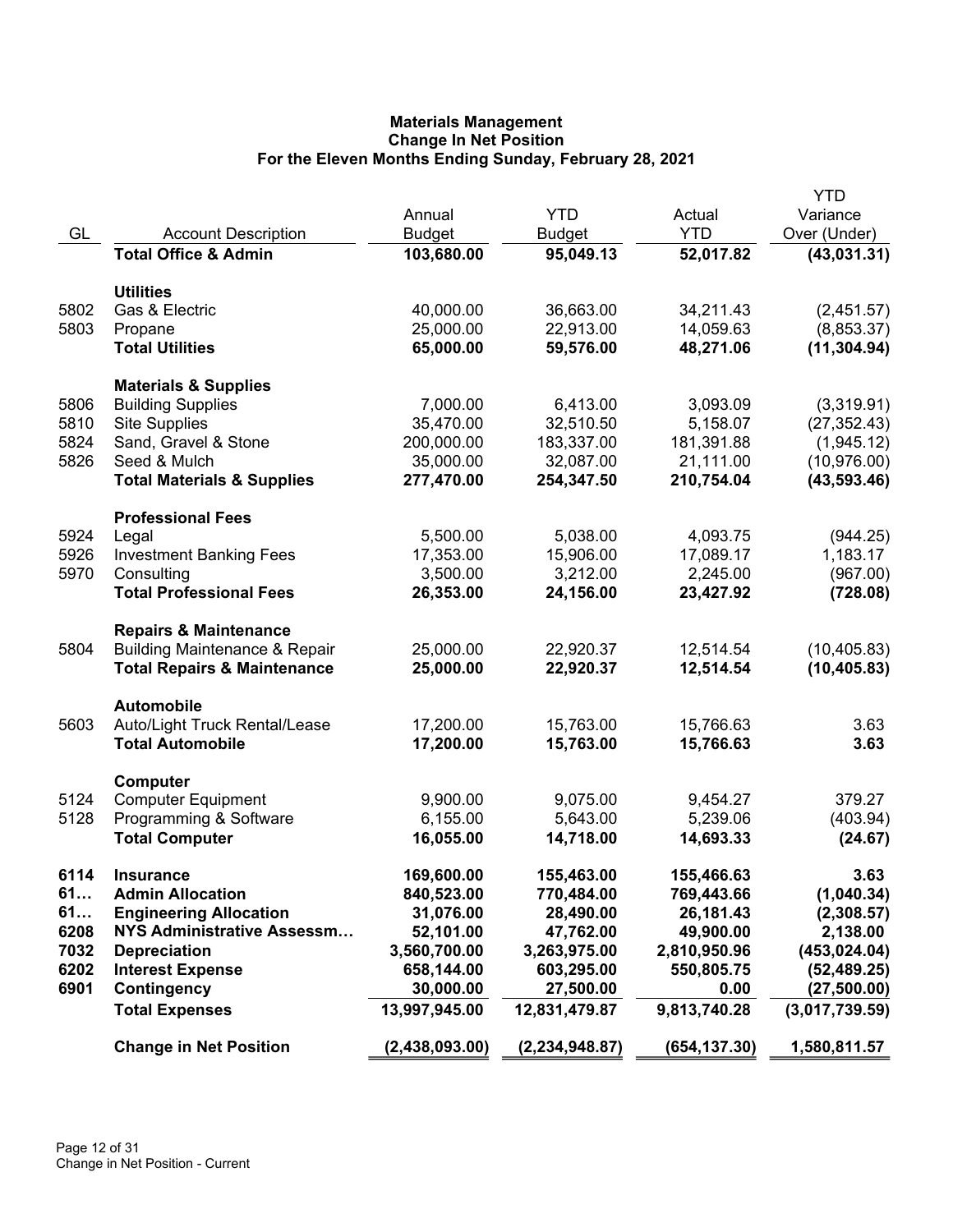# **Telecommunications Change In Net Position For the Eleven Months Ending Sunday, February 28, 2021**

|               |                                           |                              |                              |                              | YTD                      |
|---------------|-------------------------------------------|------------------------------|------------------------------|------------------------------|--------------------------|
|               |                                           | Annual                       | <b>YTD</b>                   | Actual                       | Variance                 |
| GL            | <b>Account Description</b>                | <b>Budget</b>                | Budget                       | <b>YTD</b>                   | Over (Under)             |
|               | <b>Customer Billings</b>                  |                              |                              |                              |                          |
| 4001<br>4004  | <b>Customer Billings</b>                  | \$5,720,074.00<br>440,016.00 | \$5,243,403.00<br>403,348.00 | \$5,321,693.20<br>450,737.82 | \$78,290.20<br>47,389.82 |
|               | Dark Fiber Billings                       |                              |                              |                              |                          |
|               | <b>Total Customer Billings</b>            | 6,160,090.00                 | 5,646,751.00                 | 5,772,431.02                 | 125,680.02               |
|               | <b>Other Income</b>                       |                              |                              |                              |                          |
| 4164          | Miscellaneous                             | 47,050.00                    | 43,131.00                    | 16,372.37                    | (26, 758.63)             |
|               | <b>Total Other Income</b>                 | 47,050.00                    | 43,131.00                    | 16,372.37                    | (26, 758.63)             |
|               | <b>Interest Income</b>                    |                              |                              |                              |                          |
| 4102          | Investment Interest Income                | 38,890.00                    | 35,651.00                    | 18,508.54                    | (17, 142.46)             |
| 4108          | Reserve Interest                          | 211,633.00                   | 193,996.00                   | 87,821.19                    | (106, 174.81)            |
| 42            | Mark to Market Adjustment                 | 0.00                         | 0.00                         | (12, 146.25)                 | (12, 146.25)             |
|               | <b>Total Interest Income</b>              | 250,523.00                   | 229,647.00                   | 94,183.48                    | (135, 463.52)            |
|               | <b>Total Income</b>                       | 6,457,663.00                 | 5,919,529.00                 | 5,882,986.87                 | (36, 542.13)             |
|               | <b>Salaries</b>                           |                              |                              |                              |                          |
| 50            | <b>Engineering Wages</b>                  | 28,419.00                    | 26,048.00                    | 31,383.88                    | 5,335.88                 |
| 50            | <b>Technology Wages</b>                   | 1,206,515.00                 | 1,105,973.00                 | 1,096,808.52                 | (9, 164.48)              |
| 50            | <b>MMF Wages</b>                          | 0.00                         | 0.00                         | 1,362.29                     | 1,362.29                 |
| 50            | Overtime Wages                            | 2,500.00                     | 2,288.00                     | 1,346.64                     | (941.36)                 |
|               | <b>Total Salaries</b>                     | 1,237,434.00                 | 1,134,309.00                 | 1,130,901.33                 | (3,407.67)               |
|               | <b>Fringe Benefits</b>                    |                              |                              |                              |                          |
| 50            | <b>FICA Expense</b>                       | 94,474.00                    | 86,603.00                    | 84,044.09                    | (2,558.91)               |
| 50            | <b>Pension Expense</b>                    | 179,435.00                   | 164,483.00                   | 152,414.67                   | (12,068.33)              |
| 50            | Health Insurance                          | 85,255.00                    | 78,155.00                    | 77,628.31                    | (526.69)                 |
| 50            | <b>Workers Comp</b>                       | 2,328.00                     | 2,134.00                     | 2,261.18                     | 127.18                   |
| 50            | <b>Disability Insurance</b>               | 400.00                       | 363.00                       | 366.63                       | 3.63                     |
| 50            | Post Retire Overhead                      | 69,055.00                    | 63,305.00                    | 68,367.87                    | 5,062.87                 |
| 5054          | <b>Employee Physicals &amp; Screening</b> | 500.00                       | 462.00                       | 0.00                         | (462.00)                 |
|               | <b>Total Fringe Benefits</b>              | 431,447.00                   | 395,505.00                   | 385,082.75                   | (10, 422.25)             |
|               | <b>Operations &amp; Maintenance</b>       |                              |                              |                              |                          |
| 5062          | Third Party Temporary - O&M               | 500.00                       | 462.00                       | 0.00                         | (462.00)                 |
| 5133          | Equipment Maintenance Contr               | 295,644.00                   | 271,007.00                   | 239,341.89                   | (31,665.11)              |
| 5134          | <b>Maintenance Contracts</b>              | 152,705.00                   | 139,975.00                   | 118,199.89                   | (21, 775.11)             |
| 5135          | <b>Underground Locating</b>               | 61,500.00                    | 56,375.00                    | 39,138.49                    | (17, 236.51)             |
| 5403          | <b>Safety Equipment &amp; Supplies</b>    | 900.00                       | 825.00                       | 0.00                         | (825.00)                 |
| 5704          | <b>O&amp;M Supplies</b>                   | 4,500.00                     | 4,125.00                     | 1,902.42                     | (2,222.58)               |
| 5712          | Purchased Maintenance & Repair            | 53,500.00                    | 49,038.00                    | 27,302.93                    | (21, 735.07)             |
| 5720          | <b>Offnet Circuit Lease</b>               | 630,812.00                   | 578,248.00                   | 549,738.79                   | (28, 509.21)             |
| 5770          | Other Tool, Equip & O&M                   | 6,000.00                     | 5,500.00                     | 5,493.76                     | (6.24)                   |
| 5830          | Collo Expense                             | 183,348.00                   | 168,069.00                   | 146,514.43                   | (21, 554.57)             |
| 5834          | Permitting                                | 9,400.00                     | 8,613.00                     | 12,287.21                    | 3,674.21                 |
| 5835          | NYS DOT Fee                               | 5,500.00                     | 5,038.00                     | 6,387.00                     | 1,349.00                 |
| 5836          | Pole Attachment Fees                      | 369,979.00                   | 339,152.00                   | 278,079.11                   | (61,072.89)              |
| Page 13 of 31 |                                           |                              |                              |                              |                          |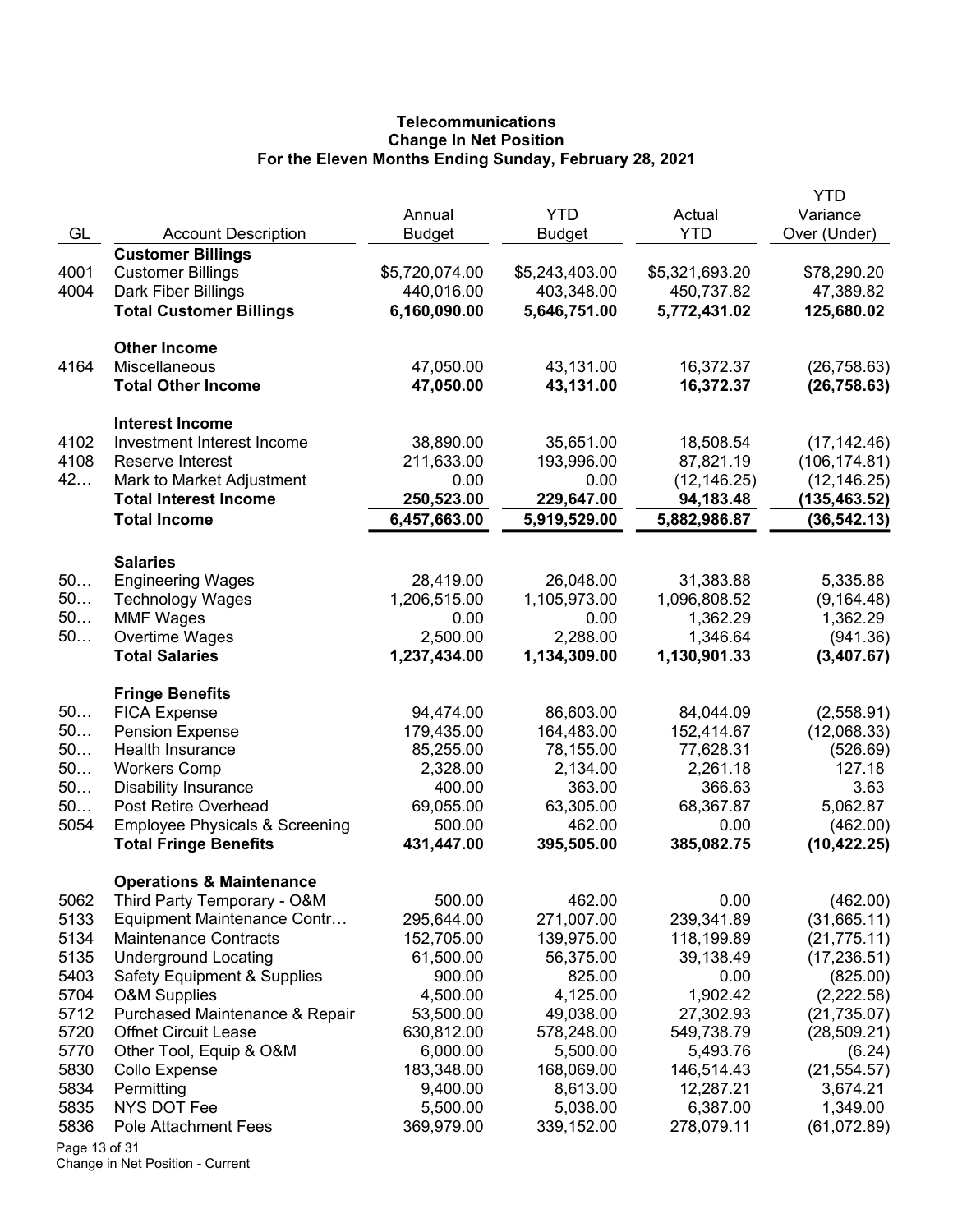# **Telecommunications Change In Net Position For the Eleven Months Ending Sunday, February 28, 2021**

|                              |                                                                                                                                                                                                                                                                                                                                                                                                                                                                                                                                                                                                                                                                                                                                                                                                                                                                               |                                                                                                                                                                                                                                                                                                                                                                                 |                                                                                                                                                                                                                                                                                                                                                                            | <b>YTD</b>                                                                                                                                                                                                                                                                                                                               |
|------------------------------|-------------------------------------------------------------------------------------------------------------------------------------------------------------------------------------------------------------------------------------------------------------------------------------------------------------------------------------------------------------------------------------------------------------------------------------------------------------------------------------------------------------------------------------------------------------------------------------------------------------------------------------------------------------------------------------------------------------------------------------------------------------------------------------------------------------------------------------------------------------------------------|---------------------------------------------------------------------------------------------------------------------------------------------------------------------------------------------------------------------------------------------------------------------------------------------------------------------------------------------------------------------------------|----------------------------------------------------------------------------------------------------------------------------------------------------------------------------------------------------------------------------------------------------------------------------------------------------------------------------------------------------------------------------|------------------------------------------------------------------------------------------------------------------------------------------------------------------------------------------------------------------------------------------------------------------------------------------------------------------------------------------|
|                              | Annual                                                                                                                                                                                                                                                                                                                                                                                                                                                                                                                                                                                                                                                                                                                                                                                                                                                                        | <b>YTD</b>                                                                                                                                                                                                                                                                                                                                                                      | Actual                                                                                                                                                                                                                                                                                                                                                                     | Variance                                                                                                                                                                                                                                                                                                                                 |
|                              |                                                                                                                                                                                                                                                                                                                                                                                                                                                                                                                                                                                                                                                                                                                                                                                                                                                                               |                                                                                                                                                                                                                                                                                                                                                                                 | <b>YTD</b>                                                                                                                                                                                                                                                                                                                                                                 | Over (Under)                                                                                                                                                                                                                                                                                                                             |
| <b>Conduit Lease</b>         |                                                                                                                                                                                                                                                                                                                                                                                                                                                                                                                                                                                                                                                                                                                                                                                                                                                                               |                                                                                                                                                                                                                                                                                                                                                                                 |                                                                                                                                                                                                                                                                                                                                                                            | (3,334.36)                                                                                                                                                                                                                                                                                                                               |
|                              |                                                                                                                                                                                                                                                                                                                                                                                                                                                                                                                                                                                                                                                                                                                                                                                                                                                                               |                                                                                                                                                                                                                                                                                                                                                                                 |                                                                                                                                                                                                                                                                                                                                                                            | (205, 375.44)                                                                                                                                                                                                                                                                                                                            |
|                              |                                                                                                                                                                                                                                                                                                                                                                                                                                                                                                                                                                                                                                                                                                                                                                                                                                                                               |                                                                                                                                                                                                                                                                                                                                                                                 |                                                                                                                                                                                                                                                                                                                                                                            |                                                                                                                                                                                                                                                                                                                                          |
|                              |                                                                                                                                                                                                                                                                                                                                                                                                                                                                                                                                                                                                                                                                                                                                                                                                                                                                               |                                                                                                                                                                                                                                                                                                                                                                                 |                                                                                                                                                                                                                                                                                                                                                                            |                                                                                                                                                                                                                                                                                                                                          |
|                              |                                                                                                                                                                                                                                                                                                                                                                                                                                                                                                                                                                                                                                                                                                                                                                                                                                                                               |                                                                                                                                                                                                                                                                                                                                                                                 |                                                                                                                                                                                                                                                                                                                                                                            |                                                                                                                                                                                                                                                                                                                                          |
|                              |                                                                                                                                                                                                                                                                                                                                                                                                                                                                                                                                                                                                                                                                                                                                                                                                                                                                               |                                                                                                                                                                                                                                                                                                                                                                                 |                                                                                                                                                                                                                                                                                                                                                                            | (1, 166.13)                                                                                                                                                                                                                                                                                                                              |
|                              |                                                                                                                                                                                                                                                                                                                                                                                                                                                                                                                                                                                                                                                                                                                                                                                                                                                                               |                                                                                                                                                                                                                                                                                                                                                                                 |                                                                                                                                                                                                                                                                                                                                                                            | 2,123.99                                                                                                                                                                                                                                                                                                                                 |
|                              |                                                                                                                                                                                                                                                                                                                                                                                                                                                                                                                                                                                                                                                                                                                                                                                                                                                                               |                                                                                                                                                                                                                                                                                                                                                                                 |                                                                                                                                                                                                                                                                                                                                                                            | (849.39)                                                                                                                                                                                                                                                                                                                                 |
|                              |                                                                                                                                                                                                                                                                                                                                                                                                                                                                                                                                                                                                                                                                                                                                                                                                                                                                               |                                                                                                                                                                                                                                                                                                                                                                                 |                                                                                                                                                                                                                                                                                                                                                                            | (628.33)                                                                                                                                                                                                                                                                                                                                 |
|                              |                                                                                                                                                                                                                                                                                                                                                                                                                                                                                                                                                                                                                                                                                                                                                                                                                                                                               |                                                                                                                                                                                                                                                                                                                                                                                 |                                                                                                                                                                                                                                                                                                                                                                            | (1,200.02)                                                                                                                                                                                                                                                                                                                               |
| <b>Cellular Services</b>     | 5,600.00                                                                                                                                                                                                                                                                                                                                                                                                                                                                                                                                                                                                                                                                                                                                                                                                                                                                      | 5,137.00                                                                                                                                                                                                                                                                                                                                                                        | 4,468.42                                                                                                                                                                                                                                                                                                                                                                   | (668.58)                                                                                                                                                                                                                                                                                                                                 |
| <b>Other Communications</b>  | 1,600.00                                                                                                                                                                                                                                                                                                                                                                                                                                                                                                                                                                                                                                                                                                                                                                                                                                                                      | 1,463.00                                                                                                                                                                                                                                                                                                                                                                        | 1,313.95                                                                                                                                                                                                                                                                                                                                                                   | (149.05)                                                                                                                                                                                                                                                                                                                                 |
| Dues & Subscriptions         | 500.00                                                                                                                                                                                                                                                                                                                                                                                                                                                                                                                                                                                                                                                                                                                                                                                                                                                                        | 462.00                                                                                                                                                                                                                                                                                                                                                                          | 60.00                                                                                                                                                                                                                                                                                                                                                                      | (402.00)                                                                                                                                                                                                                                                                                                                                 |
| Public Info & Advertising    | 2,000.00                                                                                                                                                                                                                                                                                                                                                                                                                                                                                                                                                                                                                                                                                                                                                                                                                                                                      | 1,837.00                                                                                                                                                                                                                                                                                                                                                                        | 1,914.00                                                                                                                                                                                                                                                                                                                                                                   | 77.00                                                                                                                                                                                                                                                                                                                                    |
| <b>Promotional Materials</b> | 1,000.00                                                                                                                                                                                                                                                                                                                                                                                                                                                                                                                                                                                                                                                                                                                                                                                                                                                                      | 913.00                                                                                                                                                                                                                                                                                                                                                                          | 128.24                                                                                                                                                                                                                                                                                                                                                                     | (784.76)                                                                                                                                                                                                                                                                                                                                 |
|                              | 1,000.00                                                                                                                                                                                                                                                                                                                                                                                                                                                                                                                                                                                                                                                                                                                                                                                                                                                                      | 913.00                                                                                                                                                                                                                                                                                                                                                                          | 999.13                                                                                                                                                                                                                                                                                                                                                                     | 86.13                                                                                                                                                                                                                                                                                                                                    |
|                              |                                                                                                                                                                                                                                                                                                                                                                                                                                                                                                                                                                                                                                                                                                                                                                                                                                                                               |                                                                                                                                                                                                                                                                                                                                                                                 |                                                                                                                                                                                                                                                                                                                                                                            | 48.81                                                                                                                                                                                                                                                                                                                                    |
|                              |                                                                                                                                                                                                                                                                                                                                                                                                                                                                                                                                                                                                                                                                                                                                                                                                                                                                               |                                                                                                                                                                                                                                                                                                                                                                                 |                                                                                                                                                                                                                                                                                                                                                                            | (13,688.86)                                                                                                                                                                                                                                                                                                                              |
|                              |                                                                                                                                                                                                                                                                                                                                                                                                                                                                                                                                                                                                                                                                                                                                                                                                                                                                               |                                                                                                                                                                                                                                                                                                                                                                                 |                                                                                                                                                                                                                                                                                                                                                                            | (1,675.20)                                                                                                                                                                                                                                                                                                                               |
|                              |                                                                                                                                                                                                                                                                                                                                                                                                                                                                                                                                                                                                                                                                                                                                                                                                                                                                               |                                                                                                                                                                                                                                                                                                                                                                                 |                                                                                                                                                                                                                                                                                                                                                                            | (1,235.38)                                                                                                                                                                                                                                                                                                                               |
|                              |                                                                                                                                                                                                                                                                                                                                                                                                                                                                                                                                                                                                                                                                                                                                                                                                                                                                               |                                                                                                                                                                                                                                                                                                                                                                                 |                                                                                                                                                                                                                                                                                                                                                                            | (2,815.36)                                                                                                                                                                                                                                                                                                                               |
|                              |                                                                                                                                                                                                                                                                                                                                                                                                                                                                                                                                                                                                                                                                                                                                                                                                                                                                               |                                                                                                                                                                                                                                                                                                                                                                                 |                                                                                                                                                                                                                                                                                                                                                                            | (462.00)                                                                                                                                                                                                                                                                                                                                 |
|                              |                                                                                                                                                                                                                                                                                                                                                                                                                                                                                                                                                                                                                                                                                                                                                                                                                                                                               |                                                                                                                                                                                                                                                                                                                                                                                 |                                                                                                                                                                                                                                                                                                                                                                            | (737.00)                                                                                                                                                                                                                                                                                                                                 |
|                              |                                                                                                                                                                                                                                                                                                                                                                                                                                                                                                                                                                                                                                                                                                                                                                                                                                                                               |                                                                                                                                                                                                                                                                                                                                                                                 |                                                                                                                                                                                                                                                                                                                                                                            | (1, 122.00)                                                                                                                                                                                                                                                                                                                              |
|                              |                                                                                                                                                                                                                                                                                                                                                                                                                                                                                                                                                                                                                                                                                                                                                                                                                                                                               |                                                                                                                                                                                                                                                                                                                                                                                 |                                                                                                                                                                                                                                                                                                                                                                            | (313.90)                                                                                                                                                                                                                                                                                                                                 |
|                              |                                                                                                                                                                                                                                                                                                                                                                                                                                                                                                                                                                                                                                                                                                                                                                                                                                                                               |                                                                                                                                                                                                                                                                                                                                                                                 |                                                                                                                                                                                                                                                                                                                                                                            | (25, 562.03)                                                                                                                                                                                                                                                                                                                             |
|                              |                                                                                                                                                                                                                                                                                                                                                                                                                                                                                                                                                                                                                                                                                                                                                                                                                                                                               |                                                                                                                                                                                                                                                                                                                                                                                 |                                                                                                                                                                                                                                                                                                                                                                            |                                                                                                                                                                                                                                                                                                                                          |
| <b>Utilities</b>             |                                                                                                                                                                                                                                                                                                                                                                                                                                                                                                                                                                                                                                                                                                                                                                                                                                                                               |                                                                                                                                                                                                                                                                                                                                                                                 |                                                                                                                                                                                                                                                                                                                                                                            |                                                                                                                                                                                                                                                                                                                                          |
|                              |                                                                                                                                                                                                                                                                                                                                                                                                                                                                                                                                                                                                                                                                                                                                                                                                                                                                               |                                                                                                                                                                                                                                                                                                                                                                                 |                                                                                                                                                                                                                                                                                                                                                                            | (1,377.93)                                                                                                                                                                                                                                                                                                                               |
|                              | 5,000.00                                                                                                                                                                                                                                                                                                                                                                                                                                                                                                                                                                                                                                                                                                                                                                                                                                                                      | 4,587.00                                                                                                                                                                                                                                                                                                                                                                        | 3,209.07                                                                                                                                                                                                                                                                                                                                                                   | (1, 377.93)                                                                                                                                                                                                                                                                                                                              |
|                              |                                                                                                                                                                                                                                                                                                                                                                                                                                                                                                                                                                                                                                                                                                                                                                                                                                                                               |                                                                                                                                                                                                                                                                                                                                                                                 |                                                                                                                                                                                                                                                                                                                                                                            |                                                                                                                                                                                                                                                                                                                                          |
|                              |                                                                                                                                                                                                                                                                                                                                                                                                                                                                                                                                                                                                                                                                                                                                                                                                                                                                               |                                                                                                                                                                                                                                                                                                                                                                                 |                                                                                                                                                                                                                                                                                                                                                                            | 6,568.25                                                                                                                                                                                                                                                                                                                                 |
|                              |                                                                                                                                                                                                                                                                                                                                                                                                                                                                                                                                                                                                                                                                                                                                                                                                                                                                               |                                                                                                                                                                                                                                                                                                                                                                                 |                                                                                                                                                                                                                                                                                                                                                                            | (610.52)                                                                                                                                                                                                                                                                                                                                 |
|                              |                                                                                                                                                                                                                                                                                                                                                                                                                                                                                                                                                                                                                                                                                                                                                                                                                                                                               |                                                                                                                                                                                                                                                                                                                                                                                 |                                                                                                                                                                                                                                                                                                                                                                            | (31, 470.50)                                                                                                                                                                                                                                                                                                                             |
|                              |                                                                                                                                                                                                                                                                                                                                                                                                                                                                                                                                                                                                                                                                                                                                                                                                                                                                               |                                                                                                                                                                                                                                                                                                                                                                                 |                                                                                                                                                                                                                                                                                                                                                                            | (25, 512.77)                                                                                                                                                                                                                                                                                                                             |
|                              |                                                                                                                                                                                                                                                                                                                                                                                                                                                                                                                                                                                                                                                                                                                                                                                                                                                                               |                                                                                                                                                                                                                                                                                                                                                                                 |                                                                                                                                                                                                                                                                                                                                                                            |                                                                                                                                                                                                                                                                                                                                          |
| <b>Automobile</b>            |                                                                                                                                                                                                                                                                                                                                                                                                                                                                                                                                                                                                                                                                                                                                                                                                                                                                               |                                                                                                                                                                                                                                                                                                                                                                                 |                                                                                                                                                                                                                                                                                                                                                                            |                                                                                                                                                                                                                                                                                                                                          |
|                              |                                                                                                                                                                                                                                                                                                                                                                                                                                                                                                                                                                                                                                                                                                                                                                                                                                                                               |                                                                                                                                                                                                                                                                                                                                                                                 |                                                                                                                                                                                                                                                                                                                                                                            | (8,418.93)                                                                                                                                                                                                                                                                                                                               |
|                              |                                                                                                                                                                                                                                                                                                                                                                                                                                                                                                                                                                                                                                                                                                                                                                                                                                                                               |                                                                                                                                                                                                                                                                                                                                                                                 |                                                                                                                                                                                                                                                                                                                                                                            | (7,452.74)                                                                                                                                                                                                                                                                                                                               |
|                              |                                                                                                                                                                                                                                                                                                                                                                                                                                                                                                                                                                                                                                                                                                                                                                                                                                                                               |                                                                                                                                                                                                                                                                                                                                                                                 |                                                                                                                                                                                                                                                                                                                                                                            | (2,325.00)                                                                                                                                                                                                                                                                                                                               |
|                              |                                                                                                                                                                                                                                                                                                                                                                                                                                                                                                                                                                                                                                                                                                                                                                                                                                                                               |                                                                                                                                                                                                                                                                                                                                                                                 |                                                                                                                                                                                                                                                                                                                                                                            | 0.00                                                                                                                                                                                                                                                                                                                                     |
| <b>Total Automobile</b>      | 104,100.00                                                                                                                                                                                                                                                                                                                                                                                                                                                                                                                                                                                                                                                                                                                                                                                                                                                                    | 95,425.00                                                                                                                                                                                                                                                                                                                                                                       | 77,228.33                                                                                                                                                                                                                                                                                                                                                                  | (18, 196.67)                                                                                                                                                                                                                                                                                                                             |
|                              |                                                                                                                                                                                                                                                                                                                                                                                                                                                                                                                                                                                                                                                                                                                                                                                                                                                                               |                                                                                                                                                                                                                                                                                                                                                                                 |                                                                                                                                                                                                                                                                                                                                                                            |                                                                                                                                                                                                                                                                                                                                          |
|                              |                                                                                                                                                                                                                                                                                                                                                                                                                                                                                                                                                                                                                                                                                                                                                                                                                                                                               |                                                                                                                                                                                                                                                                                                                                                                                 |                                                                                                                                                                                                                                                                                                                                                                            | (401.68)                                                                                                                                                                                                                                                                                                                                 |
|                              |                                                                                                                                                                                                                                                                                                                                                                                                                                                                                                                                                                                                                                                                                                                                                                                                                                                                               |                                                                                                                                                                                                                                                                                                                                                                                 |                                                                                                                                                                                                                                                                                                                                                                            | 206.10                                                                                                                                                                                                                                                                                                                                   |
|                              |                                                                                                                                                                                                                                                                                                                                                                                                                                                                                                                                                                                                                                                                                                                                                                                                                                                                               |                                                                                                                                                                                                                                                                                                                                                                                 |                                                                                                                                                                                                                                                                                                                                                                            |                                                                                                                                                                                                                                                                                                                                          |
|                              | <b>Account Description</b><br>Total O & M<br><b>Office &amp; Administrative</b><br>Misc Employee Costs<br><b>Office Rent</b><br><b>Office Supplies</b><br>Postage & Shipping<br>Telephone<br><b>Office Equipment</b><br><b>Other Office Expenses</b><br><b>Filing Fees</b><br>Employee Mileage Reimburse<br>Empl. Meals & Incidental<br>Empl. Lodging<br><b>Travel &amp; Meeting Expense</b><br>Training & Development<br><b>Employee Uniforms</b><br><b>Other General Expense</b><br><b>Total Office &amp; Admin</b><br>Gas & Electric<br><b>Total Utilities</b><br><b>Professional Fees</b><br>Legal<br><b>Investment Banking Fees</b><br>Consulting<br><b>Total Professional Fees</b><br>Auto/Light Truck Rep. & Maint.<br>Auto/Light Truck Fuel<br>Auto/Light Truck Rental/Lease<br>Vehicle Ins<br><b>Computer</b><br><b>Computer Equipment</b><br>Programming & Software | <b>Budget</b><br>24,696.00<br>1,798,984.00<br>2,400.00<br>44,279.00<br>2,200.00<br>1,000.00<br>12,420.00<br>6,000.00<br>16,600.00<br>1,962.00<br>2,000.00<br>5,000.00<br>500.00<br>800.00<br>1,225.00<br>1,000.00<br>109,086.00<br>5,000.00<br>109,000.00<br>5,791.00<br>113,000.00<br>227,791.00<br>14,500.00<br>17,000.00<br>59,700.00<br>12,900.00<br>11,100.00<br>17,505.00 | <b>Budget</b><br>22,638.00<br>1,649,065.00<br>2,200.00<br>40,590.00<br>2,013.00<br>913.00<br>11,385.00<br>5,500.00<br>15,213.00<br>1,804.00<br>1,837.00<br>4,587.00<br>462.00<br>737.00<br>1,122.00<br>913.00<br>100,001.00<br>4,587.00<br>99,913.00<br>5,313.00<br>103,587.00<br>208,813.00<br>13,288.00<br>15,587.00<br>54,725.00<br>11,825.00<br>10,175.00<br>16,049.00 | 19,303.64<br>1,443,689.56<br>1,033.87<br>42,713.99<br>1,163.61<br>284.67<br>10,184.98<br>5,548.81<br>1,524.14<br>128.80<br>601.62<br>1,771.64<br>0.00<br>0.00<br>0.00<br>599.10<br>74,438.97<br>3,209.07<br>106,481.25<br>4,702.48<br>72,116.50<br>183,300.23<br>4,869.07<br>8,134.26<br>52,400.00<br>11,825.00<br>9,773.32<br>16,255.10 |

Page 14 of 31 Change in Net Position - Current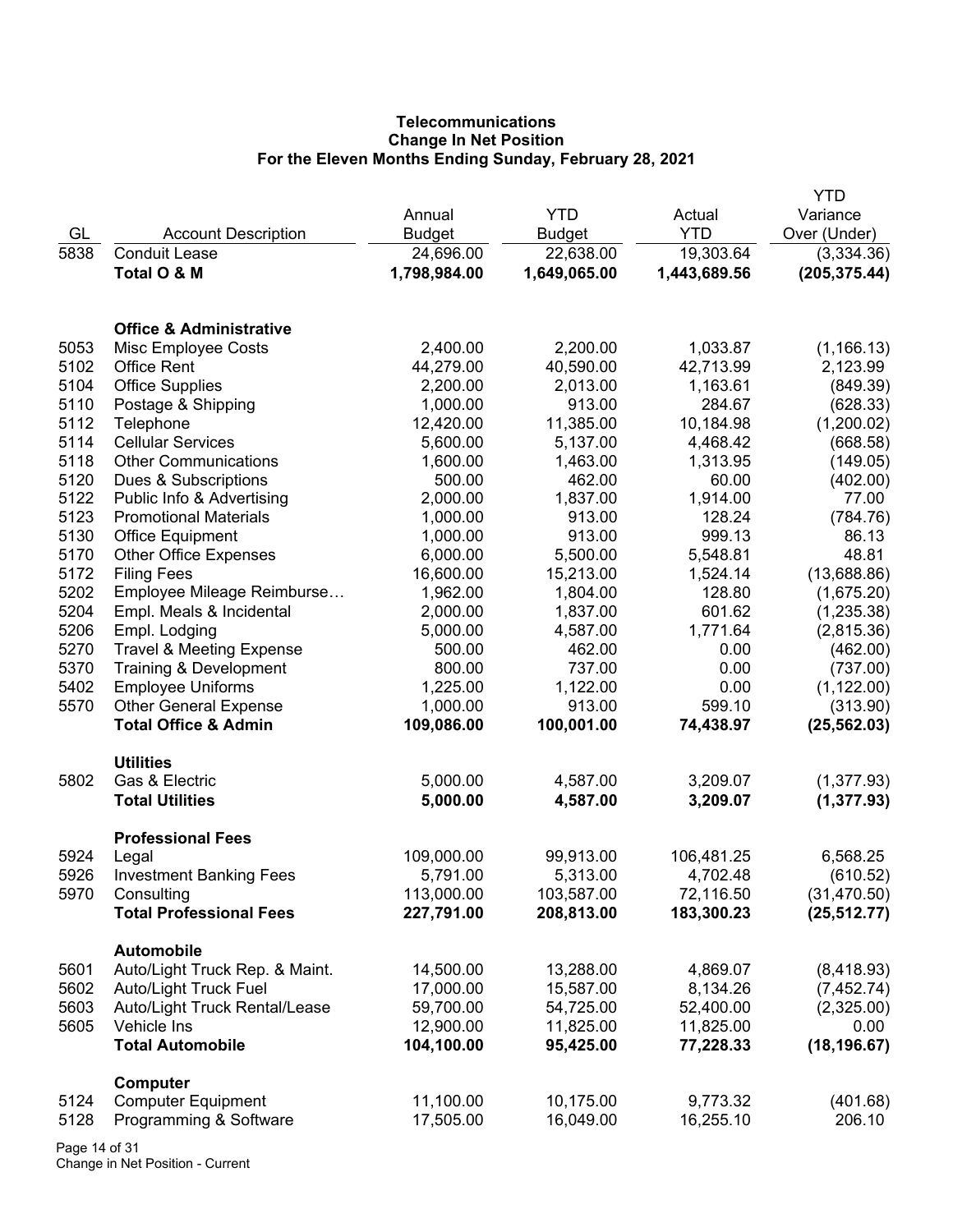# **Telecommunications Change In Net Position For the Eleven Months Ending Sunday, February 28, 2021**

|      |                                   |                |                |                  | <b>YTD</b>    |
|------|-----------------------------------|----------------|----------------|------------------|---------------|
|      |                                   | Annual         | <b>YTD</b>     | Actual           | Variance      |
| GL   | <b>Account Description</b>        | Budget         | <b>Budget</b>  | <b>YTD</b>       | Over (Under)  |
|      | <b>Total Computer</b>             | 28,605.00      | 26,224.00      | 26,028.42        | (195.58)      |
| 6122 | <b>Bad Debt Expense</b>           | 0.00           | 0.00           | (4,647.10)       | (4,647.10)    |
| 6114 | <b>Insurance</b>                  | 122,900.00     | 112,662.00     | 112,658.37       | (3.63)        |
| 61   | <b>Admin Allocation</b>           | 616,227.00     | 564,872.00     | 564,033.74       | (838.26)      |
| 61   | <b>Engineering Allocation</b>     | 11,662.00      | 10,692.00      | 10,881.20        | 189.20        |
| 6208 | <b>NYS Administrative Assessm</b> | 34,715.00      | 31,823.00      | 34,052.00        | 2,229.00      |
| 7032 | <b>Depreciation</b>               | 3,647,400.00   | 3,343,450.00   | 3,278,836.21     | (64, 613.79)  |
| 6901 | Contingency                       | 580.00         | 528.00         | 0.00             | (528.00)      |
|      | <b>Total Expenses</b>             | 8,375,931.00   | 7,677,956.00   | 7,319,693.08     | (358, 262.92) |
|      | <b>Change in Net Position</b>     | (1,918,268.00) | (1,758,427.00) | (1, 436, 706.21) | 321,720.79    |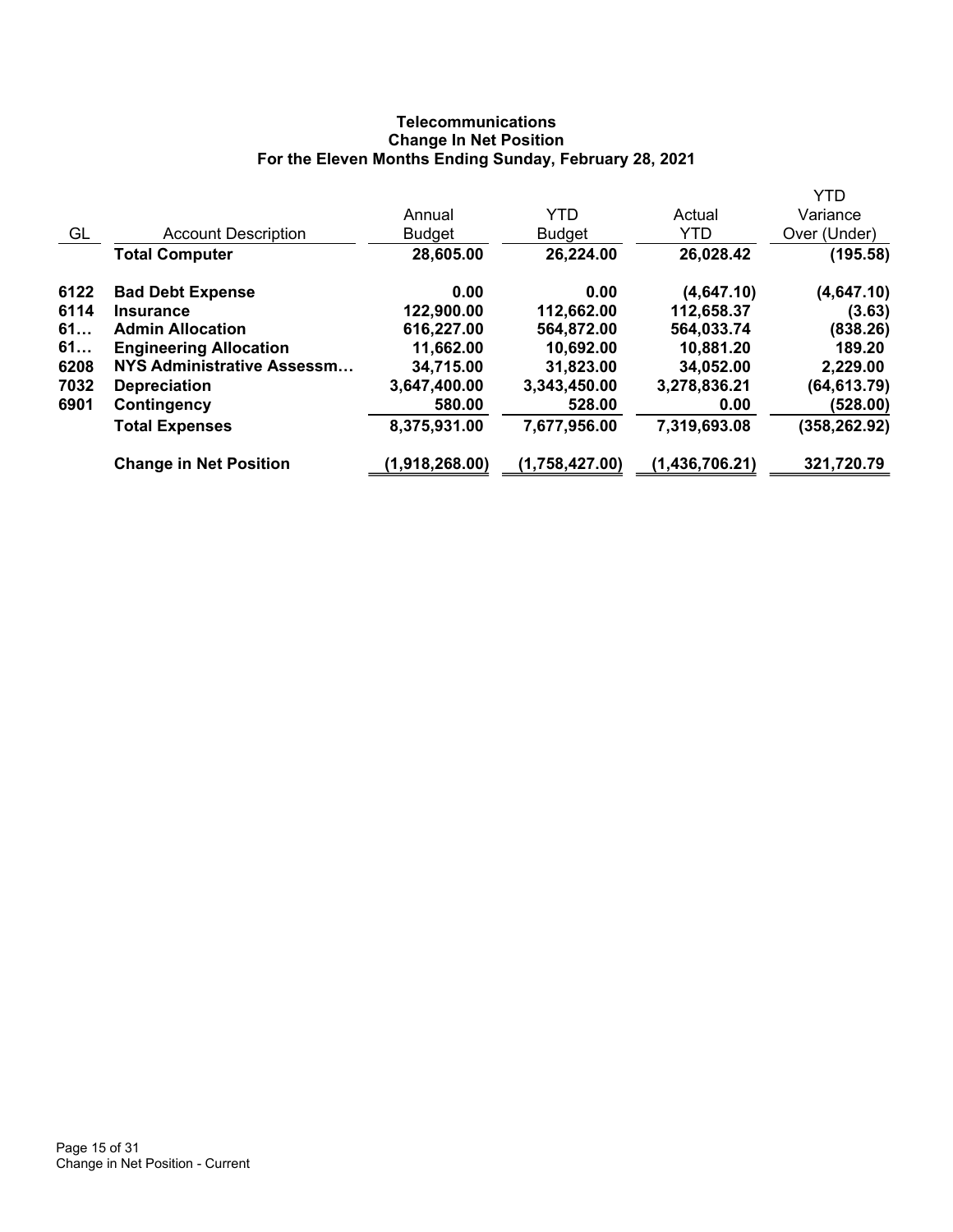#### **Water Quality Change In Net Position For the Eleven Months Ending Sunday, February 28, 2021**

| 6002<br>Page 16 of 31 | <b>Sewage Treatment</b>                             | 1,016,076.00            | 931,403.00              | 820,615.75             | (110, 787.25)                |
|-----------------------|-----------------------------------------------------|-------------------------|-------------------------|------------------------|------------------------------|
|                       |                                                     |                         |                         |                        |                              |
| 8090                  | <b>Purchases for Resale</b><br>Total O & M          | 50,000.00<br>167,950.00 | 45,837.00<br>153,981.63 | 35,203.34<br>94,646.85 | (10, 633.66)<br>(59, 334.78) |
| 6010                  | <b>Cape Vincent Reserve</b>                         | 700.00                  | 638.00                  | 700.00                 | 62.00                        |
| 5902                  | Lab Fees                                            | 9,100.00                | 8,349.00                | 7,120.00               | (1,229.00)                   |
| 5815                  | Chemicals                                           | 77,000.00               | 70,587.00               | 41,818.49              | (28, 768.51)                 |
| 5770                  | Other Tool, Equip & O&M                             | 500.00                  | 462.00                  | 0.00                   | (462.00)                     |
| 5706                  | Shop Tools                                          | 14,600.00               | 13,390.63               | 4,946.57               | (8,444.06)                   |
| 5704                  | <b>O&amp;M Supplies</b>                             | 500.00                  | 462.00                  | 0.00                   | (462.00)                     |
| 5403                  | <b>Safety Equipment &amp; Supplies</b>              | 15,000.00               | 13,750.00               | 4,858.45               | (8,891.55)                   |
| 5062                  | Third Party Temporary - O&M                         | 550.00                  | 506.00                  | 0.00                   | (506.00)                     |
|                       | <b>Operations &amp; Maintenance</b>                 |                         |                         |                        |                              |
|                       | <b>Total Fringe Benefits</b>                        | 621,402.00              | 569,624.00              | 532,586.70             | (37,037.30)                  |
| 5054                  | <b>Employee Physicals &amp; Screening</b>           | 5,500.00                | 5,038.00                | 2,007.50               | (3,030.50)                   |
|                       |                                                     |                         |                         |                        |                              |
| 50                    | <b>Disability Insurance</b><br>Post Retire Overhead | 604.00<br>107,088.00    | 550.00<br>98,164.00     | 94,376.61              | (19.25)<br>(3,787.39)        |
| 50                    | <b>Workers Comp</b>                                 | 80,603.00               | 73,887.00               | 68,588.63<br>530.75    | (5,298.37)                   |
| 50                    | Health Insurance                                    | 175,606.00              | 160,974.00              | 146,130.66             | (14, 843.34)                 |
| 50<br>50              | <b>Pension Expense</b>                              | 159,230.00              | 145,959.00              | 142,986.81             | (2,972.19)                   |
| 50                    | <b>FICA Expense</b>                                 | 92,771.00               | 85,052.00               | 77,965.74              | (7,086.26)                   |
|                       | <b>Fringe Benefits</b>                              |                         |                         |                        |                              |
|                       |                                                     |                         |                         |                        |                              |
|                       | <b>Total Salaries</b>                               | 1,213,298.00            | 1,112,177.00            | 1,080,577.87           | (31, 599.13)                 |
| 5005                  | On-Call Stipend                                     | 18,000.00               | 16,500.00               | 14,400.00              | (2,100.00)                   |
| 50                    | Overtime Wages                                      | 123,268.00              | 112,992.00              | 111,183.73             | (1,808.27)                   |
| 50                    | WQ Wages                                            | 969,653.00              | 888,844.00              | 840,052.34             | (48, 791.66)                 |
| 50                    | <b>MMF Wages</b>                                    | 0.00                    | 0.00                    | 1,526.36               | 1,526.36                     |
| 50                    | <b>Engineering Wages</b>                            | 102,377.00              | 93,841.00               | 113,415.44             | 19,574.44                    |
|                       | <b>Salaries</b>                                     |                         |                         |                        |                              |
|                       |                                                     |                         |                         |                        |                              |
|                       | <b>Total Income</b>                                 | 5,698,103.00            | 5,223,273.00            | 4,731,431.84           | (491, 841.16)                |
|                       | <b>Total Interest Income</b>                        | 67,900.00               | 62,249.00               | 48,475.33              | (13,773.67)                  |
| 42                    | Mark to Market Adjustment                           | 0.00                    | 0.00                    | 9,236.75               | 9,236.75                     |
| 4108                  | Reserve Interest                                    | 59,300.00               | 54,362.00               | 31,354.16              | (23,007.84)                  |
| 4102                  | Investment Interest Income                          | 8,600.00                | 7,887.00                | 7,884.42               | (2.58)                       |
|                       | <b>Interest Income</b>                              |                         |                         |                        |                              |
|                       | <b>Total Other Income</b>                           | 12,501.00               | 11,462.00               | 12,408.61              | 946.61                       |
| 4164                  | <b>Miscellaneous</b>                                | 12,501.00               | 11,462.00               | 12,408.61              | 946.61                       |
|                       | <b>Other Income</b>                                 |                         |                         |                        |                              |
|                       |                                                     |                         |                         |                        |                              |
|                       | <b>Total Customer Billings</b>                      | 5,617,702.00            | 5,149,562.00            | 4,670,547.90           | (479, 014.10)                |
| 4005                  | <b>Capital Billings</b>                             | 274,264.00              | 251,405.00              | 251,408.57             | 3.57                         |
| 4001                  | <b>Customer Billings</b>                            | \$5,343,438.00          | \$4,898,157.00          | \$4,419,139.33         | (\$479,017.67)               |
|                       | <b>Customer Billings</b>                            |                         |                         |                        |                              |
| GL                    | <b>Account Description</b>                          | <b>Budget</b>           | <b>Budget</b>           | <b>YTD</b>             | Over (Under)                 |
|                       |                                                     | Annual                  | <b>YTD</b>              | Actual                 | Variance                     |
|                       |                                                     |                         |                         |                        | YTD                          |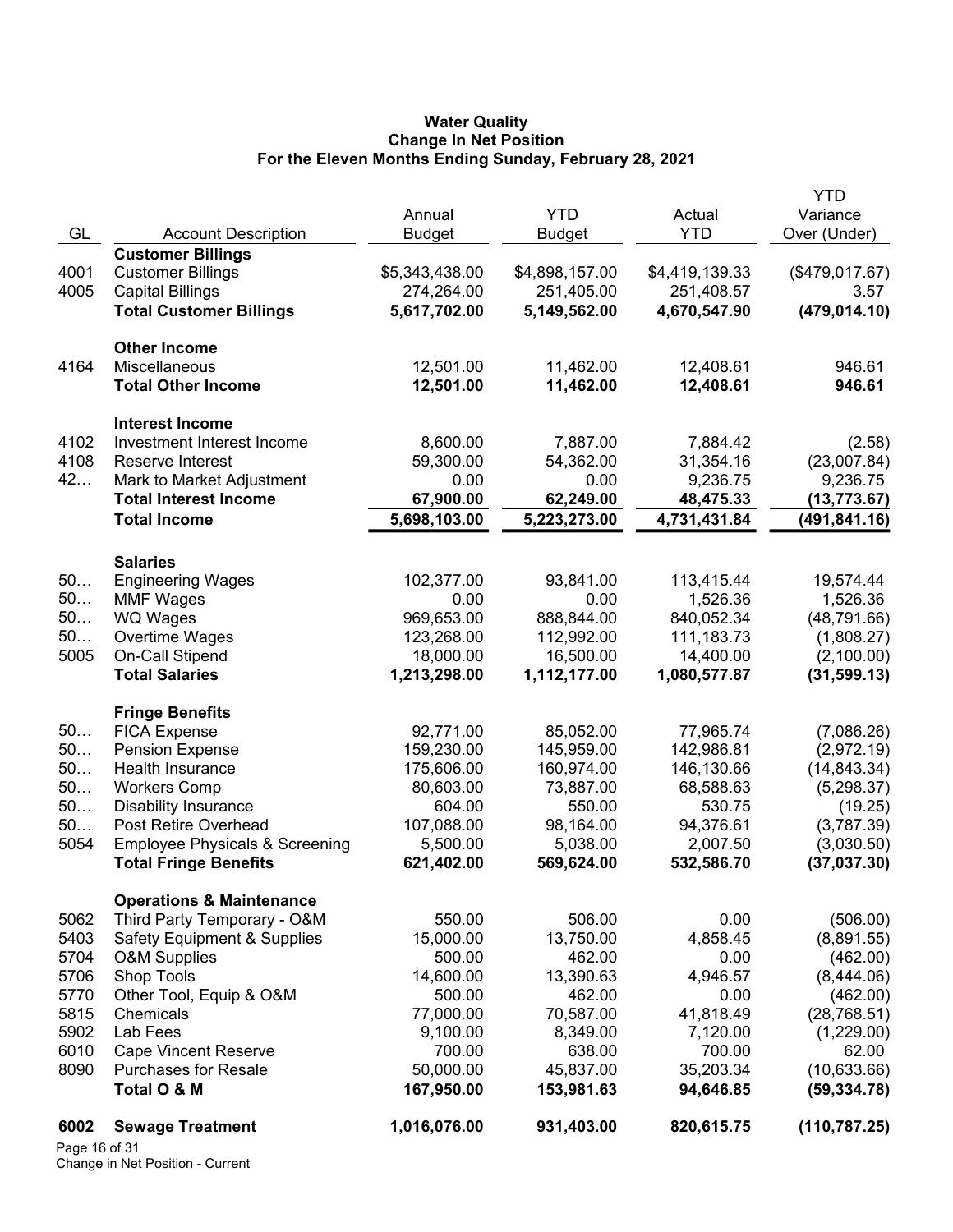## **Water Quality Change In Net Position For the Eleven Months Ending Sunday, February 28, 2021**

|      |                                          |               |               |            | <b>YTD</b>    |
|------|------------------------------------------|---------------|---------------|------------|---------------|
|      |                                          | Annual        | <b>YTD</b>    | Actual     | Variance      |
| GL   | <b>Account Description</b>               | <b>Budget</b> | <b>Budget</b> | <b>YTD</b> | Over (Under)  |
| 6004 | <b>Water Purchases</b>                   | 765,941.00    | 702,119.00    | 576,515.48 | (125, 603.52) |
|      |                                          |               |               |            |               |
|      | <b>Office &amp; Administrative</b>       |               |               |            |               |
| 5053 | Misc Employee Costs                      | 100.00        | 88.00         | 59.39      | (28.61)       |
| 5104 | <b>Office Supplies</b>                   | 5,500.00      | 5,038.00      | 4,450.21   | (587.79)      |
| 5110 | Postage & Shipping                       | 1,500.00      | 1,375.00      | 190.40     | (1, 184.60)   |
| 5112 | Telephone                                | 10,000.00     | 9,163.00      | 7,013.84   | (2, 149.16)   |
| 5114 | <b>Cellular Services</b>                 | 14,600.00     | 13,387.00     | 9,966.13   | (3,420.87)    |
| 5120 | Dues & Subscriptions                     | 2,000.00      | 1,837.00      | 1,293.00   | (544.00)      |
| 5122 | Public Info & Advertising                | 2,750.00      | 2,519.00      | 584.25     | (1,934.75)    |
| 5130 | <b>Office Equipment</b>                  | 1,000.00      | 913.00        | 259.99     | (653.01)      |
| 5202 | Employee Mileage Reimburse               | 1,700.00      | 1,551.00      | 0.00       | (1,551.00)    |
| 5204 | Empl. Meals & Incidental                 | 1,000.00      | 916.63        | 19.11      | (897.52)      |
| 5206 | Empl. Lodging                            | 2,500.00      | 2,288.00      | 90.00      | (2, 198.00)   |
| 5270 | <b>Travel &amp; Meeting Expense</b>      | 300.00        | 275.00        | 0.00       | (275.00)      |
| 5370 | Training & Development                   | 8,950.00      | 8,206.00      | 8,935.40   | 729.40        |
| 5402 | <b>Employee Uniforms</b>                 | 7,000.00      | 6,416.63      | 6,372.89   | (43.74)       |
| 5508 | <b>Cleaning Services</b>                 | 13,100.00     | 12,012.00     | 12,025.00  | 13.00         |
|      | <b>Total Office &amp; Admin</b>          | 72,000.00     | 65,985.26     | 51,259.61  | (14, 725.65)  |
|      | <b>Utilities</b>                         |               |               |            |               |
| 5802 | Gas & Electric                           | 99,300.00     | 91,028.63     | 65,809.45  | (25, 219.18)  |
|      | <b>Total Utilities</b>                   | 99,300.00     | 91,028.63     | 65,809.45  | (25, 219.18)  |
|      | <b>Professional Fees</b>                 |               |               |            |               |
| 5924 | Legal                                    | 5,000.00      | 4,587.00      | 1,562.50   | (3,024.50)    |
| 5926 | <b>Investment Banking Fees</b>           | 1,936.00      | 1,771.00      | 1,680.57   | (90.43)       |
|      | <b>Total Professional Fees</b>           | 6,936.00      | 6,358.00      | 3,243.07   | (3, 114.93)   |
|      | <b>Repairs &amp; Maintenance</b>         |               |               |            |               |
| 5804 | <b>Building Maintenance &amp; Repair</b> | 52,500.00     | 48,125.00     | 15,099.36  | (33,025.64)   |
| 5808 | Site Maint & Repair                      | 40,100.00     | 36,754.63     | 28,094.15  | (8,660.48)    |
| 5812 | <b>Pipeline Maintenance</b>              | 85,000.00     | 77,924.00     | 65,543.19  | (12,380.81)   |
|      | <b>Total Repairs &amp; Maintenance</b>   | 177,600.00    | 162,803.63    | 108,736.70 | (54,066.93)   |
|      | <b>Automobile</b>                        |               |               |            |               |
| 5601 | Auto/Light Truck Rep. & Maint.           | 19,000.00     | 17,413.00     | 14,750.36  | (2,662.64)    |
| 5602 | <b>Auto/Light Truck Fuel</b>             | 51,920.00     | 47,597.00     | 33,358.55  | (14, 238.45)  |
| 5603 | Auto/Light Truck Rental/Lease            | 127,400.00    | 116,787.00    | 105,233.34 | (11,553.66)   |
| 5605 | Vehicle Ins                              | 35,300.00     | 32,362.00     | 32,358.37  | (3.63)        |
|      | <b>Total Automobile</b>                  | 233,620.00    | 214,159.00    | 185,700.62 | (28, 458.38)  |
|      | Computer                                 |               |               |            |               |
| 5124 | <b>Computer Equipment</b>                | 6,000.00      | 5,496.37      | 6,075.55   | 579.18        |
| 5128 | Programming & Software                   | 7,602.00      | 6,974.00      | 5,101.93   | (1,872.07)    |
|      | <b>Total Computer</b>                    | 13,602.00     | 12,470.37     | 11,177.48  | (1, 292.89)   |
|      |                                          |               |               |            |               |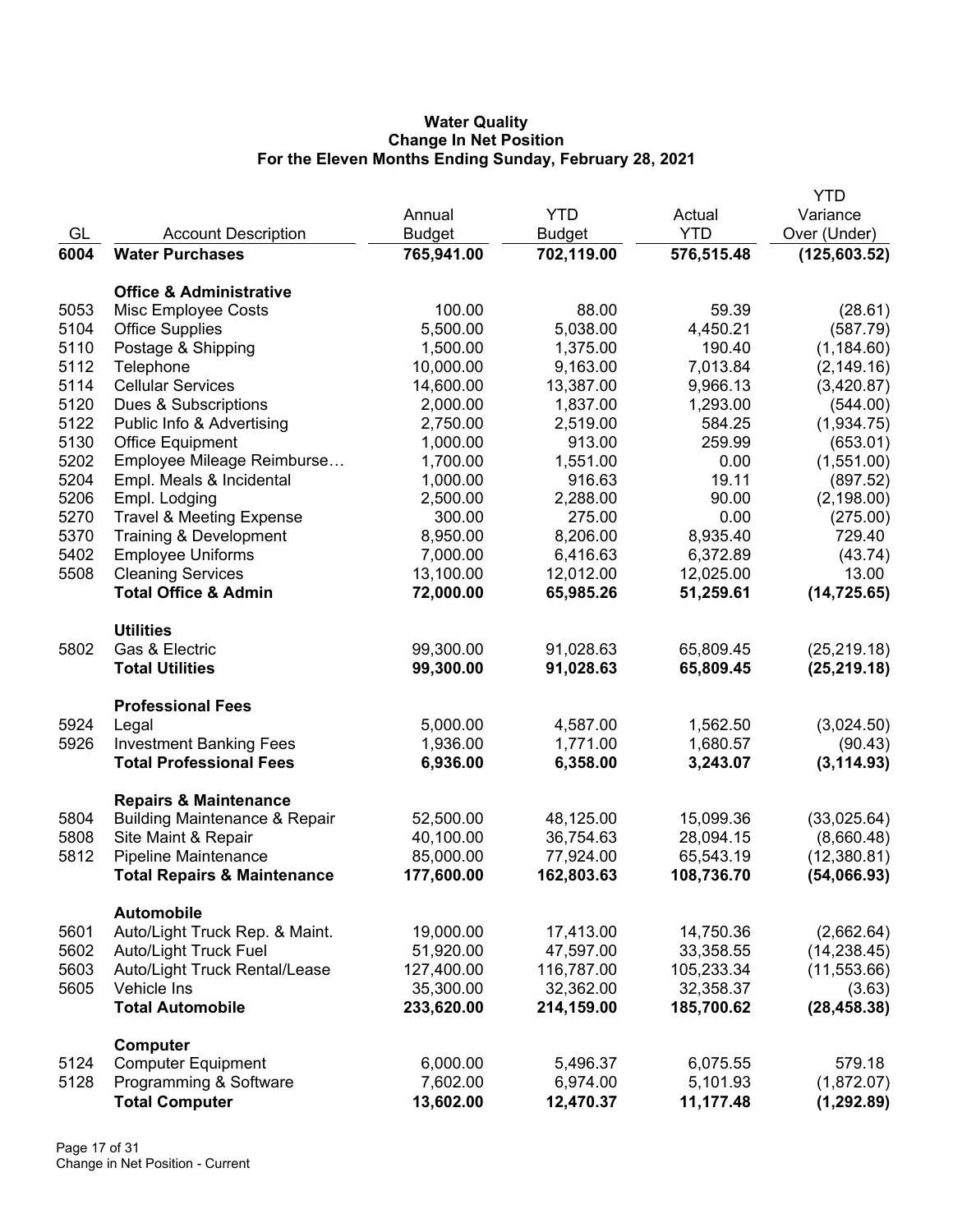#### **Water Quality Change In Net Position For the Eleven Months Ending Sunday, February 28, 2021**

|                                 |               |               |              | <b>YTD</b>    |
|---------------------------------|---------------|---------------|--------------|---------------|
|                                 | Annual        | <b>YTD</b>    | Actual       | Variance      |
| <b>Account Description</b>      | <b>Budget</b> | <b>Budget</b> | <b>YTD</b>   | Over (Under)  |
| <b>Insurance</b>                | 84,900.00     | 77,836.00     | 77,825.11    | (10.89)       |
| <b>Admin Allocation</b>         | 496,760.00    | 455,367.00    | 454,878.72   | (488.28)      |
| <b>Engineering Allocation</b>   | 35,958.00     | 32,967.00     | 29,255.59    | (3,711.41)    |
| NYS Administrative Assessm      | 31,277.00     | 28,666.00     | 31,054.00    | 2,388.00      |
| <b>Water Quality Allocation</b> | 0.00          | (11.00)       | 0.00         | 11.00         |
| <b>Depreciation</b>             | 683,700.00    | 626,725.00    | 698,563.44   | 71,838.44     |
| Amortization                    | 24,400.00     | 22,363.00     | 22,336.22    | (26.78)       |
| <b>Interest Expense</b>         | 59,403.00     | 54,450.00     | 10,291.82    | (44,158.18)   |
| <b>Total Expenses</b>           | 5,804,123.00  | 5,320,472.52  | 4,855,074.48 | (465, 398.04) |
| <b>Change in Net Position</b>   | (106, 020.00) | (97,199.52)   | (123,642.64) | (26,443.12)   |
|                                 |               |               |              |               |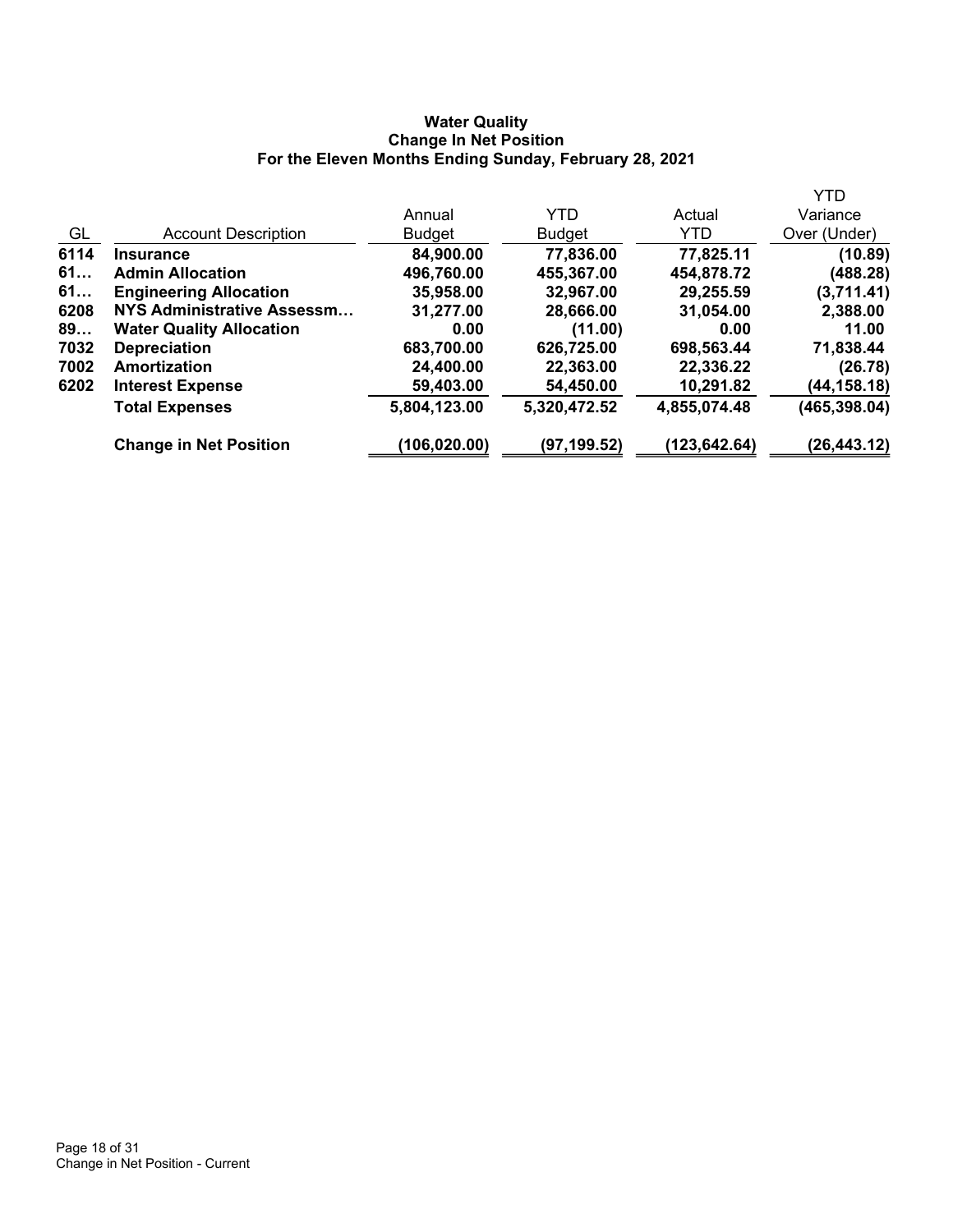#### **Army Sewer Change In Net Position For the Eleven Months Ending Sunday, February 28, 2021**

| GL            | <b>Account Description</b>                          | Annual<br><b>Budget</b>  | <b>YTD</b><br><b>Budget</b> | Actual<br><b>YTD</b>   | <b>YTD</b><br>Variance<br>Over (Under) |
|---------------|-----------------------------------------------------|--------------------------|-----------------------------|------------------------|----------------------------------------|
|               | <b>Customer Billings</b>                            |                          |                             |                        |                                        |
| 4001          | <b>Customer Billings</b>                            | \$2,365,363.00           | \$2,168,254.00              | \$1,787,601.10         | (\$380,652.90)                         |
|               | <b>Total Customer Billings</b>                      | 2,365,363.00             | 2,168,254.00                | 1,787,601.10           | (380, 652.90)                          |
|               | <b>Other Income</b>                                 |                          |                             |                        |                                        |
| 4164          | Miscellaneous                                       | 12,501.00                | 11,462.00                   | 12,409.25              | 947.25                                 |
|               | <b>Total Other Income</b>                           | 12,501.00                | 11,462.00                   | 12,409.25              | 947.25                                 |
|               | <b>Interest Income</b>                              |                          |                             |                        |                                        |
| 4108          | Reserve Interest                                    | 38,400.00                | 35,200.00                   | 20,287.99              | (14, 912.01)                           |
| 42            | Mark to Market Adjustment                           | 0.00                     | 0.00                        | 5,976.72               | 5,976.72                               |
|               | <b>Total Interest Income</b>                        | 38,400.00                | 35,200.00                   | 26,264.71              | (8,935.29)                             |
|               | <b>Total Income</b>                                 | 2,416,264.00             | 2,214,916.00                | 1,826,275.06           | (388, 640.94)                          |
|               | <b>Salaries</b>                                     |                          |                             |                        |                                        |
| 50            | <b>Engineering Wages</b>                            | 37,764.00                | 34,617.00                   | 45,044.22              | 10,427.22                              |
| 50            | <b>MMF Wages</b>                                    | 0.00                     | 0.00                        | 685.82                 | 685.82                                 |
| 50            | <b>WQ Wages</b>                                     | 343,288.00               | 314,677.00                  | 280,518.95             | (34, 158.05)                           |
| 50            | Overtime Wages                                      | 25,618.00                | 23,485.00                   | 24,411.48              | 926.48                                 |
| 5005          | <b>On-Call Stipend</b>                              | 3,840.00                 | 3,520.00                    | 2,880.00               | (640.00)                               |
|               | <b>Total Salaries</b>                               | 410,510.00               | 376,299.00                  | 353,540.47             | (22, 758.53)                           |
|               | <b>Fringe Benefits</b>                              |                          |                             |                        |                                        |
| 50            | <b>FICA Expense</b>                                 | 31,403.00                | 28,787.00                   | 25,475.31              | (3,311.69)                             |
| 50            | <b>Pension Expense</b>                              | 54,524.00                | 49,984.00                   | 45,598.70              | (4,385.30)                             |
| 50<br>50      | Health Insurance                                    | 58,334.00                | 53,471.00                   | 48,187.84              | (5,283.16)                             |
| 50            | <b>Workers Comp</b>                                 | 26,785.00<br>204.00      | 24,552.00<br>187.00         | 27,016.42<br>187.00    | 2,464.42                               |
| 50            | <b>Disability Insurance</b><br>Post Retire Overhead | 35,577.00                | 32,615.00                   | 32,032.02              | 0.00<br>(582.98)                       |
| 5054          | <b>Employee Physicals &amp; Screening</b>           | 3,000.00                 | 2,750.00                    | 1,130.00               | (1,620.00)                             |
|               | <b>Total Fringe Benefits</b>                        | 209,827.00               | 192,346.00                  | 179,627.29             | (12,718.71)                            |
|               | <b>Operations &amp; Maintenance</b>                 |                          |                             |                        |                                        |
| 5062          | Third Party Temporary - O&M                         | 550.00                   | 506.00                      | 0.00                   | (506.00)                               |
| 5403          | <b>Safety Equipment &amp; Supplies</b>              | 15,000.00                | 13,750.00                   | 4,858.45               | (8,891.55)                             |
| 5706          | Shop Tools                                          | 12,000.00                | 11,000.00                   | 4,922.34               | (6,077.66)                             |
| 5815          | Chemicals                                           | 75,000.00                | 68,750.00                   | 40,716.45              | (28,033.55)                            |
| 5902          | Lab Fees                                            | 500.00                   | 462.00                      | 0.00                   | (462.00)                               |
|               | Total O & M                                         | 103,050.00               | 94,468.00                   | 50,497.24              | (43, 970.76)                           |
| 6002<br>6004  | <b>Sewage Treatment</b><br><b>Water Purchases</b>   | 1,016,076.00<br>3,200.00 | 931,403.00<br>2,937.00      | 820,615.75<br>2,872.00 | (110, 787.25)<br>(65.00)               |
|               | <b>Office &amp; Administrative</b>                  |                          |                             |                        |                                        |
| 5053          | Misc Employee Costs                                 | 100.00                   | 88.00                       | 59.39                  | (28.61)                                |
| 5104          | <b>Office Supplies</b>                              | 5,500.00                 | 5,038.00                    | 4,450.21               | (587.79)                               |
| 5110          | Postage & Shipping                                  | 1,500.00                 | 1,375.00                    | 190.40                 | (1, 184.60)                            |
| Page 19 of 31 |                                                     |                          |                             |                        |                                        |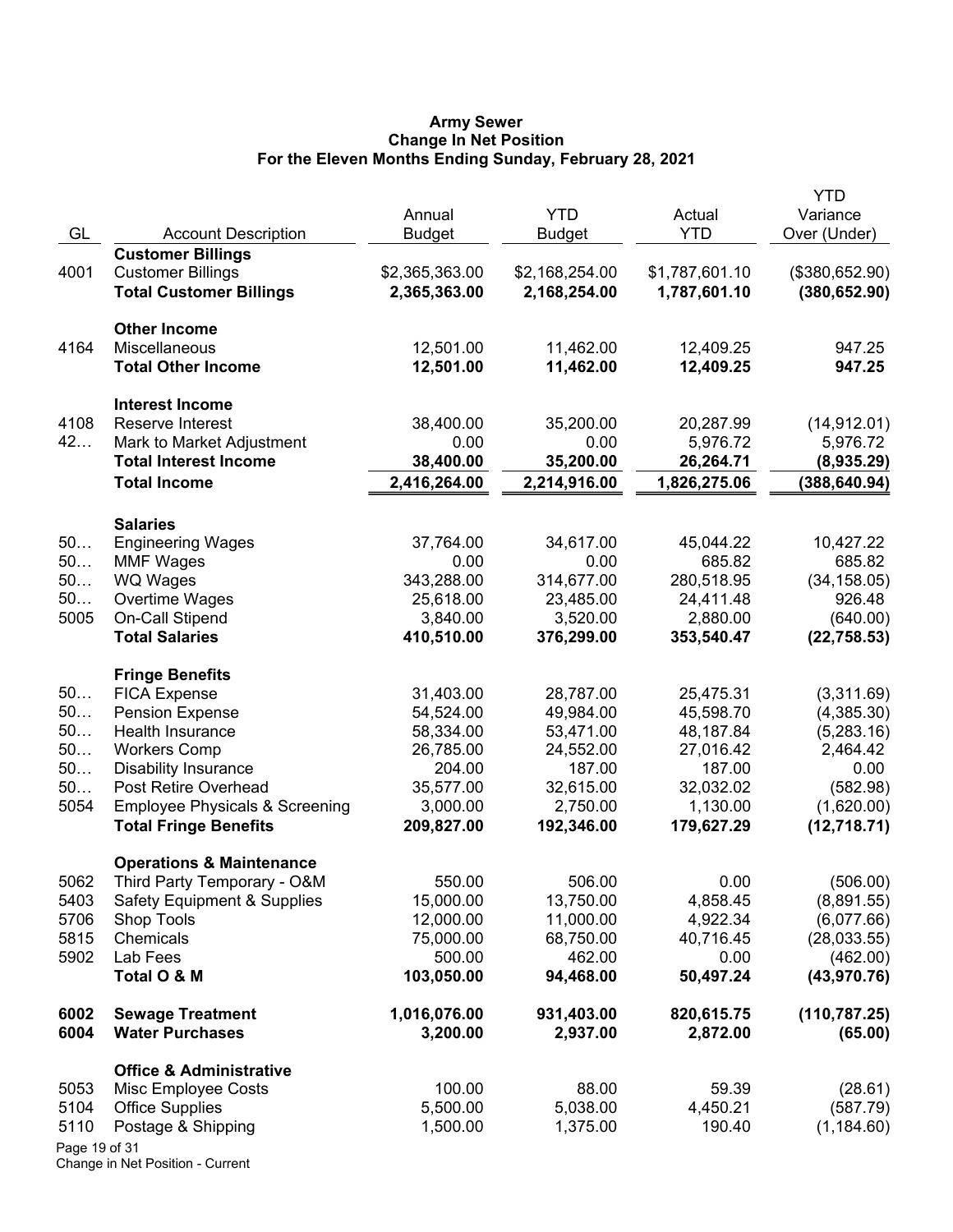#### **Army Sewer Change In Net Position For the Eleven Months Ending Sunday, February 28, 2021**

|      |                                          |               |               |               | <b>YTD</b>    |
|------|------------------------------------------|---------------|---------------|---------------|---------------|
|      |                                          | Annual        | <b>YTD</b>    | Actual        | Variance      |
| GL   | <b>Account Description</b>               | <b>Budget</b> | <b>Budget</b> | <b>YTD</b>    | Over (Under)  |
| 5112 | Telephone                                | 10,000.00     | 9,163.00      | 7,013.84      | (2, 149.16)   |
| 5114 | <b>Cellular Services</b>                 | 14,600.00     | 13,387.00     | 9,966.13      | (3,420.87)    |
| 5120 | Dues & Subscriptions                     | 2,000.00      | 1,837.00      | 1,293.00      | (544.00)      |
| 5122 | Public Info & Advertising                | 1,500.00      | 1,375.00      | 584.25        | (790.75)      |
| 5130 | <b>Office Equipment</b>                  | 1,000.00      | 913.00        | 259.99        | (653.01)      |
| 5202 | Employee Mileage Reimburse               | 1,000.00      | 913.00        | 0.00          | (913.00)      |
| 5204 | Empl. Meals & Incidental                 | 1,000.00      | 916.63        | 19.11         | (897.52)      |
| 5206 | Empl. Lodging                            | 2,500.00      | 2,288.00      | 90.00         | (2, 198.00)   |
| 5370 | Training & Development                   | 8,950.00      | 8,206.00      | 8,935.40      | 729.40        |
| 5402 | <b>Employee Uniforms</b>                 | 7,000.00      | 6,416.63      | 6,372.89      | (43.74)       |
| 5508 | <b>Cleaning Services</b>                 | 13,100.00     | 12,012.00     | 12,025.00     | 13.00         |
|      | <b>Total Office &amp; Admin</b>          | 69,750.00     | 63,928.26     | 51,259.61     | (12,668.65)   |
|      | <b>Utilities</b>                         |               |               |               |               |
| 5802 | Gas & Electric                           | 54,750.00     | 50,193.00     | 35,896.44     | (14, 296.56)  |
|      | <b>Total Utilities</b>                   | 54,750.00     | 50,193.00     | 35,896.44     | (14, 296.56)  |
|      | <b>Professional Fees</b>                 |               |               |               |               |
| 5924 | Legal                                    | 3,000.00      | 2,750.00      | 1,562.50      | (1, 187.50)   |
| 5926 | <b>Investment Banking Fees</b>           | 1,179.00      | 1,078.00      | 1,092.37      | 14.37         |
|      | <b>Total Professional Fees</b>           | 4,179.00      | 3,828.00      | 2,654.87      | (1, 173.13)   |
|      | <b>Repairs &amp; Maintenance</b>         |               |               |               |               |
| 5804 | <b>Building Maintenance &amp; Repair</b> | 39,500.00     | 36,212.00     | 9,099.16      | (27, 112.84)  |
| 5808 | Site Maint & Repair                      | 25,000.00     | 22,913.00     | 15,276.16     | (7,636.84)    |
| 5812 | Pipeline Maintenance                     | 45,000.00     | 41,250.00     | 34,607.52     | (6,642.48)    |
|      | <b>Total Repairs &amp; Maintenance</b>   | 109,500.00    | 100,375.00    | 58,982.84     | (41, 392.16)  |
|      | <b>Automobile</b>                        |               |               |               |               |
| 5601 | Auto/Light Truck Rep. & Maint.           | 19,000.00     | 17,413.00     | 14,750.36     | (2,662.64)    |
| 5602 | <b>Auto/Light Truck Fuel</b>             | 51,920.00     | 47,597.00     | 33,358.55     | (14, 238.45)  |
| 5603 | Auto/Light Truck Rental/Lease            | 127,400.00    | 116,787.00    | 105,233.34    | (11, 553.66)  |
| 5605 | Vehicle Ins                              | 35,300.00     | 32,362.00     | 32,358.37     | (3.63)        |
|      | <b>Total Automobile</b>                  | 233,620.00    | 214,159.00    | 185,700.62    | (28, 458.38)  |
|      | Computer                                 |               |               |               |               |
| 5124 | <b>Computer Equipment</b>                | 6,000.00      | 5,496.37      | 6,075.55      | 579.18        |
| 5128 | Programming & Software                   | 7,602.00      | 6,974.00      | 5,101.93      | (1,872.07)    |
|      | <b>Total Computer</b>                    | 13,602.00     | 12,470.37     | 11,177.48     | (1, 292.89)   |
| 6114 | <b>Insurance</b>                         | 34,700.00     | 31,812.00     | 31,808.37     | (3.63)        |
| 61   | <b>Admin Allocation</b>                  | 289,618.00    | 265,485.00    | 265, 147. 45  | (337.55)      |
| 61   | <b>Engineering Allocation</b>            | 10,720.00     | 9,823.00      | 10,359.71     | 536.71        |
| 6208 | <b>NYS Administrative Assessm</b>        | 13,740.00     | 12,595.00     | 13,075.00     | 480.00        |
| 89   | <b>Water Quality Allocation</b>          | (210, 579.00) | (193, 028.00) | (158, 609.47) | 34,418.53     |
| 7032 | <b>Depreciation</b>                      | 275,200.00    | 252,263.00    | 275,414.50    | 23,151.50     |
|      | <b>Total Expenses</b>                    | 2,641,463.00  | 2,421,356.63  | 2,190,020.17  | (231, 336.46) |

Page 20 of 31 Change in Net Position - Current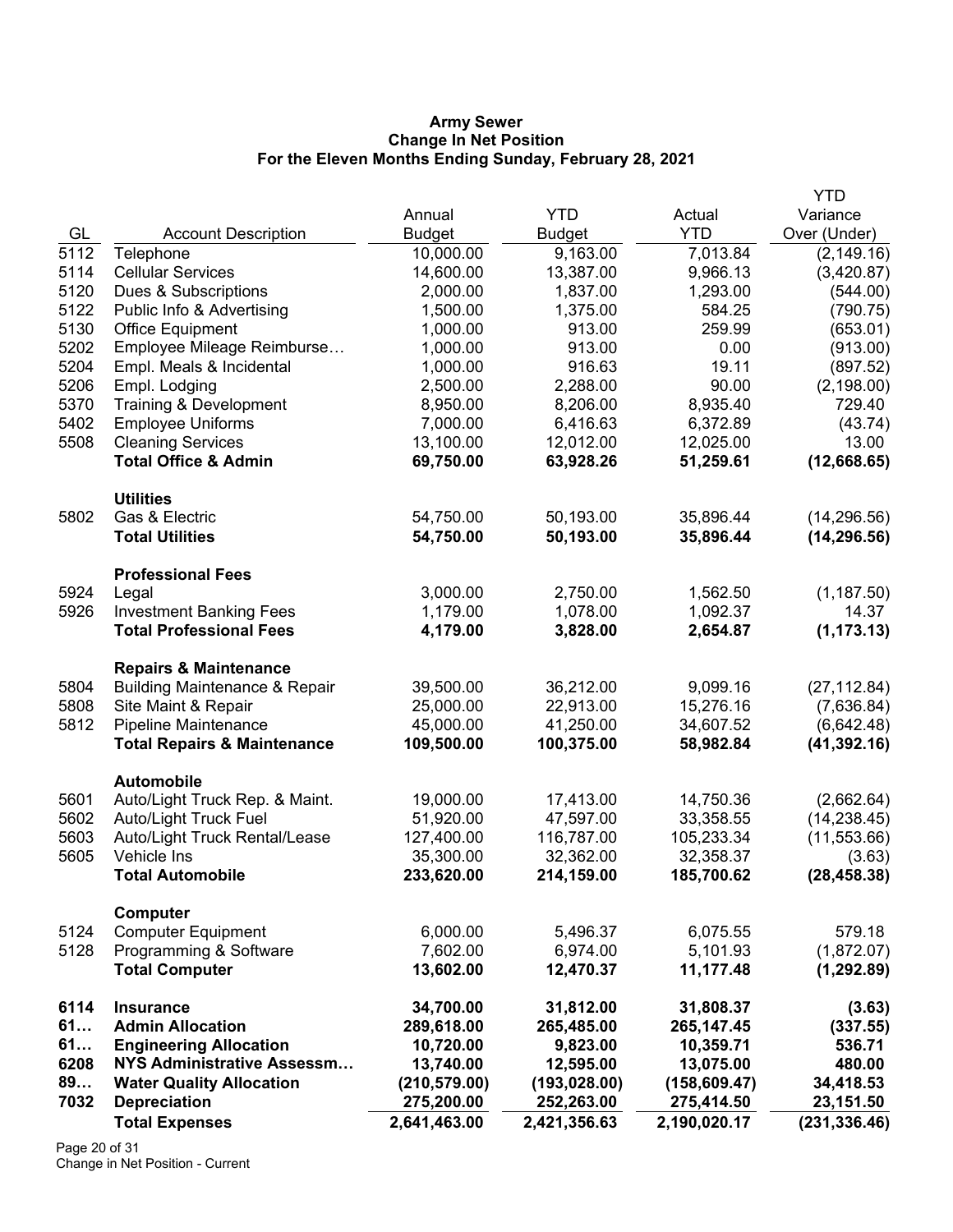### **Army Sewer Change In Net Position For the Eleven Months Ending Sunday, February 28, 2021**

|    | <b>Change in Net Position</b> | (225, 199.00)           | (206, 440.63)        | (363, 745.11) | (157, 304.48)            |
|----|-------------------------------|-------------------------|----------------------|---------------|--------------------------|
| GL | Account Description           | Annual<br><b>Budget</b> | YTD<br><b>Budget</b> | Actual<br>YTD | Variance<br>Over (Under) |
|    |                               |                         |                      |               | YTD                      |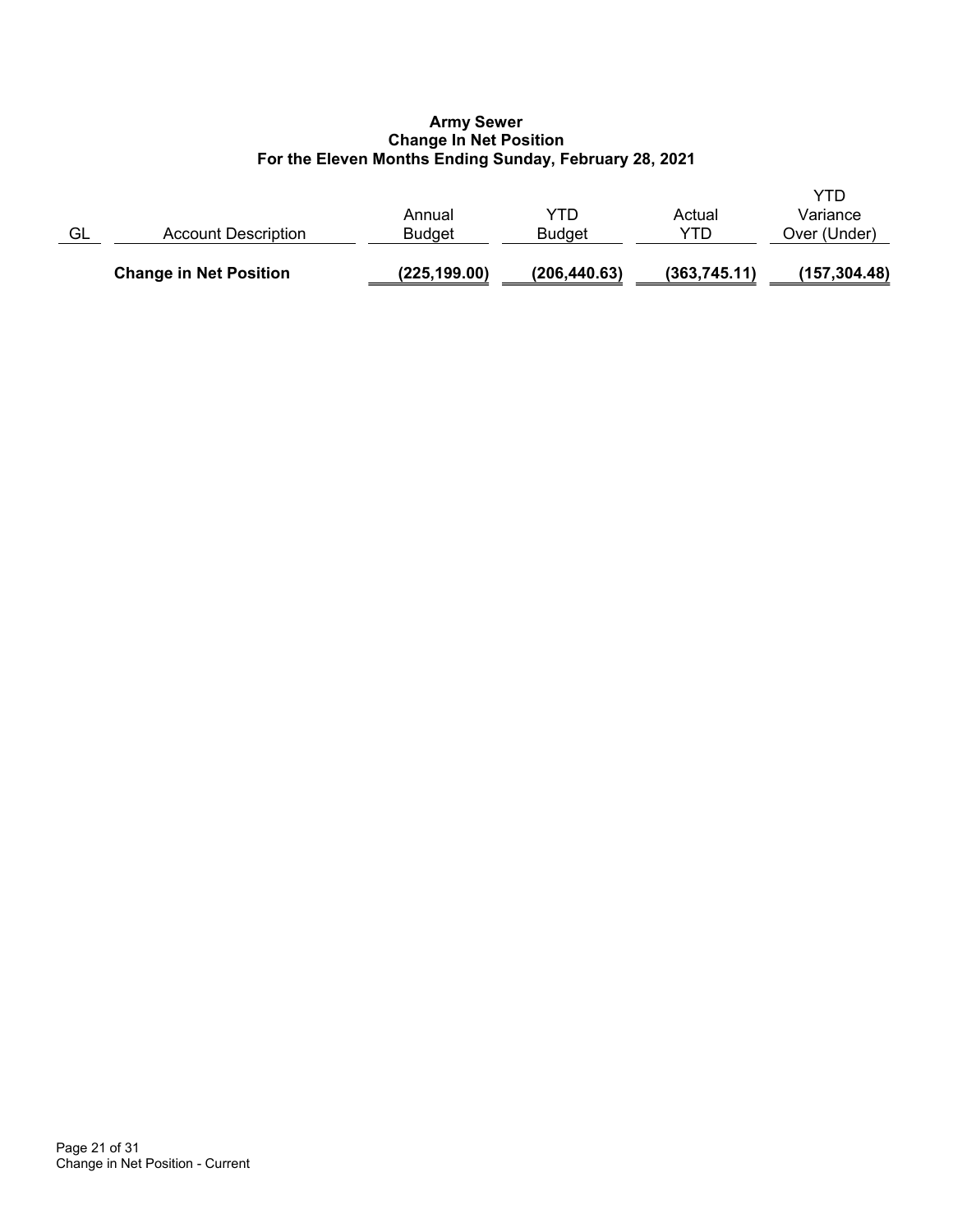#### **Army Water Line Change In Net Position For the Eleven Months Ending Sunday, February 28, 2021**

|               |                                           |                |                |                | <b>YTD</b>    |
|---------------|-------------------------------------------|----------------|----------------|----------------|---------------|
|               |                                           | Annual         | <b>YTD</b>     | Actual         | Variance      |
| GL            | <b>Account Description</b>                | <b>Budget</b>  | <b>Budget</b>  | <b>YTD</b>     | Over (Under)  |
|               | <b>Customer Billings</b>                  |                |                |                |               |
| 4001          | <b>Customer Billings</b>                  | \$2,022,314.00 | \$1,853,786.00 | \$1,763,872.71 | (\$89,913.29) |
|               | <b>Total Customer Billings</b>            | 2,022,314.00   | 1,853,786.00   | 1,763,872.71   | (89, 913.29)  |
|               | <b>Interest Income</b>                    |                |                |                |               |
| 4108          | Reserve Interest                          | 20,900.00      | 19,162.00      | 11,066.17      | (8,095.83)    |
| 42            | Mark to Market Adjustment                 | 0.00           | 0.00           | 3,260.03       | 3,260.03      |
|               | <b>Total Interest Income</b>              | 20,900.00      | 19,162.00      | 14,326.20      | (4,835.80)    |
|               | <b>Total Income</b>                       | 2,043,214.00   | 1,872,948.00   | 1,778,198.91   | (94, 749.09)  |
|               | <b>Salaries</b>                           |                |                |                |               |
| 50            | <b>Engineering Wages</b>                  | 36,898.00      | 33,825.00      | 44,546.25      | 10,721.25     |
| 50            | <b>MMF Wages</b>                          | 0.00           | 0.00           | 840.54         | 840.54        |
| 50            | <b>WQ Wages</b>                           | 295,190.00     | 270,589.00     | 254,065.09     | (16, 523.91)  |
| 50            | Overtime Wages                            | 11,282.00      | 10,340.00      | 7,666.11       | (2,673.89)    |
| 5005          | On-Call Stipend                           | 3,840.00       | 3,520.00       | 2,880.00       | (640.00)      |
|               | <b>Total Salaries</b>                     | 347,210.00     | 318,274.00     | 309,997.99     | (8, 276.01)   |
|               | <b>Fringe Benefits</b>                    |                |                |                |               |
| 50            | <b>FICA Expense</b>                       | 26,562.00      | 24,354.00      | 22,422.44      | (1,931.56)    |
| 50            | <b>Pension Expense</b>                    | 46,070.00      | 42,229.00      | 41,436.48      | (792.52)      |
| 50            | Health Insurance                          | 49,390.00      | 45,276.00      | 47,788.17      | 2,512.17      |
| 50            | <b>Workers Comp</b>                       | 22,316.00      | 20,460.00      | 13,357.89      | (7, 102.11)   |
| 50            | <b>Disability Insurance</b>               | 174.00         | 165.00         | 159.50         | (5.50)        |
| 50            | Post Retire Overhead                      | 30,029.00      | 27,522.00      | 27,305.34      | (216.66)      |
| 5054          | <b>Employee Physicals &amp; Screening</b> | 2,500.00       | 2,288.00       | 877.50         | (1,410.50)    |
|               | <b>Total Fringe Benefits</b>              | 177,041.00     | 162,294.00     | 153,347.32     | (8,946.68)    |
|               | <b>Operations &amp; Maintenance</b>       |                |                |                |               |
| 5706          | <b>Shop Tools</b>                         | 2,100.00       | 1,928.63       | 24.23          | (1,904.40)    |
| 5902          | Lab Fees                                  | 5,000.00       | 4,587.00       | 4,525.00       | (62.00)       |
|               | Total O & M                               | 7,100.00       | 6,515.63       | 4,549.23       | (1,966.40)    |
| 6004          | <b>Water Purchases</b>                    | 686,300.00     | 629,112.00     | 497,697.10     | (131, 414.90) |
|               | <b>Office &amp; Administrative</b>        |                |                |                |               |
| 5122          | Public Info & Advertising                 | 1,000.00       | 913.00         | 0.00           | (913.00)      |
| 5202          | Employee Mileage Reimburse                | 100.00         | 88.00          | 0.00           | (88.00)       |
|               | <b>Total Office &amp; Admin</b>           | 1,100.00       | 1,001.00       | 0.00           | (1,001.00)    |
|               | <b>Utilities</b>                          |                |                |                |               |
| 5802          | Gas & Electric                            | 19,550.00      | 17,922.63      | 11,062.48      | (6,860.15)    |
|               | <b>Total Utilities</b>                    | 19,550.00      | 17,922.63      | 11,062.48      | (6,860.15)    |
|               | <b>Professional Fees</b>                  |                |                |                |               |
| 5924          | Legal                                     | 1,500.00       | 1,375.00       | 0.00           | (1,375.00)    |
| 5926          | <b>Investment Banking Fees</b>            | 757.00         | 693.00         | 588.20         | (104.80)      |
| Page 22 of 31 |                                           |                |                |                |               |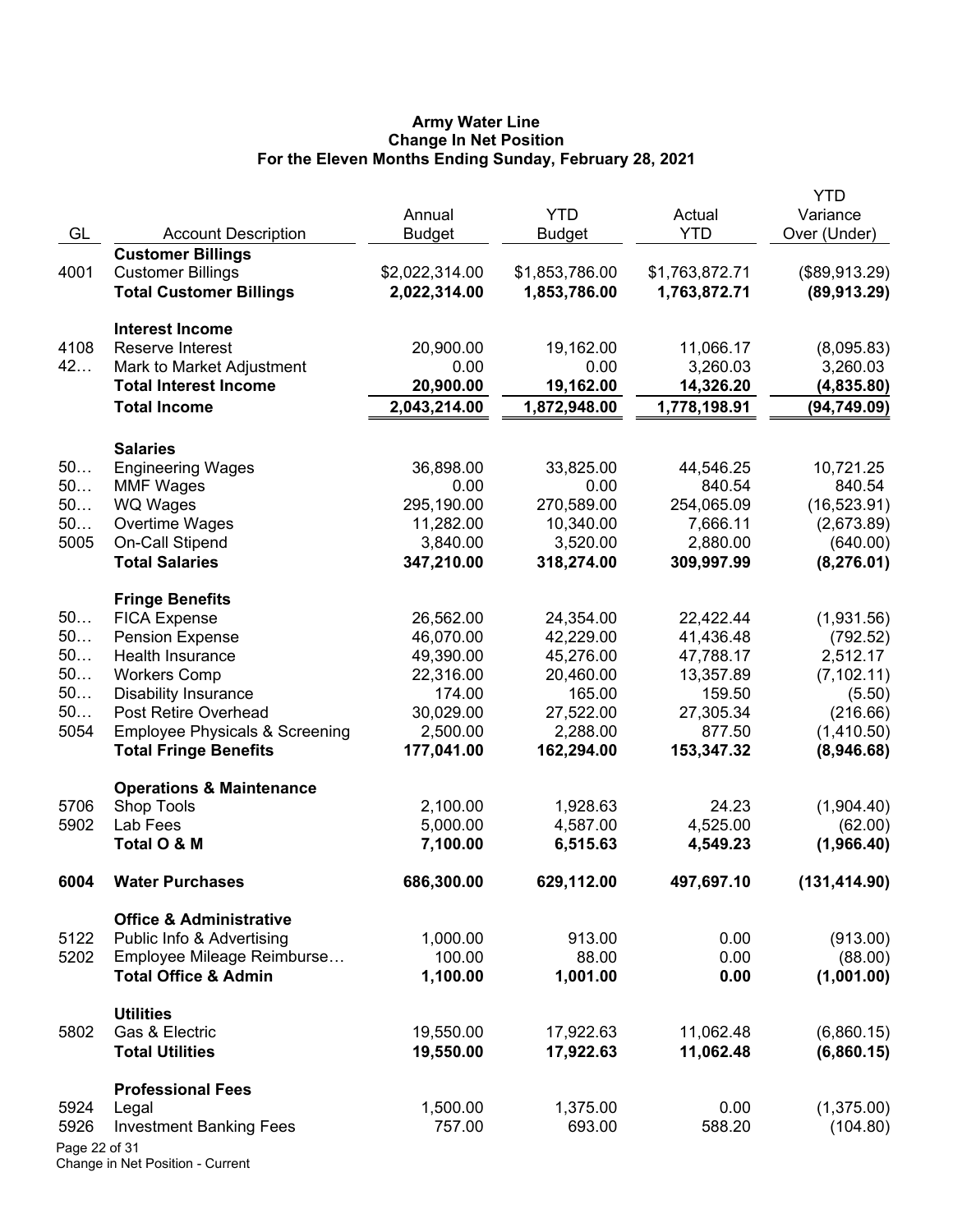# **Army Water Line Change In Net Position For the Eleven Months Ending Sunday, February 28, 2021**

|      |                                          |               |               |              | YTD           |
|------|------------------------------------------|---------------|---------------|--------------|---------------|
|      |                                          | Annual        | YTD.          | Actual       | Variance      |
| GL   | <b>Account Description</b>               | <b>Budget</b> | <b>Budget</b> | YTD          | Over (Under)  |
|      | <b>Total Professional Fees</b>           | 2,257.00      | 2,068.00      | 588.20       | (1,479.80)    |
|      | <b>Repairs &amp; Maintenance</b>         |               |               |              |               |
| 5804 | <b>Building Maintenance &amp; Repair</b> | 4,000.00      | 3,663.00      | 3,667.35     | 4.35          |
| 5808 | Site Maint & Repair                      | 11,600.00     | 10,629.63     | 11,091.00    | 461.37        |
| 5812 | <b>Pipeline Maintenance</b>              | 20,000.00     | 18,337.00     | 19,299.16    | 962.16        |
|      | <b>Total Repairs &amp; Maintenance</b>   | 35,600.00     | 32,629.63     | 34,057.51    | 1,427.88      |
| 6114 | <b>Insurance</b>                         | 27,500.00     | 25,212.00     | 25,208.37    | (3.63)        |
| 61   | <b>Admin Allocation</b>                  | 152,867.00    | 140,129.00    | 139,916.89   | (212.11)      |
| 61   | <b>Engineering Allocation</b>            | 10,197.00     | 9,350.00      | 10,086.13    | 736.13        |
| 6208 | NYS Administrative Assessm               | 10,851.00     | 9,944.00      | 11,179.00    | 1,235.00      |
| 89   | <b>Water Quality Allocation</b>          | 94,469.00     | 86,592.00     | 66,448.99    | (20, 143.01)  |
| 7032 | <b>Depreciation</b>                      | 266,100.00    | 243,925.00    | 298,654.16   | 54,729.16     |
|      | <b>Total Expenses</b>                    | 1,838,142.00  | 1,684,968.89  | 1,562,793.37 | (122, 175.52) |
|      | <b>Change in Net Position</b>            | 205,072.00    | 187,979.11    | 215,405.54   | 27,426.43     |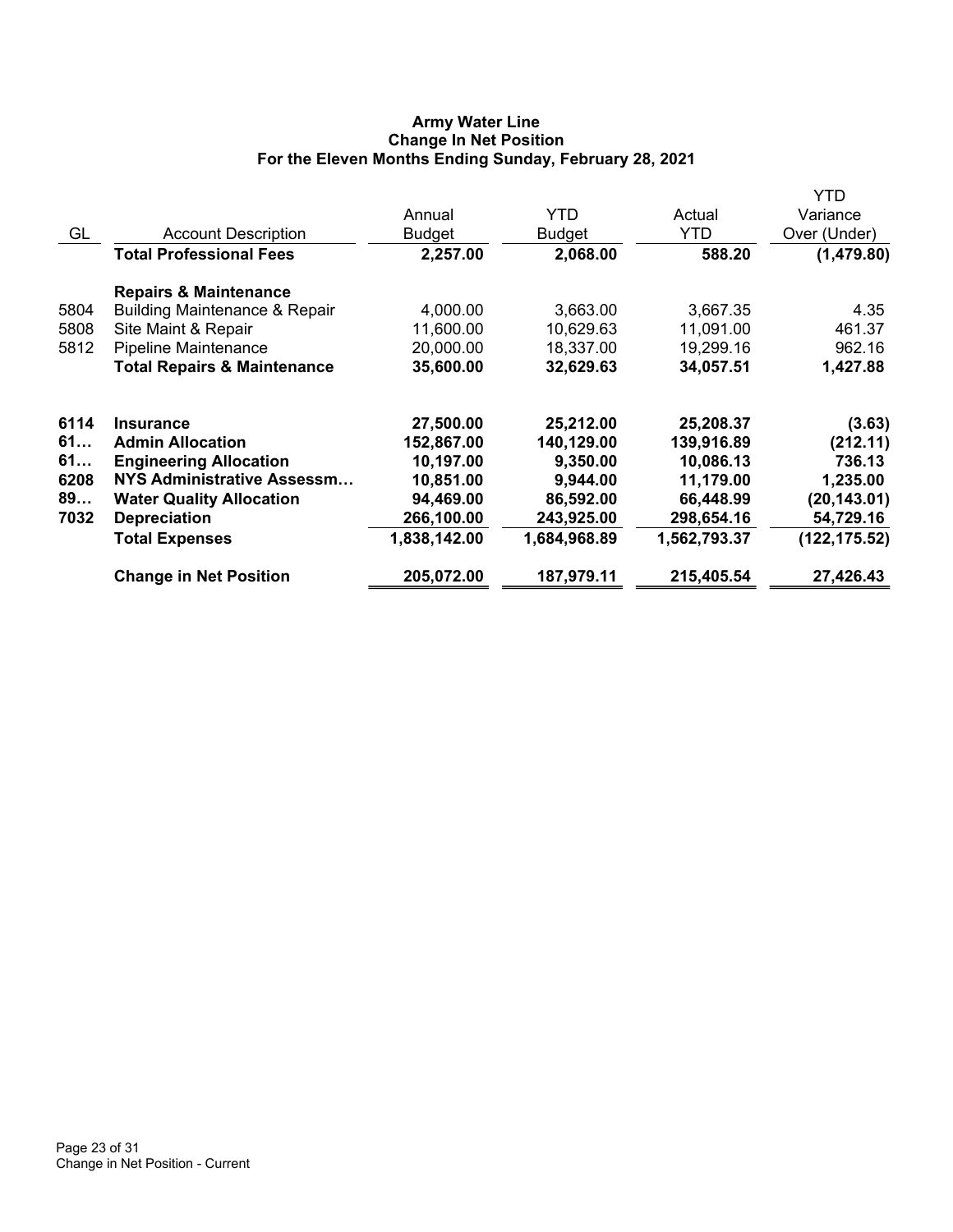#### **Regional Water Line Change In Net Position For the Eleven Months Ending Sunday, February 28, 2021**

|               |                                                                 | Annual             | <b>YTD</b>         | Actual             | YTD<br>Variance     |
|---------------|-----------------------------------------------------------------|--------------------|--------------------|--------------------|---------------------|
| GL            | <b>Account Description</b>                                      | <b>Budget</b>      | <b>Budget</b>      | <b>YTD</b>         | Over (Under)        |
|               | <b>Customer Billings</b>                                        |                    |                    |                    |                     |
| 4001          | <b>Customer Billings</b>                                        | \$76,441.00        | \$70,070.00        | \$73,839.98        | \$3,769.98          |
| 4005          | <b>Capital Billings</b>                                         | 274,264.00         | 251,405.00         | 251,408.57         | 3.57                |
|               | <b>Total Customer Billings</b>                                  | 350,705.00         | 321,475.00         | 325,248.55         | 3,773.55            |
|               | <b>Other Income</b>                                             |                    |                    |                    |                     |
| 4164          | Miscellaneous                                                   | 0.00               | 0.00               | (0.50)             | (0.50)              |
|               | <b>Total Other Income</b>                                       | 0.00               | 0.00               | (0.50)             | (0.50)              |
|               | <b>Interest Income</b>                                          |                    |                    |                    |                     |
| 4102          | Investment Interest Income                                      | 8,600.00           | 7,887.00           | 7,884.42           | (2.58)              |
|               | <b>Total Interest Income</b>                                    | 8,600.00           | 7,887.00           | 7,884.42           | (2.58)              |
|               | <b>Total Income</b>                                             | 359,305.00         | 329,362.00         | 333,132.47         | 3,770.47            |
|               | <b>Salaries</b>                                                 |                    |                    |                    |                     |
| 50            | <b>Engineering Wages</b>                                        | 8,690.00           | 7,964.00           | 6,928.59           | (1,035.41)          |
| 50            | WQ Wages                                                        | 21,018.00          | 19,272.00          | 17,193.53          | (2,078.47)          |
| 50            | Overtime Wages                                                  | 1,583.00           | 1,452.00           | 738.92             | (713.08)            |
| 5005          | On-Call Stipend                                                 | 1,920.00           | 1,760.00           | 1,440.00           | (320.00)            |
|               | <b>Total Salaries</b>                                           | 33,211.00          | 30,448.00          | 26,301.04          | (4, 146.96)         |
|               | <b>Fringe Benefits</b>                                          |                    |                    |                    |                     |
| 50            | <b>FICA Expense</b>                                             | 2,541.00           | 2,332.00           | 1,872.55           | (459.45)            |
| 50            | <b>Pension Expense</b>                                          | 4,370.00           | 4,004.00           | 3,546.24           | (457.76)            |
| 50            | Health Insurance                                                | 4,552.00           | 4,169.00           | 3,750.08           | (418.92)            |
| 50            | <b>Workers Comp</b>                                             | 1,776.00           | 1,628.00           | 1,250.11           | (377.89)            |
| 50            | <b>Disability Insurance</b>                                     | 17.00              | 11.00              | 15.62              | 4.62                |
| 50            | Post Retire Overhead                                            | 2,819.00           | 2,585.00           | 2,400.00           | (185.00)            |
|               | <b>Total Fringe Benefits</b>                                    | 16,075.00          | 14,729.00          | 12,834.60          | (1,894.40)          |
|               | <b>Operations &amp; Maintenance</b>                             |                    |                    |                    |                     |
| 5706          | Shop Tools                                                      | 500.00             | 462.00             | 0.00               | (462.00)            |
| 5815          | Chemicals                                                       | 2,000.00           | 1,837.00           | 1,102.04           | (734.96)            |
| 5902          | Lab Fees                                                        | 3,600.00           | 3,300.00           | 2,595.00           | (705.00)            |
| 6010          | <b>Cape Vincent Reserve</b><br>Total O & M                      | 700.00<br>6,800.00 | 638.00<br>6,237.00 | 700.00<br>4,397.04 | 62.00<br>(1,839.96) |
| 6004          | <b>Water Purchases</b>                                          | 76,441.00          | 70,070.00          | 75,946.38          | 5,876.38            |
|               |                                                                 |                    |                    |                    |                     |
| 5122          | <b>Office &amp; Administrative</b><br>Public Info & Advertising | 250.00             | 231.00             | 0.00               | (231.00)            |
| 5202          | Employee Mileage Reimburse                                      | 100.00             | 88.00              | 0.00               | (88.00)             |
|               | <b>Total Office &amp; Admin</b>                                 | 350.00             | 319.00             | 0.00               | (319.00)            |
|               | <b>Utilities</b>                                                |                    |                    |                    |                     |
| 5802          | Gas & Electric                                                  | 25,000.00          | 22,913.00          | 18,850.53          | (4,062.47)          |
|               | <b>Total Utilities</b>                                          | 25,000.00          | 22,913.00          | 18,850.53          | (4,062.47)          |
| Page 24 of 31 |                                                                 |                    |                    |                    |                     |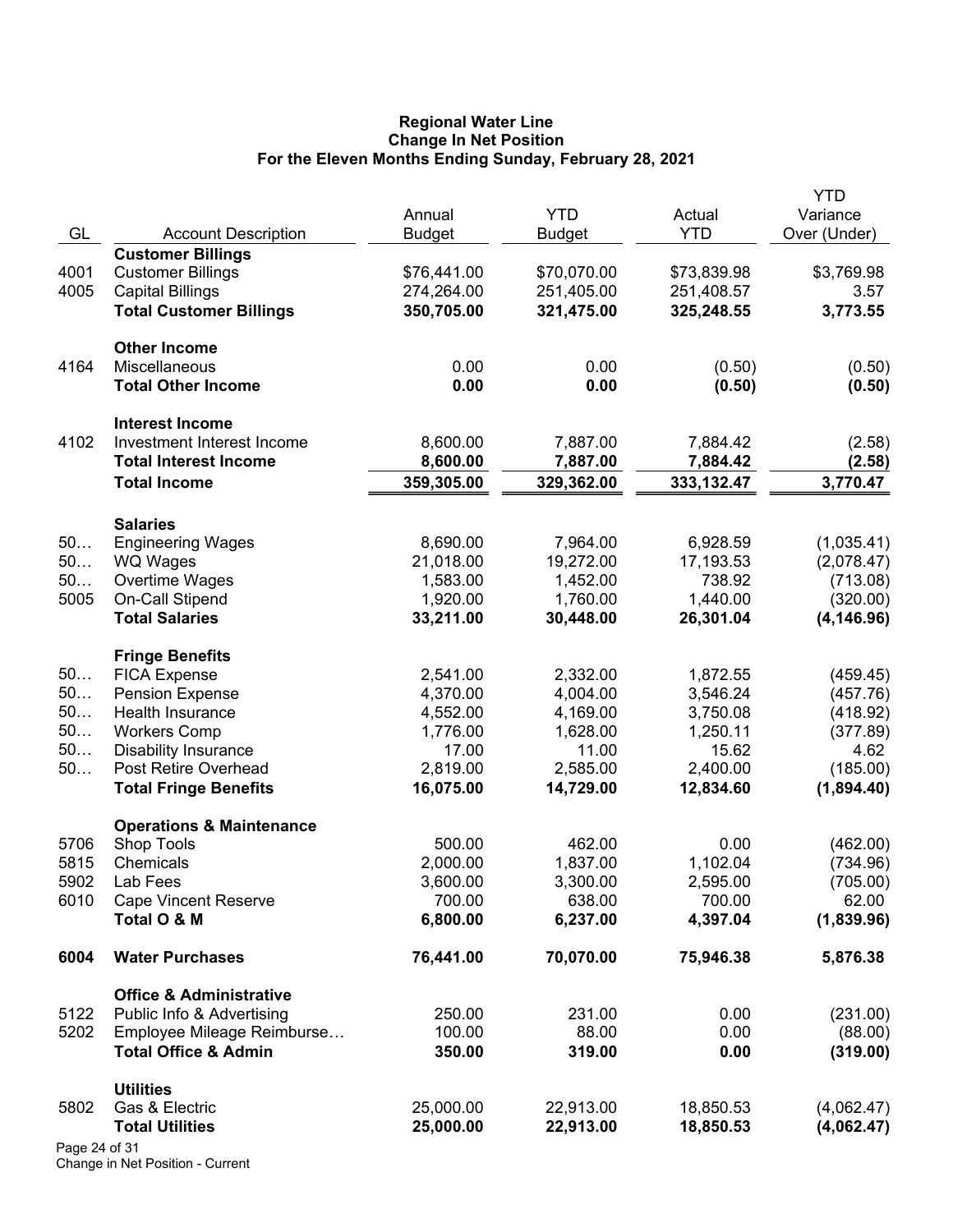## **Regional Water Line Change In Net Position For the Eleven Months Ending Sunday, February 28, 2021**

| GL                                                     | <b>Account Description</b>                                                                                                                                                                                                                             | Annual<br><b>Budget</b>                                                                                         | <b>YTD</b><br>Budget                                                                                            | Actual<br><b>YTD</b>                                                                                            | <b>YTD</b><br>Variance<br>Over (Under)                                                                      |
|--------------------------------------------------------|--------------------------------------------------------------------------------------------------------------------------------------------------------------------------------------------------------------------------------------------------------|-----------------------------------------------------------------------------------------------------------------|-----------------------------------------------------------------------------------------------------------------|-----------------------------------------------------------------------------------------------------------------|-------------------------------------------------------------------------------------------------------------|
| 5924                                                   | <b>Professional Fees</b><br>Legal<br><b>Total Professional Fees</b>                                                                                                                                                                                    | 500.00<br>500.00                                                                                                | 462.00<br>462.00                                                                                                | 0.00<br>0.00                                                                                                    | (462.00)<br>(462.00)                                                                                        |
| 5804<br>5808<br>5812                                   | <b>Repairs &amp; Maintenance</b><br><b>Building Maintenance &amp; Repair</b><br>Site Maint & Repair<br>Pipeline Maintenance<br><b>Total Repairs &amp; Maintenance</b>                                                                                  | 9,000.00<br>3,500.00<br>20,000.00<br>32,500.00                                                                  | 8,250.00<br>3,212.00<br>18,337.00<br>29,799.00                                                                  | 2,332.85<br>1,726.99<br>11,636.51<br>15,696.35                                                                  | (5,917.15)<br>(1,485.01)<br>(6,700.49)<br>(14, 102.65)                                                      |
| 6114<br>61<br>61<br>6208<br>89<br>7032<br>7002<br>6202 | <b>Insurance</b><br><b>Admin Allocation</b><br><b>Engineering Allocation</b><br><b>NYS Administrative Assessm</b><br><b>Water Quality Allocation</b><br><b>Depreciation</b><br><b>Amortization</b><br><b>Interest Expense</b><br><b>Total Expenses</b> | 5,400.00<br>17,717.00<br>2,747.00<br>2,149.00<br>7,517.00<br>142,400.00<br>24,400.00<br>59,403.00<br>452,610.00 | 4,950.00<br>16,236.00<br>2,519.00<br>1,969.00<br>6,886.00<br>130,537.00<br>22,363.00<br>54,450.00<br>414,887.00 | 4,950.00<br>16,274.02<br>1,681.49<br>1,939.00<br>5,231.09<br>124,494.78<br>22,336.22<br>10,291.82<br>341,224.36 | 0.00<br>38.02<br>(837.51)<br>(30.00)<br>(1,654.91)<br>(6,042.22)<br>(26.78)<br>(44, 158.18)<br>(73, 662.64) |
|                                                        | <b>Change in Net Position</b>                                                                                                                                                                                                                          | (93, 305.00)                                                                                                    | (85,525.00)                                                                                                     | (8,091.89)                                                                                                      | 77,433.11                                                                                                   |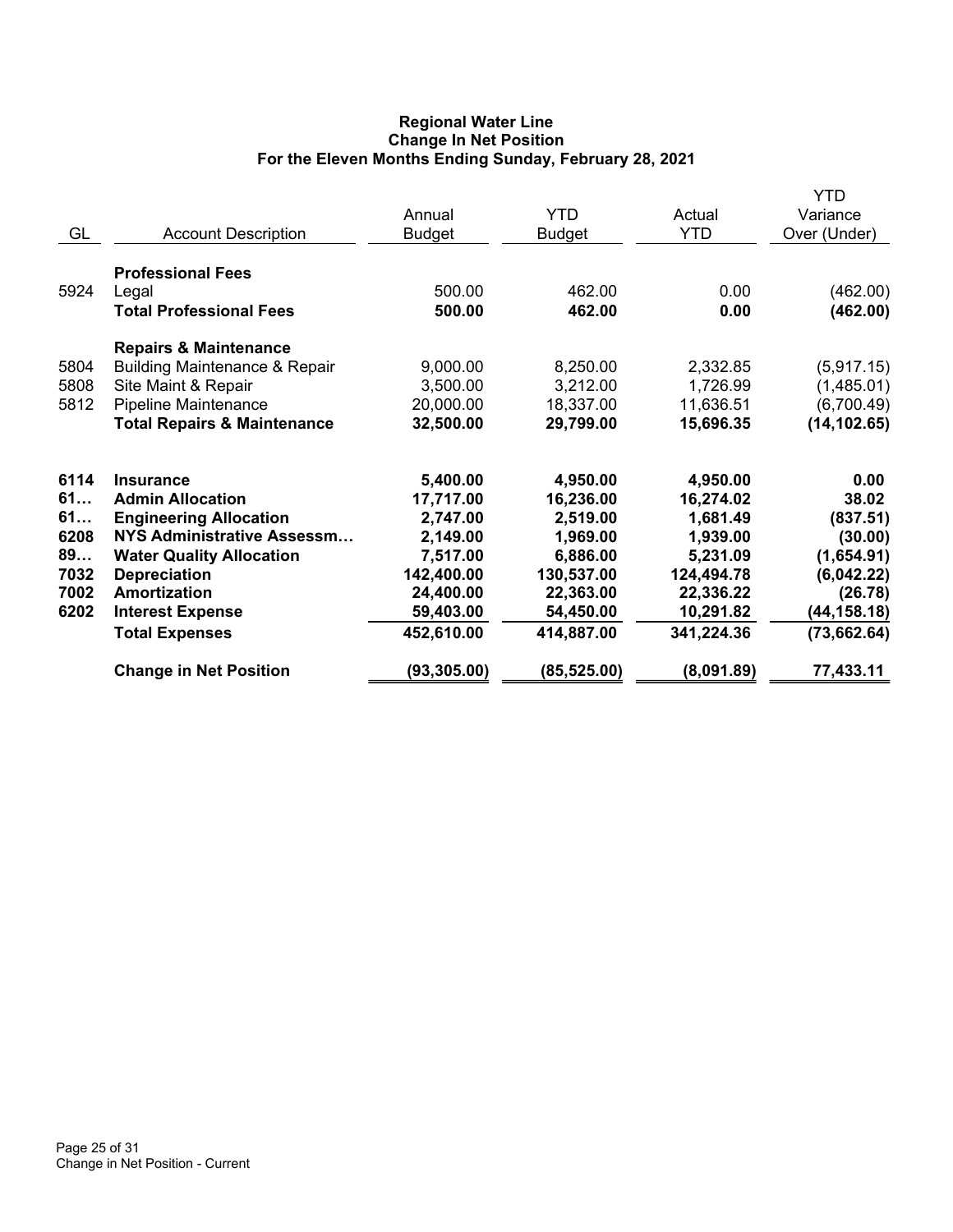# **Water Sewer Contracts Change In Net Position For the Eleven Months Ending Sunday, February 28, 2021**

|      |                                     | Annual        | <b>YTD</b>    | Actual       | <b>YTD</b><br>Variance |
|------|-------------------------------------|---------------|---------------|--------------|------------------------|
| GL   | <b>Account Description</b>          | <b>Budget</b> | <b>Budget</b> | <b>YTD</b>   | Over (Under)           |
|      | <b>Customer Billings</b>            |               |               |              |                        |
| 4001 | <b>Customer Billings</b>            | \$879,320.00  | \$806,047.00  | \$793,825.54 | (\$12,221.46)          |
|      | <b>Total Customer Billings</b>      | 879,320.00    | 806,047.00    | 793,825.54   | (12, 221.46)           |
|      | <b>Other Income</b>                 |               |               |              |                        |
| 4164 | Miscellaneous                       | 0.00          | 0.00          | (0.14)       | (0.14)                 |
|      | <b>Total Other Income</b>           | 0.00          | 0.00          | (0.14)       | (0.14)                 |
|      | <b>Total Income</b>                 | 879,320.00    | 806,047.00    | 793,825.40   | (12, 221.60)           |
|      | <b>Salaries</b>                     |               |               |              |                        |
| 50   | <b>Engineering Wages</b>            | 19,025.00     | 17,435.00     | 16,896.38    | (538.62)               |
| 50   | WQ Wages                            | 310,157.00    | 284,306.00    | 288,274.77   | 3,968.77               |
| 50   | Overtime Wages                      | 84,785.00     | 77,715.00     | 78,367.22    | 652.22                 |
| 5005 | On-Call Stipend                     | 8,400.00      | 7,700.00      | 7,200.00     | (500.00)               |
|      | <b>Total Salaries</b>               | 422,367.00    | 387,156.00    | 390,738.37   | 3,582.37               |
|      | <b>Fringe Benefits</b>              |               |               |              |                        |
| 50   | <b>FICA Expense</b>                 | 32,265.00     | 29,579.00     | 28,195.44    | (1,383.56)             |
| 50   | <b>Pension Expense</b>              | 54,266.00     | 49,742.00     | 52,405.39    | 2,663.39               |
| 50   | <b>Health Insurance</b>             | 63,330.00     | 58,058.00     | 46,404.57    | (11,653.43)            |
| 50   | <b>Workers Comp</b>                 | 29,726.00     | 27,247.00     | 26,964.21    | (282.79)               |
| 50   | <b>Disability Insurance</b>         | 209.00        | 187.00        | 168.63       | (18.37)                |
| 50   | Post Retire Overhead                | 38,663.00     | 35,442.00     | 32,639.25    | (2,802.75)             |
|      | <b>Total Fringe Benefits</b>        | 218,459.00    | 200,255.00    | 186,777.49   | (13, 477.51)           |
|      | <b>Operations &amp; Maintenance</b> |               |               |              |                        |
| 5704 | <b>O&amp;M Supplies</b>             | 500.00        | 462.00        | 0.00         | (462.00)               |
| 5770 | Other Tool, Equip & O&M             | 500.00        | 462.00        | 0.00         | (462.00)               |
| 8090 | <b>Purchases for Resale</b>         | 50,000.00     | 45,837.00     | 35,203.34    | (10,633.66)            |
|      | Total O & M                         | 51,000.00     | 46,761.00     | 35,203.34    | (11, 557.66)           |
|      | <b>Office &amp; Administrative</b>  |               |               |              |                        |
| 5202 | Employee Mileage Reimburse          | 500.00        | 462.00        | 0.00         | (462.00)               |
| 5270 | <b>Travel &amp; Meeting Expense</b> | 300.00        | 275.00        | 0.00         | (275.00)               |
|      | <b>Total Office &amp; Admin</b>     | 800.00        | 737.00        | 0.00         | (737.00)               |
|      |                                     |               |               |              |                        |
| 6114 | <b>Insurance</b>                    | 17,300.00     | 15,862.00     | 15,858.37    | (3.63)                 |
| 61   | <b>Admin Allocation</b>             | 36,558.00     | 33,517.00     | 33,540.36    | 23.36                  |
| 61   | <b>Engineering Allocation</b>       | 12,294.00     | 11,275.00     | 7,128.26     | (4, 146.74)            |
| 6208 | NYS Administrative Assessm          | 4,537.00      | 4,158.00      | 4,861.00     | 703.00                 |
| 89   | <b>Water Quality Allocation</b>     | 108,593.00    | 99,539.00     | 86,929.39    | (12,609.61)            |
|      | <b>Total Expenses</b>               | 871,908.00    | 799,260.00    | 761,036.58   | (38, 223.42)           |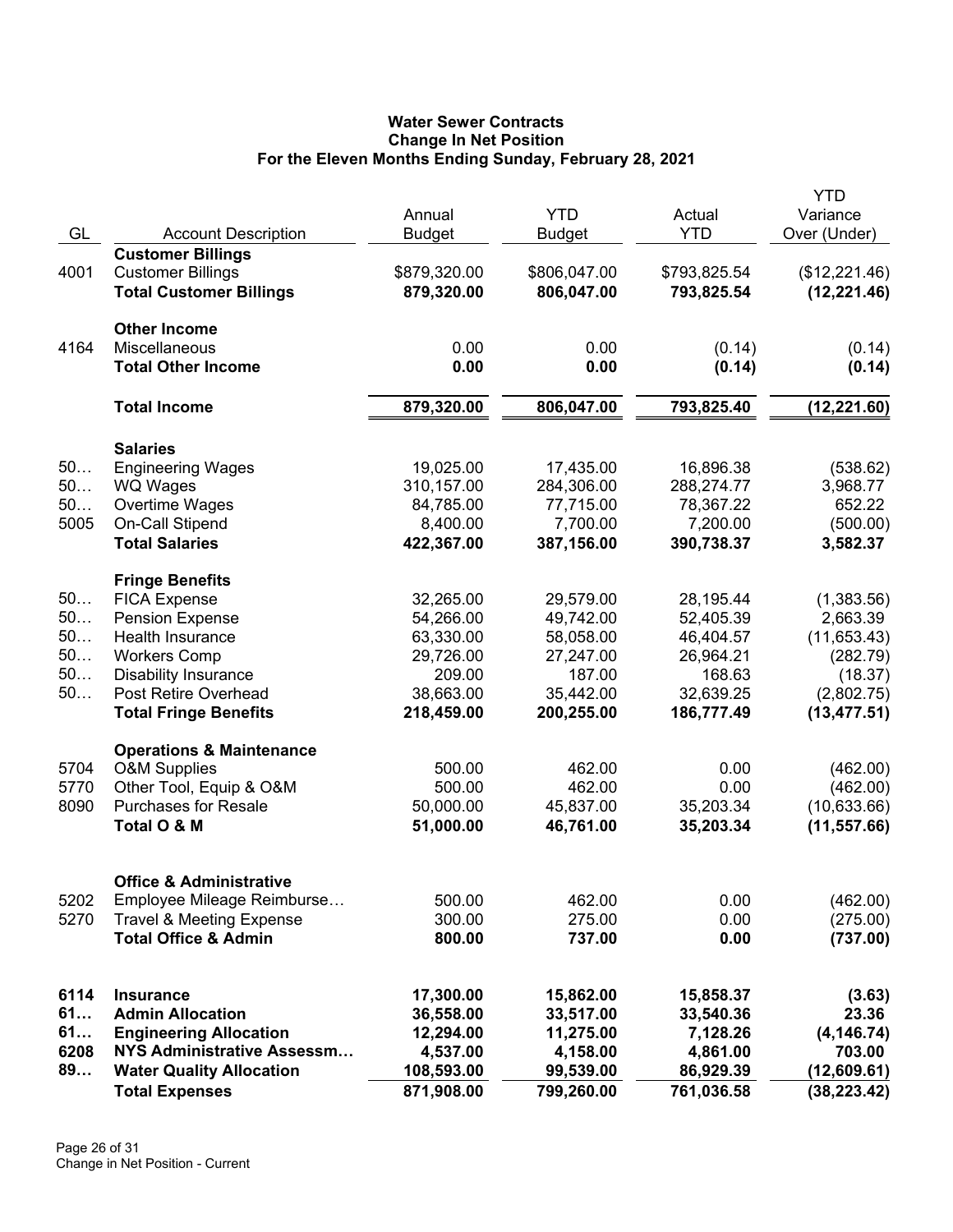# **Water Sewer Contracts Change In Net Position For the Eleven Months Ending Sunday, February 28, 2021**

|    |                               | Annual   | YTD      | Actual    | YTD<br>Variance |
|----|-------------------------------|----------|----------|-----------|-----------------|
| GL | Account Description           | Budget   | Budget   | YTD       | Over (Under)    |
|    | <b>Change in Net Position</b> | 7,412.00 | 6,787.00 | 32,788.82 | 26,001.82       |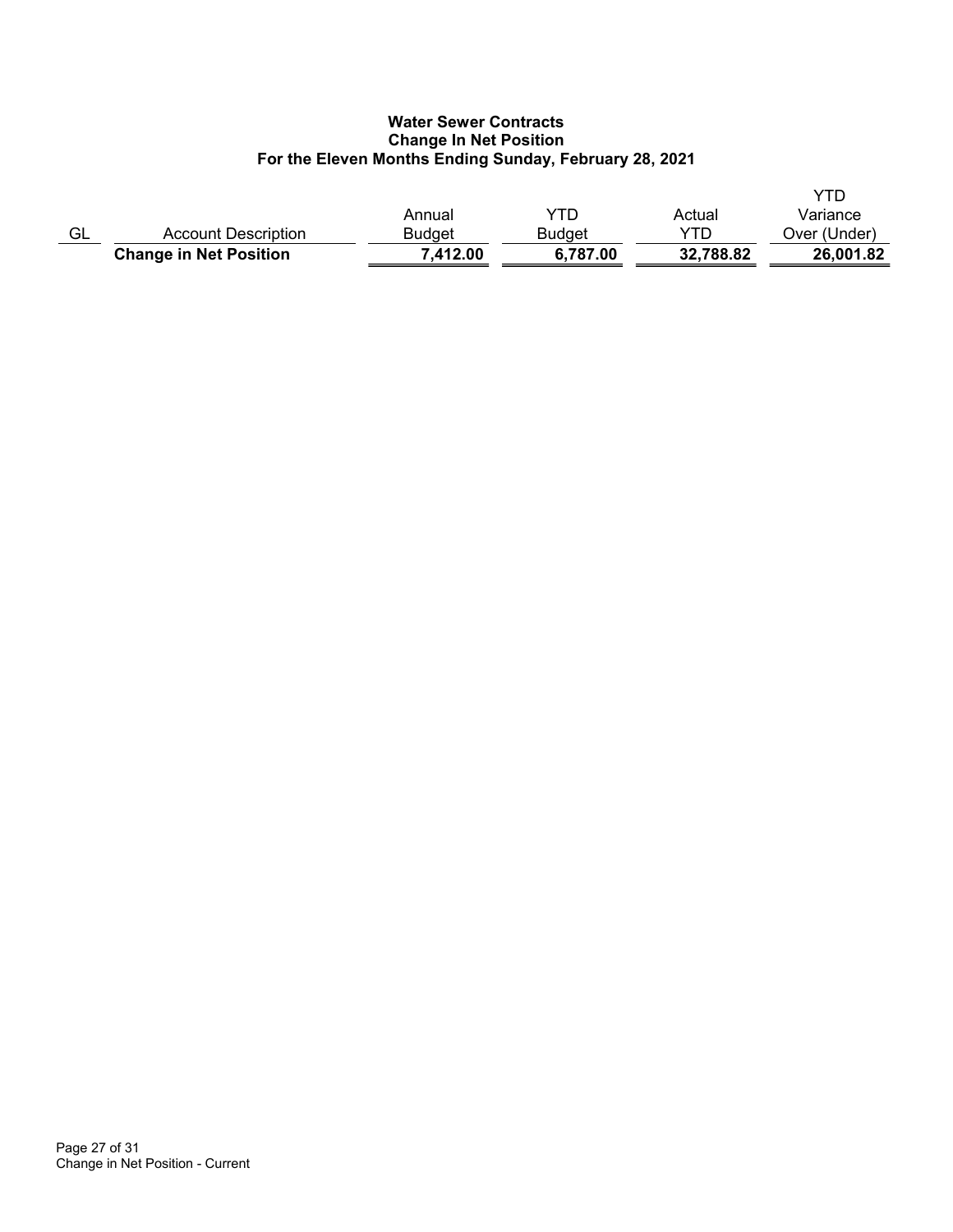#### **Engineering Change In Net Position For the Eleven Months Ending Sunday, February 28, 2021**

|              |                                           |                        |                |                        | <b>YTD</b>     |
|--------------|-------------------------------------------|------------------------|----------------|------------------------|----------------|
|              |                                           | Annual                 | <b>YTD</b>     | Actual                 | Variance       |
| GL           | <b>Account Description</b>                | <b>Budget</b>          | Budget         | <b>YTD</b>             | Over (Under)   |
|              | <b>Customer Billings</b>                  |                        |                |                        |                |
| 4001         | <b>Customer Billings</b>                  | \$1,266,025.00         | \$1,160,522.00 | \$1,028,138.08         | (\$132,383.92) |
|              | <b>Total Customer Billings</b>            | 1,266,025.00           | 1,160,522.00   | 1,028,138.08           | (132, 383.92)  |
|              |                                           |                        |                |                        |                |
|              | <b>Total Income</b>                       | 1,266,025.00           | 1,160,522.00   | 1,028,138.08           | (132, 383.92)  |
|              | <b>Salaries</b>                           |                        |                |                        |                |
| 50           | <b>Engineering Wages</b>                  | 700,886.00             | 642,477.00     | 557,970.87             | (84, 506.13)   |
| 50           | <b>MMF Wages</b>                          | 0.00                   | 0.00           | 650.88                 | 650.88         |
| 50           | WQ Wages                                  | 0.00                   | 0.00           | 173.36                 | 173.36         |
| 50           | Overtime Wages                            | 375.00                 | 341.00         | 363.50                 | 22.50          |
|              | <b>Total Salaries</b>                     | 701,261.00             | 642,818.00     | 559,158.61             | (83, 659.39)   |
|              |                                           |                        |                |                        |                |
| 50           | <b>Fringe Benefits</b>                    |                        |                |                        |                |
| 50           | <b>FICA Expense</b>                       | 53,647.00<br>82,542.00 | 49,181.00      | 40,247.28<br>66,297.69 | (8,933.72)     |
|              | <b>Pension Expense</b>                    |                        | 75,669.00      |                        | (9,371.31)     |
| 50           | Health Insurance                          | 93,189.00              | 85,426.00      | 79,247.46              | (6, 178.54)    |
| 50           | <b>Workers Comp</b>                       | 29,179.00              | 26,752.00      | 26,182.41              | (569.59)       |
| 50           | <b>Disability Insurance</b>               | 445.00                 | 407.00         | 407.88                 | 0.88           |
| 50           | Post Retire Overhead                      | 51,226.00              | 46,959.00      | 42,057.21              | (4,901.79)     |
| 5054         | <b>Employee Physicals &amp; Screening</b> | 500.00                 | 458.37         | 246.25                 | (212.12)       |
|              | <b>Total Fringe Benefits</b>              | 310,728.00             | 284,852.37     | 254,686.18             | (30, 166.19)   |
|              | <b>Operations &amp; Maintenance</b>       |                        |                |                        |                |
| 5403         | <b>Safety Equipment &amp; Supplies</b>    | 1,000.00               | 913.00         | 433.81                 | (479.19)       |
| 5904         | <b>SCADA</b>                              | 22,200.00              | 20,350.00      | 10,371.85              | (9,978.15)     |
| 8090         | <b>Purchases for Resale</b>               | 66,000.00              | 60,500.00      | 30,256.70              | (30, 243.30)   |
|              | Total O & M                               | 89,200.00              | 81,763.00      | 41,062.36              | (40, 700.64)   |
|              |                                           |                        |                |                        |                |
|              | <b>Office &amp; Administrative</b>        | 1,000.00               | 913.00         | 963.20                 | 50.20          |
| 5053<br>5102 | Misc Employee Costs<br><b>Office Rent</b> | 10,761.00              | 9,867.00       | 9,864.25               |                |
|              |                                           | 2,800.00               |                |                        | (2.75)         |
| 5104         | <b>Office Supplies</b>                    |                        | 2,563.00       | 578.25                 | (1,984.75)     |
| 5112         | Telephone                                 | 4,020.00               | 3,685.00       | 2,906.54               | (778.46)       |
| 5114         | <b>Cellular Services</b>                  | 6,700.00               | 6,138.00       | 4,474.59               | (1,663.41)     |
| 5120         | Dues & Subscriptions                      | 1,000.00               | 913.00         | 650.00                 | (263.00)       |
| 5122         | Public Info & Advertising                 | 2,180.00               | 2,002.00       | 880.00                 | (1, 122.00)    |
| 5130         | <b>Office Equipment</b>                   | 5,000.00               | 4,587.00       | 445.00                 | (4, 142.00)    |
| 5202         | Employee Mileage Reimburse                | 12,820.00              | 11,748.00      | 5,171.19               | (6, 576.81)    |
| 5204         | Empl. Meals & Incidental                  | 2,500.00               | 2,288.00       | 827.62                 | (1,460.38)     |
| 5206         | Empl. Lodging                             | 6,500.00               | 5,962.00       | 2,060.48               | (3,901.52)     |
| 5312         | <b>Continuing Education</b>               | 5,000.00               | 4,587.00       | 0.00                   | (4,587.00)     |
| 5370         | Training & Development                    | 7,580.00               | 6,952.00       | 2,329.45               | (4,622.55)     |
| 5402         | <b>Employee Uniforms</b>                  | 1,300.00               | 1,188.00       | 359.90                 | (828.10)       |
|              | <b>Total Office &amp; Admin</b>           | 69,161.00              | 63,393.00      | 31,510.47              | (31, 882.53)   |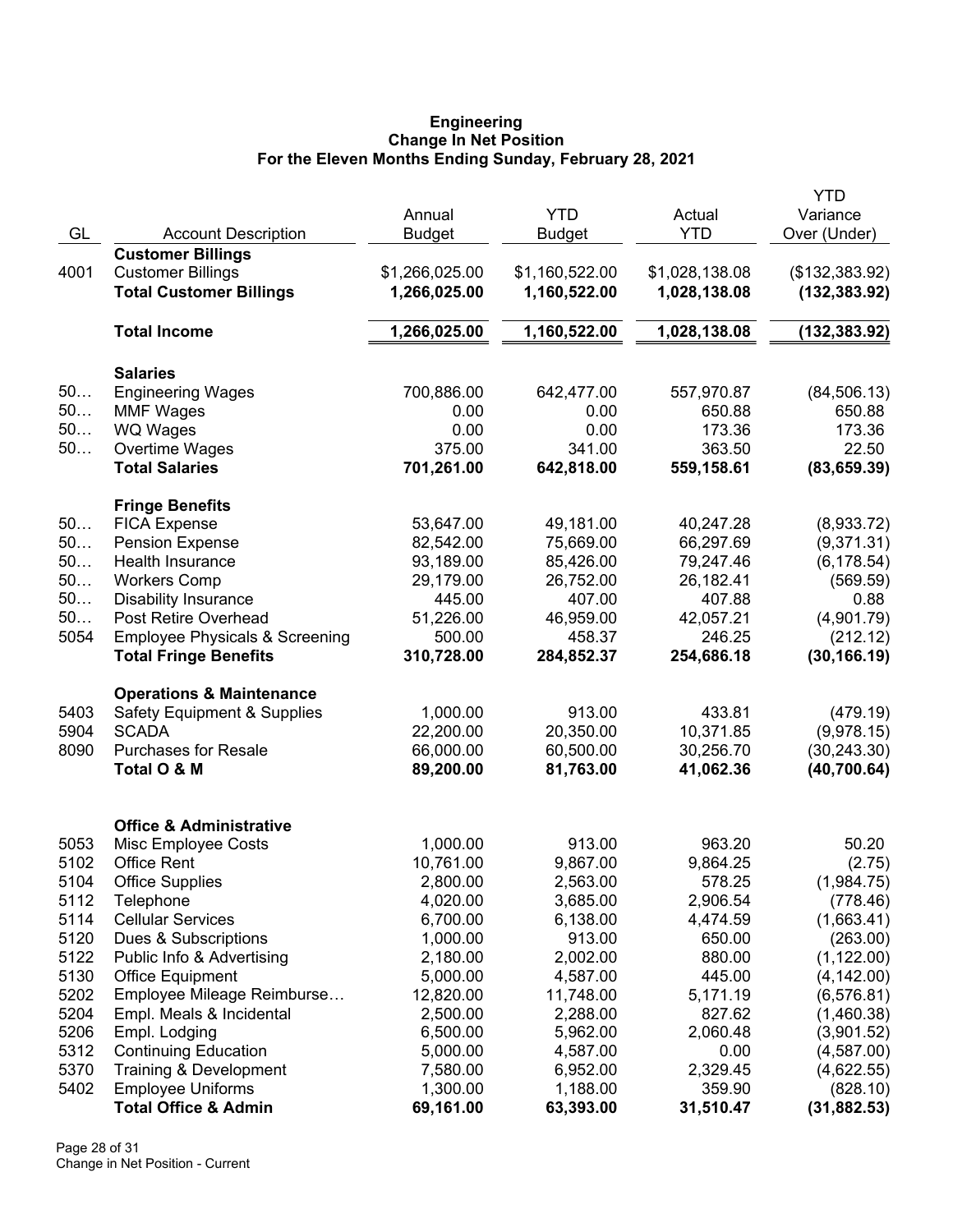### **Engineering Change In Net Position For the Eleven Months Ending Sunday, February 28, 2021**

|      |                                | Annual        | <b>YTD</b>    | Actual       | YTD<br>Variance |
|------|--------------------------------|---------------|---------------|--------------|-----------------|
| GL   | <b>Account Description</b>     | <b>Budget</b> | <b>Budget</b> | <b>YTD</b>   | Over (Under)    |
|      | <b>Professional Fees</b>       |               |               |              |                 |
| 5924 | Legal                          | 500.00        | 462.00        | 0.00         | (462.00)        |
|      | <b>Total Professional Fees</b> | 500.00        | 462.00        | 0.00         | (462.00)        |
|      | <b>Automobile</b>              |               |               |              |                 |
| 5601 | Auto/Light Truck Rep. & Maint. | 2,777.00      | 2,541.00      | 2,003.94     | (537.06)        |
| 5602 | <b>Auto/Light Truck Fuel</b>   | 6,000.00      | 5,500.00      | 1,802.30     | (3,697.70)      |
| 5603 | Auto/Light Truck Rental/Lease  | 8,400.00      | 7,700.00      | 5,200.00     | (2,500.00)      |
| 5605 | Vehicle Ins                    | 3,200.00      | 2,937.00      | 2,933.37     | (3.63)          |
|      | <b>Total Automobile</b>        | 20,377.00     | 18,678.00     | 11,939.61    | (6,738.39)      |
|      | Computer                       |               |               |              |                 |
| 5124 | <b>Computer Equipment</b>      | 6,500.00      | 5,962.00      | 6,420.80     | 458.80          |
| 5128 | Programming & Software         | 1,300.00      | 1,188.00      | 978.12       | (209.88)        |
| 5906 | <b>GIS</b>                     | 29,006.00     | 26,587.00     | 26,262.72    | (324.28)        |
|      | <b>Total Computer</b>          | 36,806.00     | 33,737.00     | 33,661.64    | (75.36)         |
| 6114 | <b>Insurance</b>               | 26,600.00     | 24,387.00     | 24,383.37    | (3.63)          |
| 61   | <b>Admin Allocation</b>        | 55,463.00     | 50,842.00     | 50,806.75    | (35.25)         |
| 61   | <b>Engineering Allocation</b>  | (82,956.00)   | (76,043.00)   | (68, 700.39) | 7,342.61        |
| 6208 | NYS Administrative Assessm     | 6,957.00      | 6,380.00      | 6,994.00     | 614.00          |
| 7032 | <b>Depreciation</b>            | 27,800.00     | 25,487.00     | 26,262.20    | 775.20          |
|      | <b>Total Expenses</b>          | 1,261,897.00  | 1,156,756.37  | 971,764.80   | (184, 991.57)   |
|      | <b>Change in Net Position</b>  | 4,128.00      | 3,765.63      | 56,373.28    | 52,607.65       |
|      |                                |               |               |              |                 |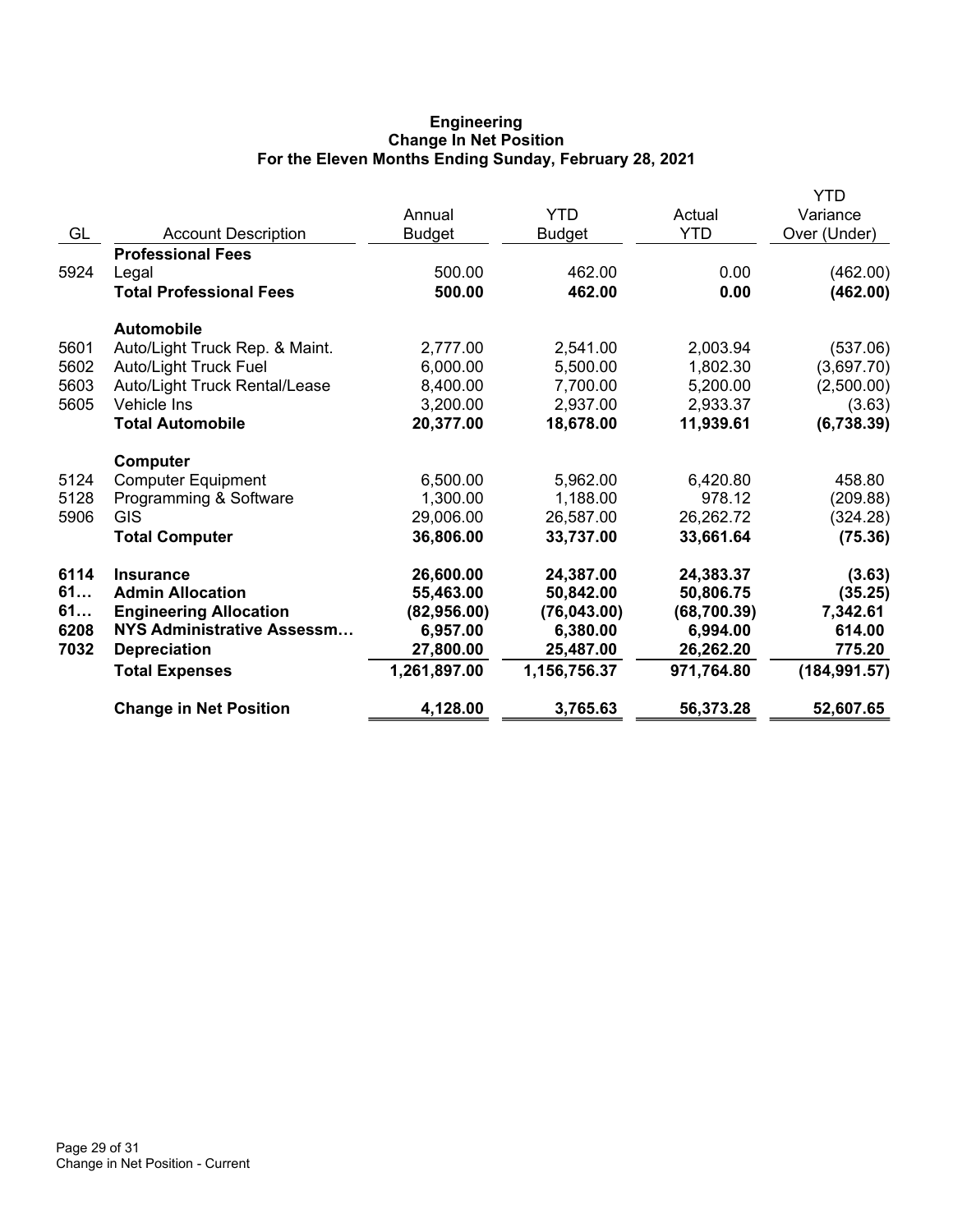### **Regional Development Change In Net Position For the Eleven Months Ending Sunday, February 28, 2021**

|          |                                                            |                          |                          |                          | <b>YTD</b>     |
|----------|------------------------------------------------------------|--------------------------|--------------------------|--------------------------|----------------|
|          |                                                            | Annual                   | <b>YTD</b>               | Actual                   | Variance       |
| GL       | <b>Account Description</b>                                 | <b>Budget</b>            | <b>Budget</b>            | <b>YTD</b>               | Over (Under)   |
|          | <b>Customer Billings</b>                                   |                          |                          |                          |                |
| 4001     | <b>Customer Billings</b>                                   | \$162,510.00             | \$148,973.00             | \$111,191.19             | (\$37,781.81)  |
|          | <b>Total Customer Billings</b>                             | 162,510.00               | 148,973.00               | 111,191.19               | (37, 781.81)   |
|          |                                                            |                          |                          |                          |                |
|          | <b>Grant Revenue</b>                                       |                          |                          |                          |                |
| 4181     | <b>Federal Grant Income</b>                                | 90,000.00                | 82,500.00                | 53,928.97                | (28, 571.03)   |
| 4183     | <b>NY State Grants</b>                                     | 1,239,000.00             | 1,135,750.00             | 521,133.96               | (614, 616.04)  |
| 4184     | <b>Other Grants</b>                                        | 40,000.00                | 36,663.00                | 0.00                     | (36,663.00)    |
|          | <b>Total Grant Revenue</b>                                 | 1,369,000.00             | 1,254,913.00             | 575,062.93               | (679, 850.07)  |
| 4104     | Loan Interest Income                                       | 697,000.00               | 638,913.00               | 521,026.38               | (117, 886.62)  |
|          | <b>Other Income</b>                                        |                          |                          |                          |                |
| 4162     | <b>Processing Fees</b>                                     | 25,000.00                | 22,913.00                | 12,600.00                | (10, 313.00)   |
| 4164     | Miscellaneous                                              | 17,500.00                | 16,038.00                | 7,258.83                 | (8,779.17)     |
| 4190     | Recovery of Bad Debts                                      | 0.00                     | 0.00                     | 13,763.38                | 13,763.38      |
|          | <b>Total Other Income</b>                                  | 42,500.00                | 38,951.00                | 33,622.21                | (5,328.79)     |
|          |                                                            |                          |                          |                          |                |
|          | <b>Interest Income</b>                                     |                          |                          |                          |                |
| 4102     | Investment Interest Income                                 | 382,280.00               | 350,416.00               | 213,619.77               | (136, 796.23)  |
| 42       | Mark to Market Adjustment                                  | 0.00                     | 0.00                     | (27, 245.02)             | (27, 245.02)   |
|          | <b>Total Interest Income</b>                               | 382,280.00               | 350,416.00               | 186,374.75               | (164, 041.25)  |
|          | <b>Total Income</b>                                        | 2,653,290.00             | 2,432,166.00             | 1,427,277.46             | (1,004,888.54) |
|          |                                                            |                          |                          |                          |                |
|          | <b>Salaries</b>                                            |                          |                          |                          |                |
| 50<br>50 | <b>Administrative Wages</b>                                | 12,669.00<br>25,094.00   | 11,616.00<br>23,001.00   | 11,560.52<br>10,737.72   | (55.48)        |
| 50       | <b>Engineering Wages</b>                                   |                          |                          |                          | (12, 263.28)   |
|          | <b>Regional Development Wages</b><br><b>Total Salaries</b> | 332,753.00<br>370,516.00 | 305,019.00<br>339,636.00 | 275,576.55<br>297,874.79 | (29, 442.45)   |
|          |                                                            |                          |                          |                          | (41, 761.21)   |
|          | <b>Fringe Benefits</b>                                     |                          |                          |                          |                |
| 50       | <b>FICA Expense</b>                                        | 28,344.00                | 25,982.00                | 20,570.32                | (5,411.68)     |
| 50       | <b>Pension Expense</b>                                     | 54,377.00                | 49,841.00                | 45,892.57                | (3,948.43)     |
| 50.      | Health Insurance                                           | 52,972.00                | 48,565.00                | 43,484.73                | (5,080.27)     |
| $50$     | <b>Workers Comp</b>                                        | 765.00                   | 693.00                   | 584.19                   | (108.81)       |
| 50       | <b>Disability Insurance</b>                                | 321.00                   | 297.00                   | 355.63                   | 58.63          |
| 50       | Post Retire Overhead                                       | 25,116.00                | 23,023.00                | 20,325.30                | (2,697.70)     |
|          | <b>Total Fringe Benefits</b>                               | 161,895.00               | 148,401.00               | 131,212.74               | (17, 188.26)   |
|          | <b>Operations &amp; Maintenance</b>                        |                          |                          |                          |                |
| 6110     | Marketing                                                  | 5,000.00                 | 4,587.00                 | 0.00                     | (4,587.00)     |
| 8090     | <b>Purchases for Resale</b>                                | 7,000.00                 | 6,413.00                 | 3,985.00                 | (2,428.00)     |
|          | Total O & M                                                | 12,000.00                | 11,000.00                | 3,985.00                 | (7,015.00)     |
| 6006     | <b>Host Community Benefits</b>                             | 103,766.00               | 95,117.00                | 103,765.74               | 8,648.74       |
|          |                                                            |                          |                          |                          |                |
|          | <b>Office &amp; Administrative</b>                         |                          |                          |                          |                |

Page 30 of 31 Change in Net Position - Current